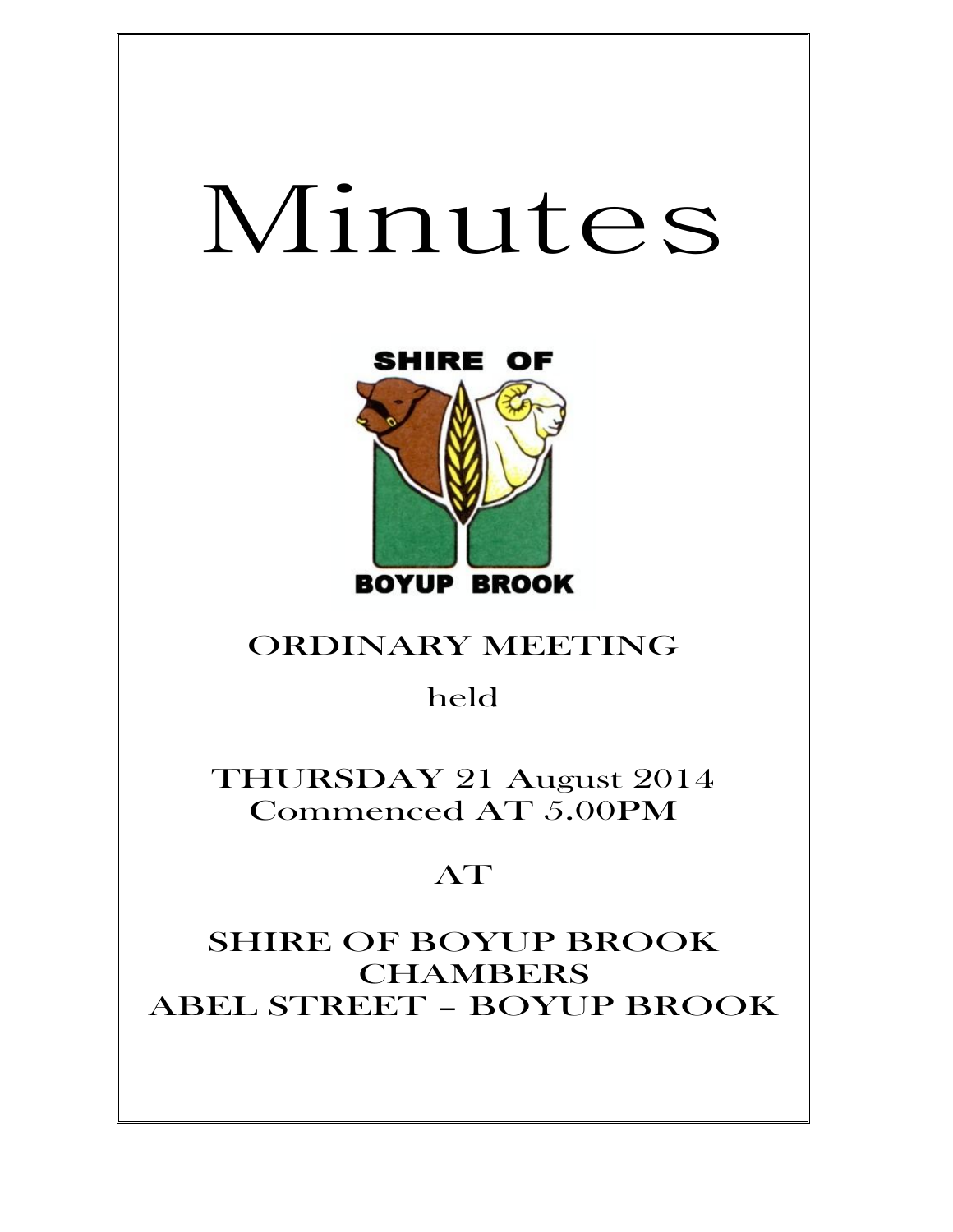## **TABLE OF CONTENTS**

| 1            | RECORD OF ATTENDANCE/APOLOGIES/LEAVE OF ABSENCE PREVIOUSLY                                         |  |
|--------------|----------------------------------------------------------------------------------------------------|--|
|              |                                                                                                    |  |
|              |                                                                                                    |  |
|              |                                                                                                    |  |
|              |                                                                                                    |  |
|              |                                                                                                    |  |
|              |                                                                                                    |  |
| $\mathbf{2}$ |                                                                                                    |  |
| 2.1          |                                                                                                    |  |
|              |                                                                                                    |  |
|              |                                                                                                    |  |
| 3            |                                                                                                    |  |
| 4            |                                                                                                    |  |
| 5            |                                                                                                    |  |
| 6            |                                                                                                    |  |
| 7            |                                                                                                    |  |
| 8.1          |                                                                                                    |  |
|              |                                                                                                    |  |
|              |                                                                                                    |  |
|              | 8.1.4 Transfer of 2014-2015 Budgeted Funds from Dinninup East Road to Banks Road 12                |  |
|              | 8.1.5 Recommendation to Australia Post, requesting that areas of Benjinup postcode (6255) area and |  |
|              |                                                                                                    |  |
|              |                                                                                                    |  |
|              |                                                                                                    |  |
|              |                                                                                                    |  |
|              |                                                                                                    |  |
|              |                                                                                                    |  |
|              |                                                                                                    |  |
|              |                                                                                                    |  |
|              |                                                                                                    |  |
|              |                                                                                                    |  |
| 9            |                                                                                                    |  |
|              |                                                                                                    |  |
| 10           |                                                                                                    |  |
|              |                                                                                                    |  |
| 11           | URGENT BUSINESS BY APPROVAL OF THE PRESIDENT OR A MAJORITY OF COUNCILLORS PRESENT50                |  |
| 12           |                                                                                                    |  |
| 13           |                                                                                                    |  |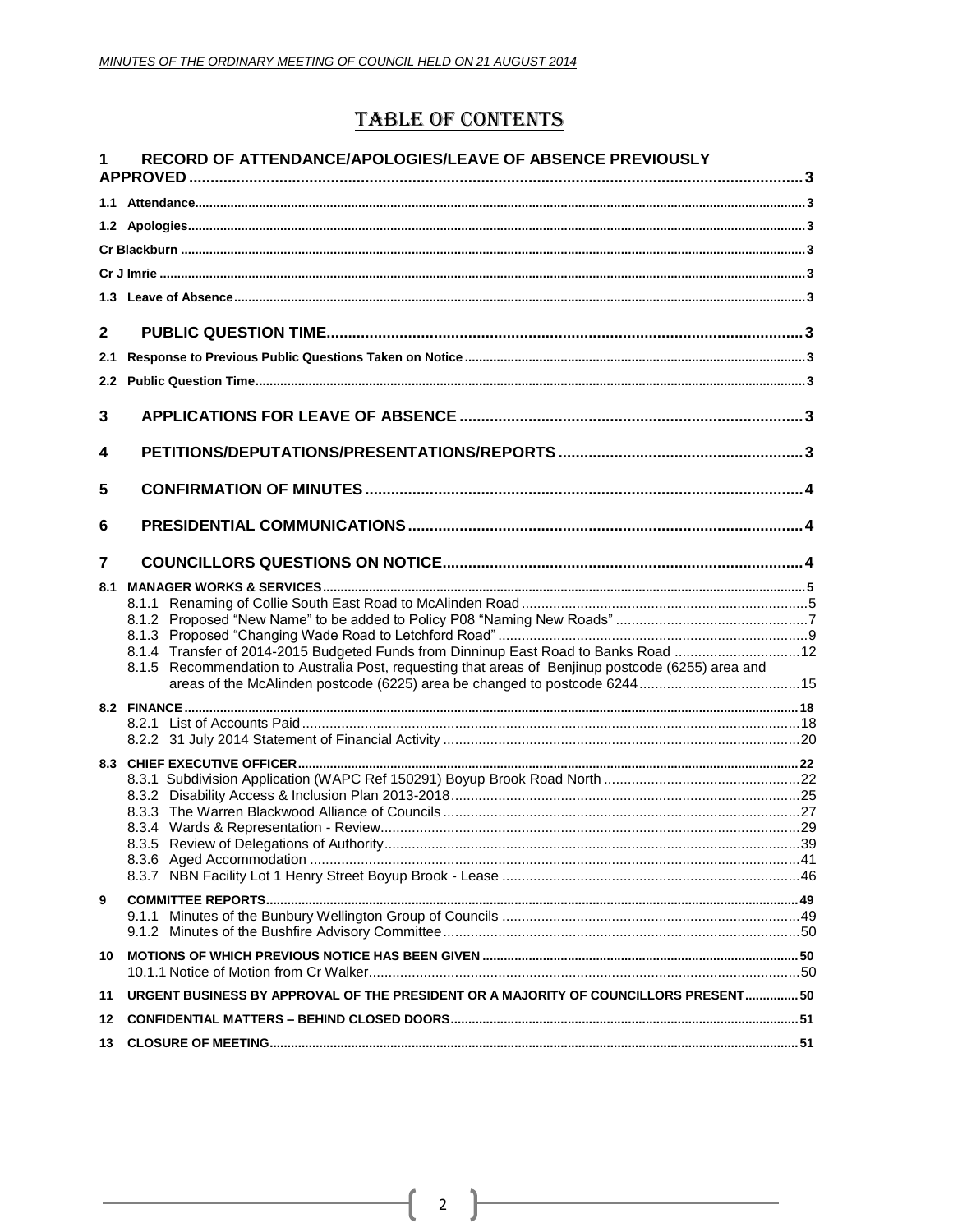#### <span id="page-2-0"></span>**1 RECORD OF ATTENDANCE/APOLOGIES/LEAVE OF ABSENCE PREVIOUSLY APPROVED**

#### <span id="page-2-1"></span>**1.1 Attendance**

Cr M Giles – Shire President Cr G Aird – Deputy Shire President Cr P Kaltenrieder Cr K Moir Cr B O'Hare Cr T Oversby Cr R Walker

STAFF: Mr Alan Lamb (Chief Executive Officer) Mr Stephen Carstairs (Manager Corporate Services) Mr Rob Staniforth-Smith (Manager of Works & Services) Mrs Maria Lane (Executive Assistant)

PUBLIC: Nil

- <span id="page-2-3"></span><span id="page-2-2"></span>**1.2 Apologies** Cr Blackburn Cr J Imrie
- <span id="page-2-5"></span><span id="page-2-4"></span>**1.3 Leave of Absence**

#### <span id="page-2-6"></span>**2 PUBLIC QUESTION TIME**

#### <span id="page-2-7"></span>**2.1 Response to Previous Public Questions Taken on Notice**

Nil

#### <span id="page-2-8"></span>**2.2 Public Question Time**

#### <span id="page-2-9"></span>**3 APPLICATIONS FOR LEAVE OF ABSENCE**

Nil

#### <span id="page-2-10"></span>**4 PETITIONS/DEPUTATIONS/PRESENTATIONS/REPORTS**

Cr Oversby, Cr Kaltenrieder and Cr Aird attended the WALGA Convention; they gave an overview on the speakers at this year's Local Government Week. Generally the presentations were informative and the quality of the speakers was very good.

Cr Kaltenrieder attended the Sandakan service in Malaysia and thanked Council for giving him the opportunity to attend.

Cr O'Hare attended the School Board meeting.

3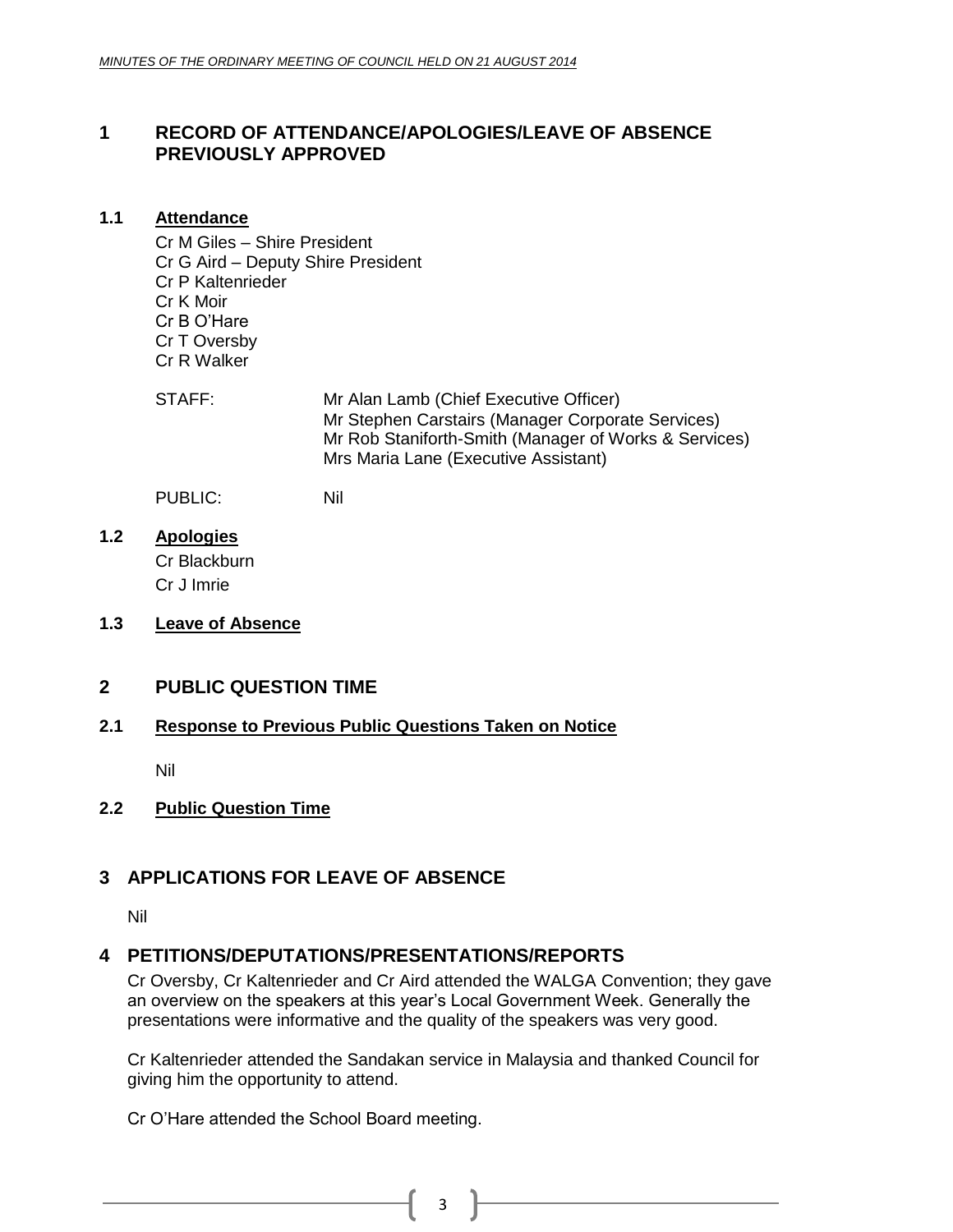#### <span id="page-3-0"></span>**5 CONFIRMATION OF MINUTES**

**5.1 Ordinary Meeting of Council - Thursday 17th July 2014 Special Council Meeting – Thursday 31st July 2014**

#### **OFFICER RECOMMENDATION**

**That the minutes of the Ordinary Meeting of Council held on Thursday 17 July 2014 and Special Council Meeting held on 31st July 2014 be confirmed as an accurate record.**

#### **COUNCIL DECISION**

**MOVED: Cr Kaltenrieder SECONDED: Cr O'Hare**

**That the minutes of the Ordinary Meeting of Council held on Thursday 17 July 2014 be confirmed as an accurate record with the addition information included in item 8.3.2 to clarify the reason behind Council's decision.**

#### **Note**

**Council noted that there was a steady stream of complaints regarding dogs barking and attacks on farm animals, that the two dog limit set by the local law had been accepted and complied with by the majority of the town's residents for a number of years.**

**CARRIED 7/0 Res 87/14**

<span id="page-3-1"></span>**6 PRESIDENTIAL COMMUNICATIONS**

Attended the Sandakan Service in Malaysia.

#### <span id="page-3-2"></span>**7 COUNCILLORS QUESTIONS ON NOTICE**

Nil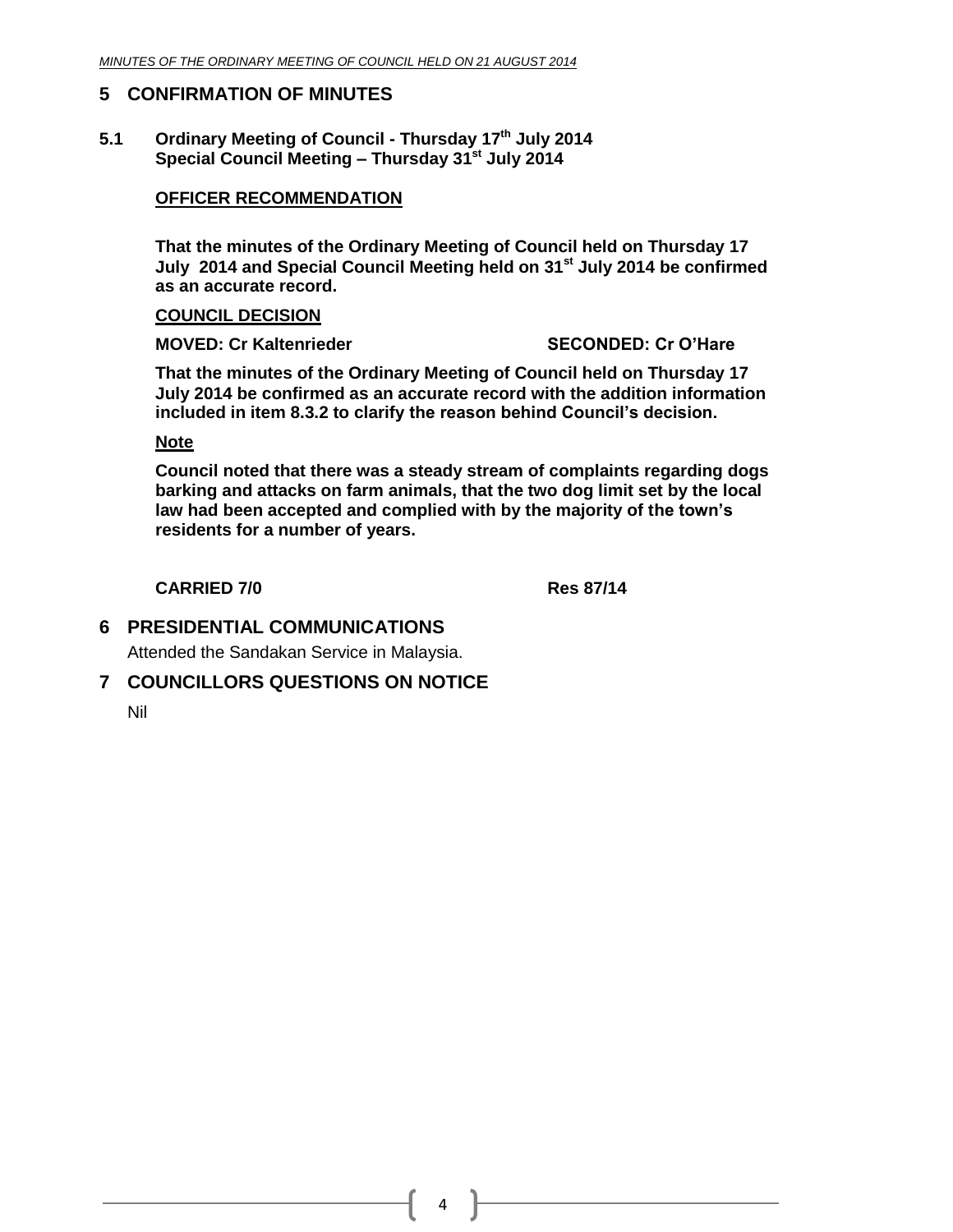#### <span id="page-4-0"></span>**8 REPORTS OF OFFICERS**

#### **8.1 MANAGER WORKS & SERVICES**

<span id="page-4-1"></span>**8.1.1 Renaming of Collie South East Road to McAlinden Road**

| Location:                      | N/A                                                         |
|--------------------------------|-------------------------------------------------------------|
| <b>Applicant:</b>              | N/A                                                         |
| File:                          |                                                             |
| <b>Disclosure of Interest:</b> | Nil                                                         |
| Date:                          | $5th$ of August, 2014                                       |
| Author:                        | R Staniforth-Smith, Manager of Works and<br><b>Services</b> |
| <b>Authorizing Officer:</b>    | Alan Lamb - Chief Executive Officer                         |
| <b>Appendices:</b>             | Area Maps                                                   |
|                                |                                                             |

#### **SUMMARY**

The purpose of this report is to seek to clarify one road name in the McAlinden Region of Boyup Brook so that Councils road name register matches that of Landgate and the new Rural Addresses.

#### **BACKGROUND**

Currently:

The Shire of Boyup Brook's road inventory calls the road that runs north from the McAlinden Road/Bowelling McAlinden Road/Wooding Road intersection – "*Collie South East Road".*

Landgate lists McAlinden Road as starting from the Boyup Donnybrook Road and running through to the McAlinden Road/Bowelling McAlinden Road/Wooding Road intersection and then turning left and running through to the Collie Preston Road.

This means that the rate payers in the Shire of Boyup Brook who have rural addresses on the portion of this road from the Bowelling McAlinden Road Intersection through to the Boyup Brook LGA boundary have addresses that read McAlinden Road but signage that says Collie South East Road.

#### Proposal

That the Shire of Boyup Brook's road inventory is changed so that Collie South East Roads name is changed to McAlinden Road to match Landgates road name.

These revisions will change the road names so that it matches Landgates road name and will minimise the confusion caused by one road having two different names.

#### **COMMENT**

The change will not affect Landgate or property addresses fronting this road, as the property addresses if they exist are taken from Landgates road names not the Shires

5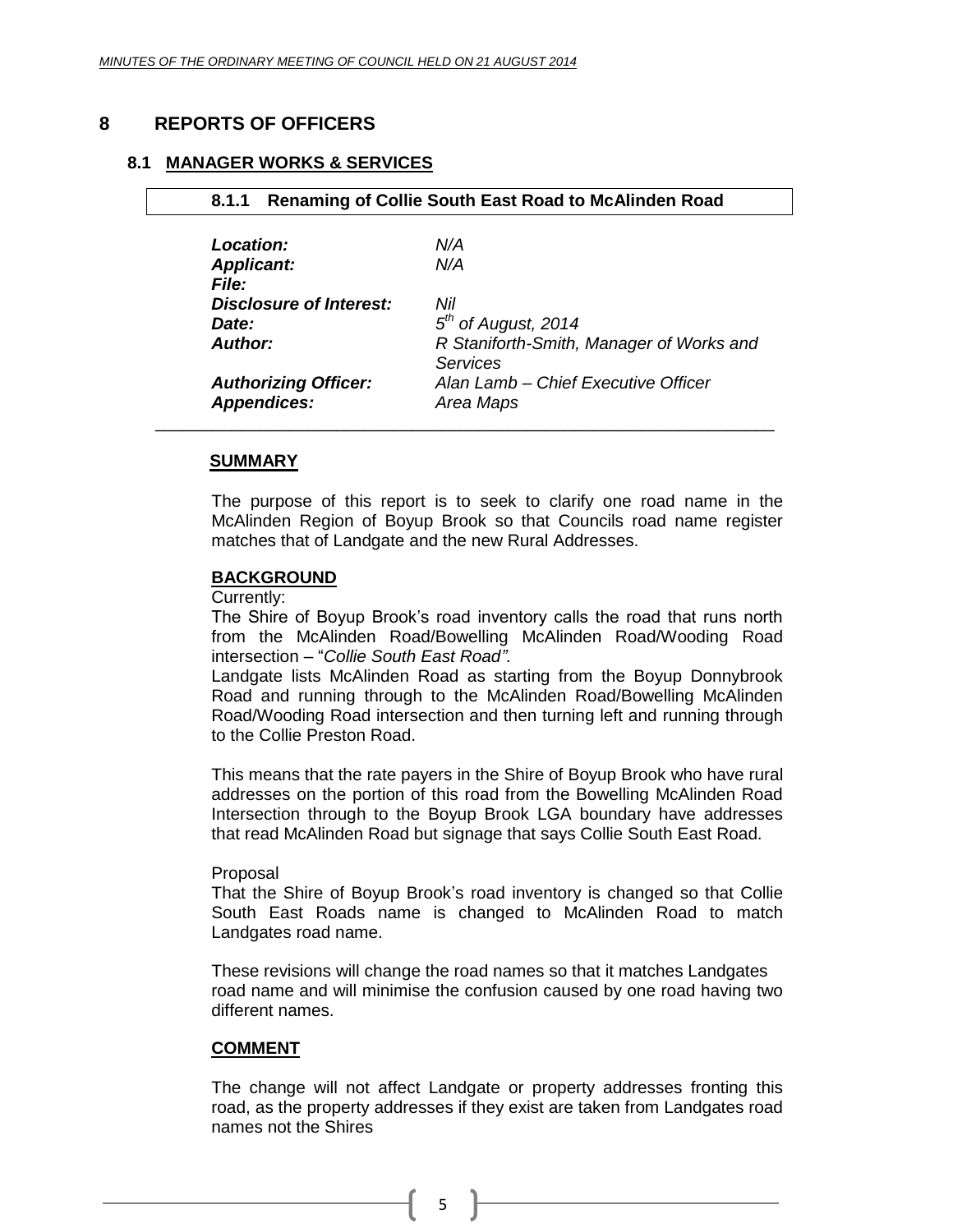#### **CONSULTATION**

Alan Lamb, CEO

#### **STATUTORY ENVIRONMENT**

Nil

#### **POLICY IMPLICATIONS**

Nil

#### **FINANCIAL IMPLICATIONS**

Nil

#### **STRATEGIC IMPLICATIONS**

Nil

#### **VOTING REQUIREMENTS**

Simple Majority

#### **COUNCIL DECISION & OFFICER RECOMMENDATION – ITEM 8.1.1**

**MOVED: Cr O'Hare SECONDED: Cr Giles**

**That Council change the Shire of Boyup Brook's road name inventory as follows:**

- **1. Collie South East Road in the Shire of Boyup Brook to be changed to McAlinden Road to match Landgate.**
- **2. The new McAlinden Road is signed with both "McAlinden Road" and "formerly Collie South East Road" sign blades.**

**CARRIED 7/0 Res 88/14**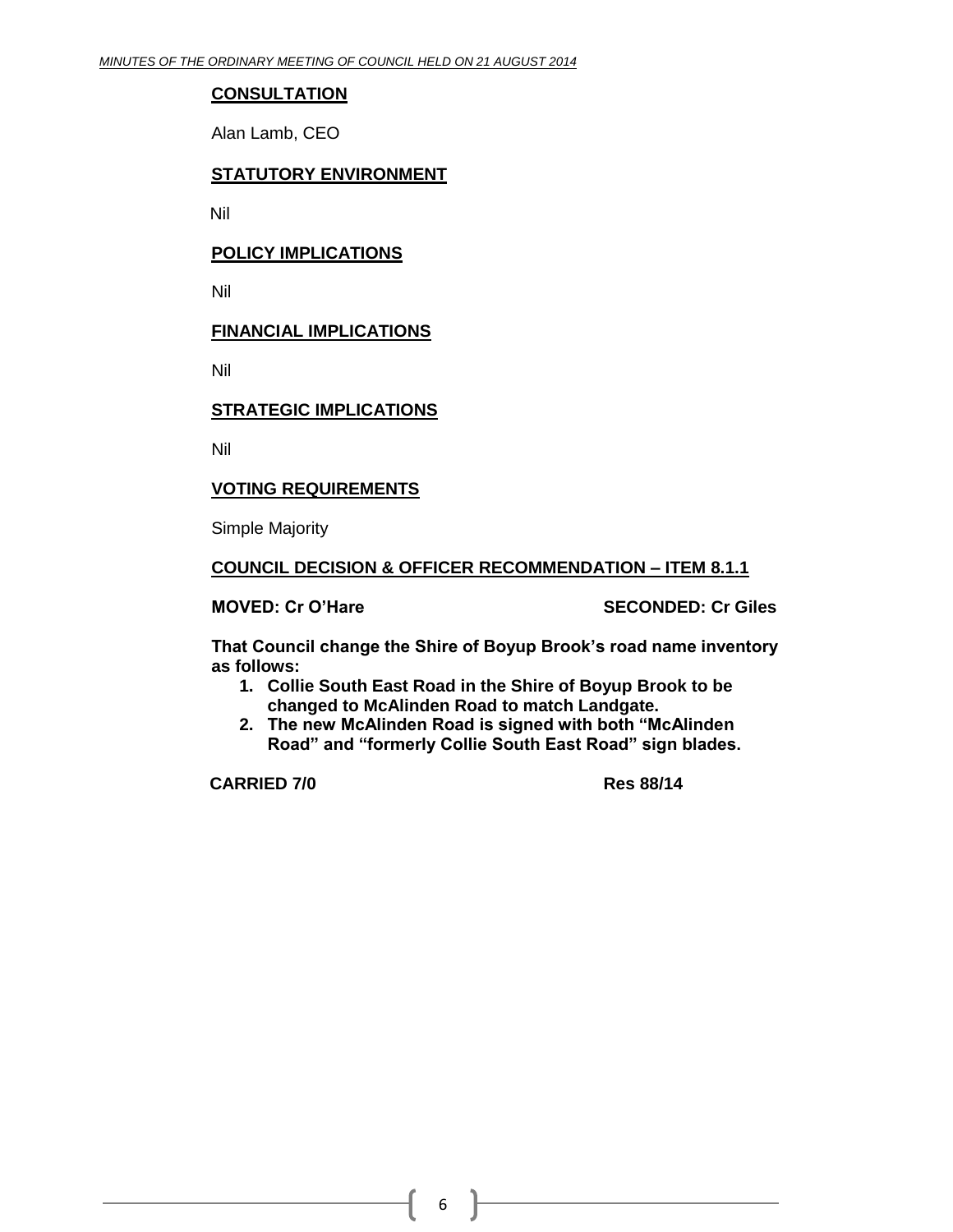#### <span id="page-6-0"></span>**8.1.2 Proposed "New Name" to be added to Policy P08 "Naming New Roads"**

| Location:                              | <b>Boyup Brook Shire</b>           |
|----------------------------------------|------------------------------------|
| <b>Applicant:</b>                      | E & L Willett                      |
| <b>Disclosure of Officer Interest:</b> | None                               |
| <i>Date:</i>                           | $12^{th}$ of August, 2014          |
| Author:                                | <b>Rob Staniforth-Smith</b>        |
| <b>Authorizing Officer:</b>            | Alan Lamb                          |
| Attachments:                           | <b>Policy P08-Naming New Roads</b> |
|                                        | <b>Letter from E&amp;L Willett</b> |

#### **SUMMARY**

The applicants, Mr and Mrs Willett, has requested that the surname of 'Letchford' be considered by the Council as a future road/street name within the Shire of Boyup Brook and be added to the schedule of suggested names in policy P08.

\_\_\_\_\_\_\_\_\_\_\_\_\_\_\_\_\_\_\_\_\_\_\_\_\_\_\_\_\_\_\_\_\_\_\_\_\_\_\_\_\_\_\_\_\_\_\_\_\_\_\_\_\_\_\_\_\_\_\_

#### **BACKGROUND**

The applicant has forwarded a brief summary of the Letchford family history and involvement in the Boyup Brook community: - see attachment 8.1.2.

#### **COMMENT**

The Letchford name satisfies all of the criteria in the Shire of Boyup Brook's Naming New Roads Policy and is considered suitable to be added to the schedule of suggested road names included in the policy.

*(see agenda attachment 8.1.2- Policy P.08 Naming New Roads)*

#### **CONSULTATION**

CEO, Alan Lamb

#### **STATUTORY OBLIGATIONS**

Nil

#### **POLICY IMPLICATIONS**

Compliance with Shire of Boyup Brook Policy P.08

#### **BUDGET/FINANCIAL IMPLICATIONS**

Nil

#### **STRATEGIC IMPLICATIONS**

Nil

7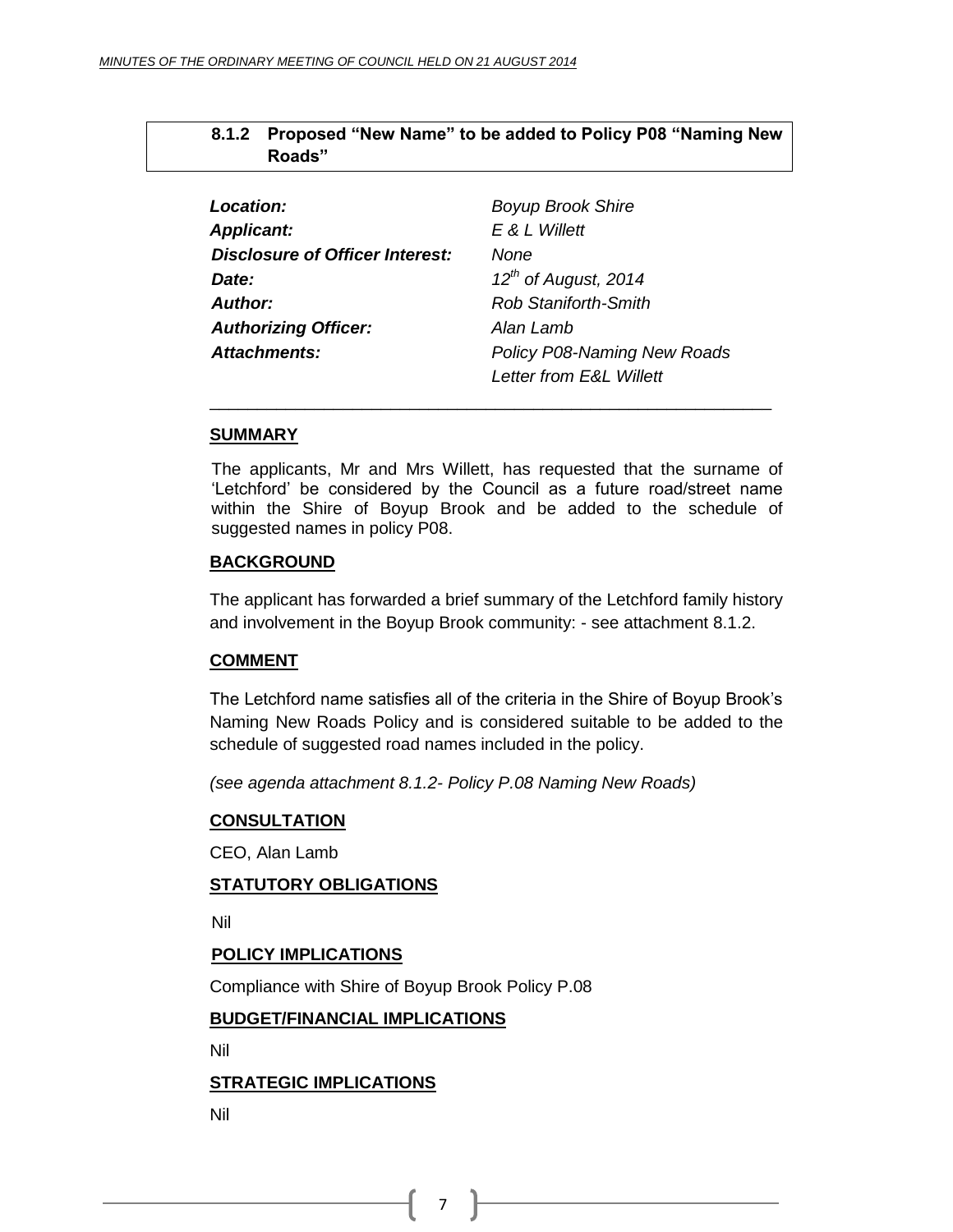#### **SUSTAINABILITY IMPLICATIONS**

- **Environmental** There are no known significant environmental issues.
- **Economic** There are no known significant economic issues.
- **Socia**l There are no known significant social issues.

#### **VOTING REQUIREMENTS**

Simple majority

#### **COUNCIL DECISION & OFFICER RECOMMENDATION – Item 8.1.2**

**MOVED: Cr Oversby SECONDED: Cr Aird**

**That the Council approve the inclusion of the Surname 'Letchford' to the schedule of suggested names in the Shire of Boyup Brook's Naming New Roads Policy – P08.**

**CARRIED 7/0 Res 89/14**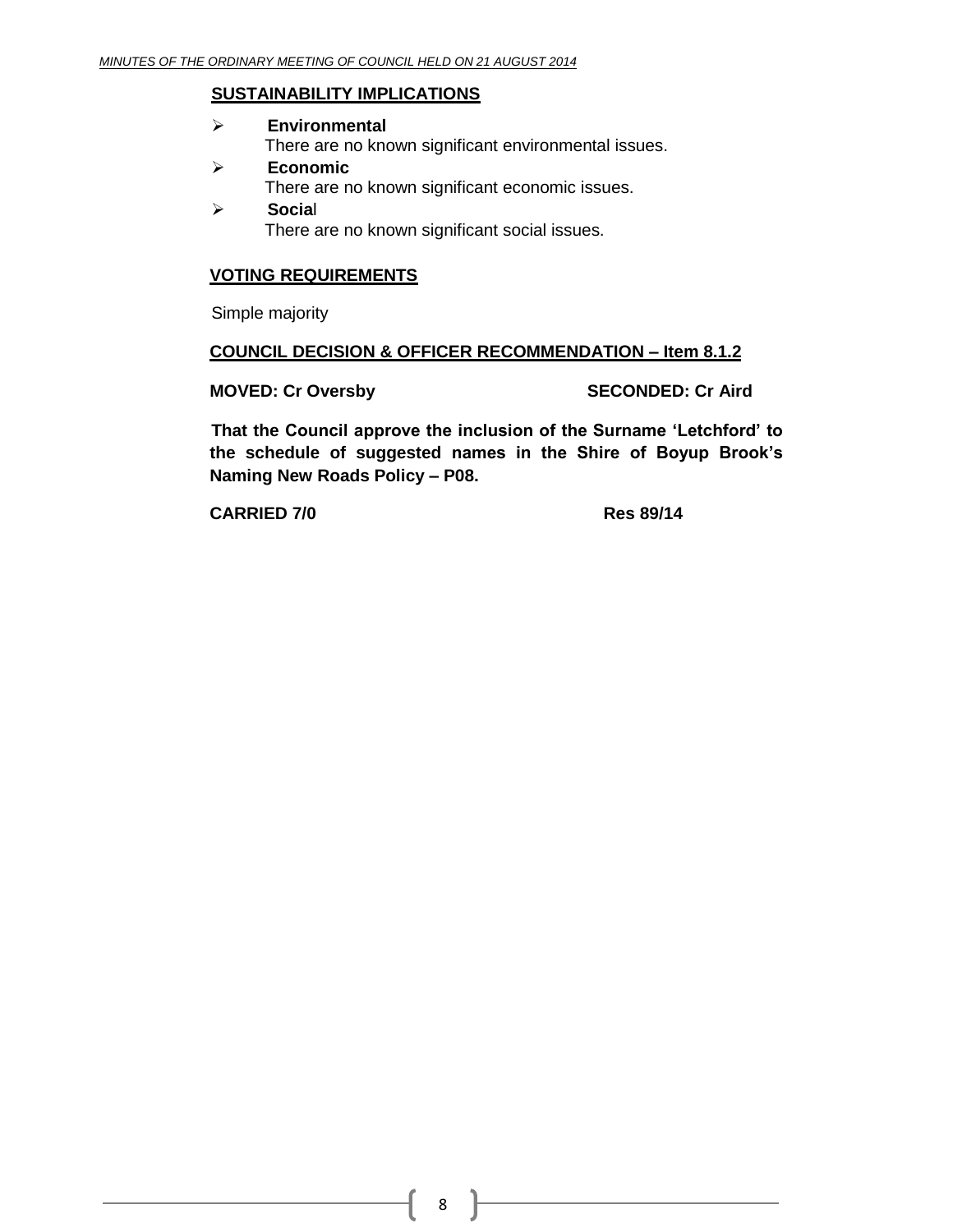| Location:                              | <b>Boyup Brook Shire</b>                          |
|----------------------------------------|---------------------------------------------------|
| <b>Applicant:</b>                      | E & L Willett & R, H and M Gifford                |
| <b>Disclosure of Officer Interest:</b> | None                                              |
| Date:                                  | $12^{th}$ of August, 2014                         |
| <b>Author:</b>                         | <b>Rob Staniforth-Smith</b>                       |
| <b>Authorizing Officer:</b>            | Alan Lamb                                         |
| Attachments:                           | Letters requesting Change                         |
|                                        | Map showing Wade Road                             |
|                                        | Landgate correspondence on naming<br>of Wade Road |
|                                        |                                                   |

#### <span id="page-8-0"></span>**8.1.3 Proposed "Changing Wade Road to Letchford Road"**

#### **SUMMARY**

The applicants Mr and Mrs Willett and R, H and M Gifford, have requested that Council consider changing "Wade Road" to "Letchford" Road.

#### **BACKGROUND**

Wade Road is on the south western end of the gazetted portion of the road reserve that runs from the Boyup Donnybrook Road through to the Boyup Bridgetown Road. The north eastern portion is called Abels Road and the middle portion is un-constructed. Wade Road was named after Thomas Wade, 1919-1920 Road Board Chairman of Boyup Brook.

Council requested the Changing of the south western portion of Abels Road to Wade Road on the 10/1/2007 after confusion from road users as the two portions of road were not connected by a constructed road in the middle. Landgate subsequently advised that this portion of road had never been named and agreed that Wade Road was suitable (GN001307).

Mr And Mrs E&L Willett requested that Letchford be added to P08 – Naming new Roads in December 2008.

Mr and Mrs Willett and R, H and M Gifford requested Wade Road be changed to Letchford Road on the  $29<sup>th</sup>$  of June 2014 and the  $30<sup>th</sup>$  of June respectively.

#### **COMMENT**

Whilst it is not customary practice to change road names in the Shire of Boyup Brook, it has been done previously to remove ambiguity and confusion associated with road names.

If Council resolves that Wade Road should be changed to Letchford, approval would have to be sought from Landgate and the Geographic Names Committee prior to any name change taking place.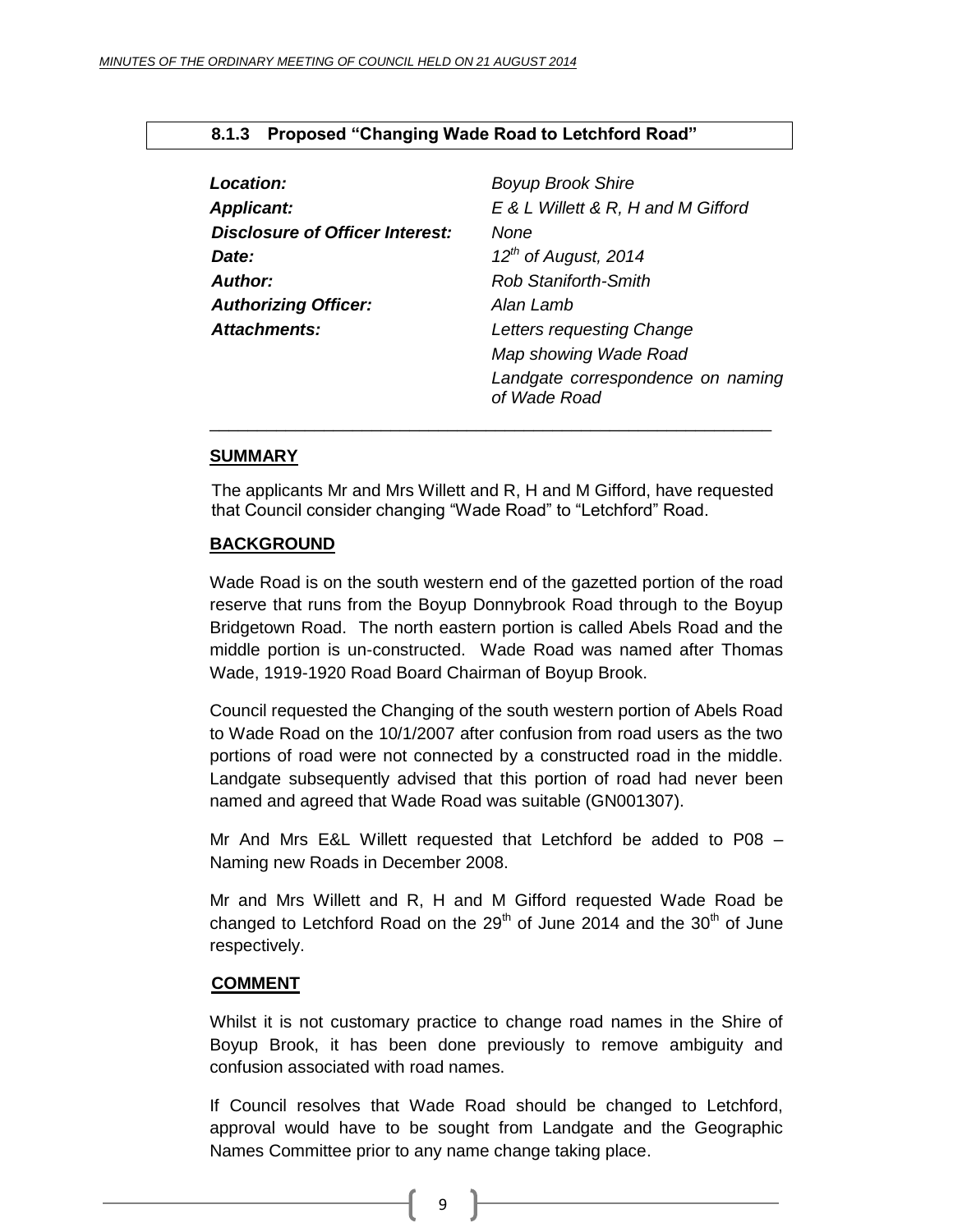#### **CONSULTATION**

CEO, Alan Lamb

#### **STATUTORY OBLIGATIONS**

Nil

#### **POLICY IMPLICATIONS**

Compliance with Shire of Boyup Brook Policy P.08, subject to Council approving the name "Letchford" being added (refer item 8.1.2 of the August 2014 meeting)

#### **BUDGET/FINANCIAL IMPLICATIONS**

Nil

#### **STRATEGIC IMPLICATIONS**

Nil

#### **SUSTAINABILITY IMPLICATIONS**

- **Environmental** There are no known significant environmental issues.
- **Economic** There are no known significant economic issues. **Socia**l
	- There are no known significant social issues.

#### **VOTING REQUIREMENTS**

Simple majority

#### **OFFICER RECOMMENDATION – Item 8.1.3**

**That the Council request approval from Landgates Geographic Names Committee to rename 'Wade' Road 'Letchford' Road** 

**Or**

**That Council rejects the request to rename 'Wade' Road 'Letchford' Road.**

#### **COUNCIL DECISION**

**MOVED: Cr Oversby SECONDED: Cr O'Hare**

**That Council rejects the request to rename 'Wade' Road 'Letchford' Road.**

**Lost 4/3 Res 90/14**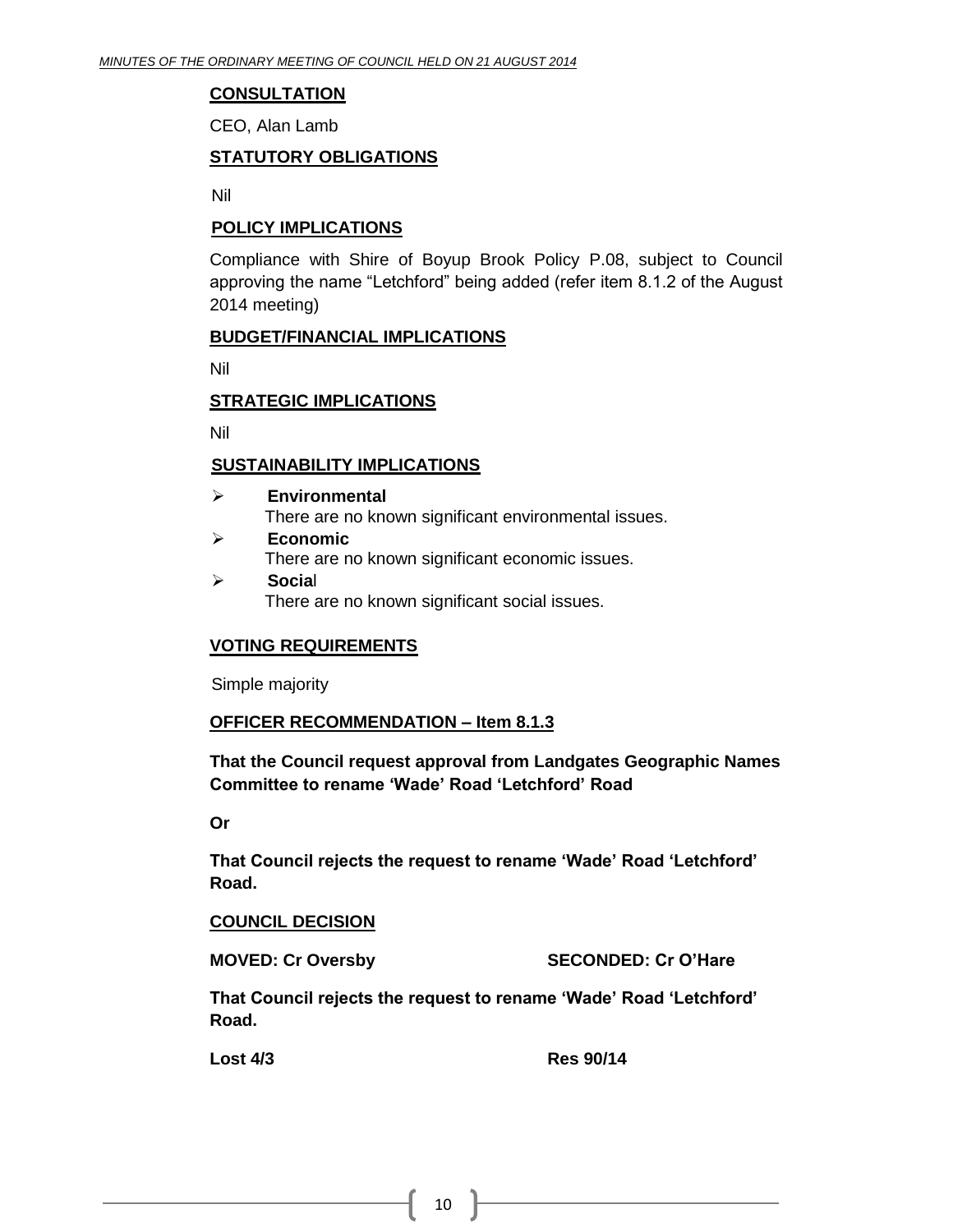#### **COUNCIL DECISION**

**Moved: Cr Walker Seconded: Cr Kaltenrieder**

**That the Council request approval from Landgates Geographic Names Committee to rename 'Wade' Road 'Letchford' Road** 

#### **AMENDMENT**

**Moved: Cr Giles Seconded: Cr Walker**

**That the Council request approval from Landgates Geographic Names Committee to rename 'Wade' Road 'Letchford' Road and that Wade Road be re added to the list.**

**Carried 5/2 Res 91/14**

**COUNCIL DECISION**

**That the Council request approval from Landgates Geographic Names Committee to rename 'Wade' Road 'Letchford' Road and that Wade Road be re added to the list.**

**Carried 4/3 Res 92/14**

**Request for Vote to be recorded**

Cr Oversby requested that the vote of all Councillors be recorded.

| For                    | <b>Against</b>    |
|------------------------|-------------------|
| <b>Cr Giles</b>        | <b>Cr Oversby</b> |
| <b>Cr Moir</b>         | <b>Cr</b> Aird    |
| <b>Cr Walker</b>       | Cr O'Hare         |
| <b>Cr Kaltenrieder</b> |                   |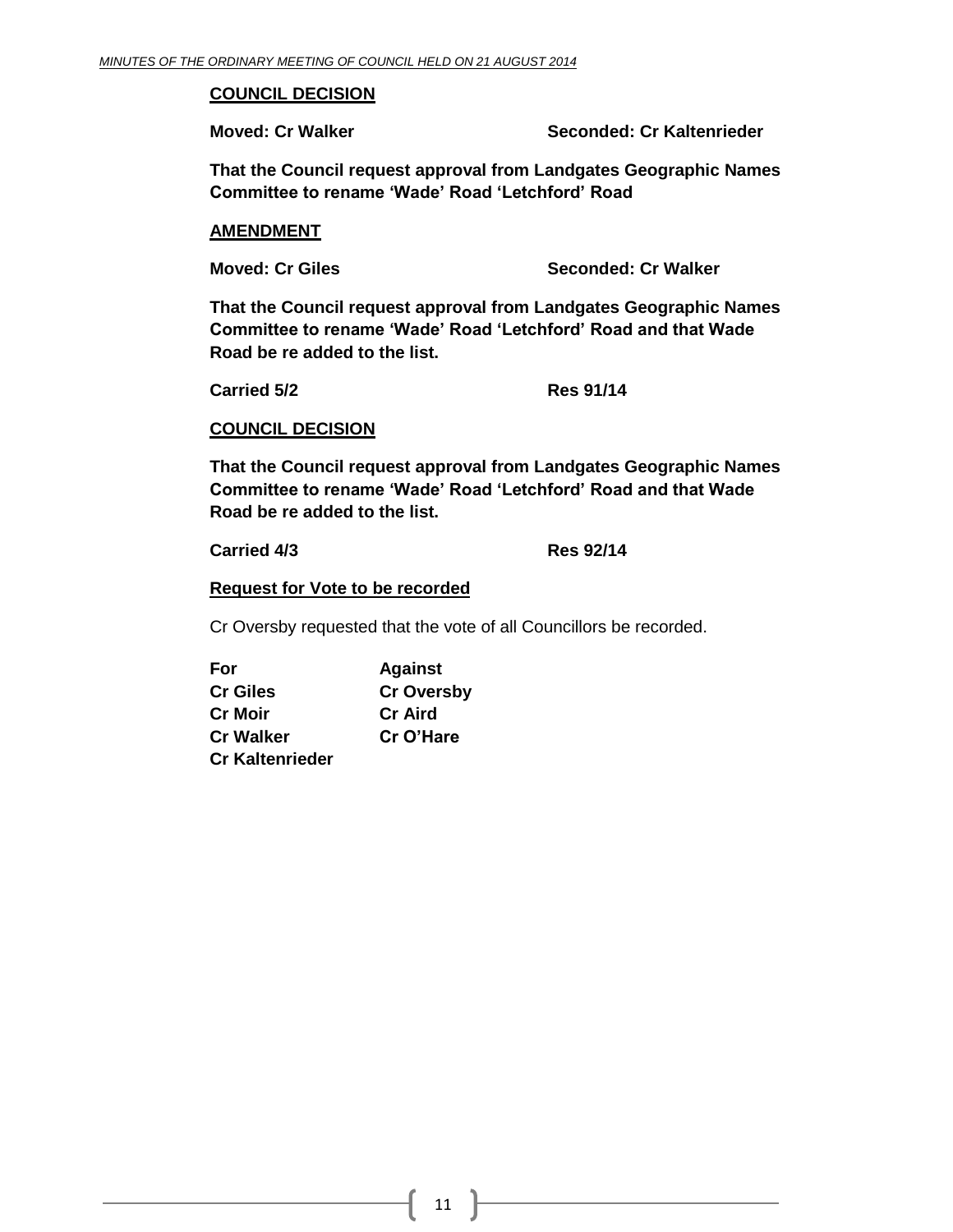#### **ITEM WITHDRAWN BY THE CEO**

#### **Note**

**The Chief Executive Officer to seek further clarification.**

#### <span id="page-11-0"></span>**8.1.4 Transfer of 2014-2015 Budgeted Funds from Dinninup East Road to Banks Road**

| <b>Location:</b>                | N/A                                       |
|---------------------------------|-------------------------------------------|
| <b>Applicant:</b>               | N/A                                       |
| <b>File:</b>                    |                                           |
| Disclosure of Officer Interest: | Nil                                       |
| Date:                           | 8 August 2014                             |
| <b>Author:</b>                  | Rob Staniforth-Smith - MWKS               |
| <b>Authorizing Officer:</b>     | N/A                                       |
| <b>Attachments:</b>             | Policy W07 - Road Contribution<br>Policy  |
|                                 | Map showing proposed location of<br>works |

#### **SUMMARY**

This item recommends that Council approve the transfer of up to \$88,320, allocated to the widening and sealing of the Dinninup Township eastern entrance road (Dinninup East Road), to the correction of the gravel pavement and drainage on Banks Road to a level suitable for sealing, from Lee Steere Drive west for 1.2kilometres.

*\_\_\_\_\_\_\_\_\_\_\_\_\_\_\_\_\_\_\_\_\_\_\_\_\_\_\_\_\_\_\_\_\_\_\_\_\_\_\_\_\_\_\_\_\_\_\_\_\_\_\_\_\_\_\_\_\_\_\_*

#### **BACKGROUND**

The 2014/2015 budget allowed \$88,320 for the widening and sealing of the eastern entrance to the Dinninup Township so that speed limits through the township can be reduced to 60kph, as approved in the 10 year plan (May 2014 Council item 8.1.2). Subsequent design and review has found that this work will be in excess of the \$88,000 allowed. Changes to the National and State Blackspot programmes are now allowing "road audit" projects to be eligible for funding and as such it has been decided to apply for funds under these programmes to fund the works and move the reconstruction into the 2015-2016 budget.

Banks Road has a subdivision development application lodged (WAPC ref 149976) which due to the development being in the "special rural zone" requires the current gravel road to be upgraded to a 6 metre wide 2 coat seal with 1.2 metres shoulders (Shire Policy W07 attached), with the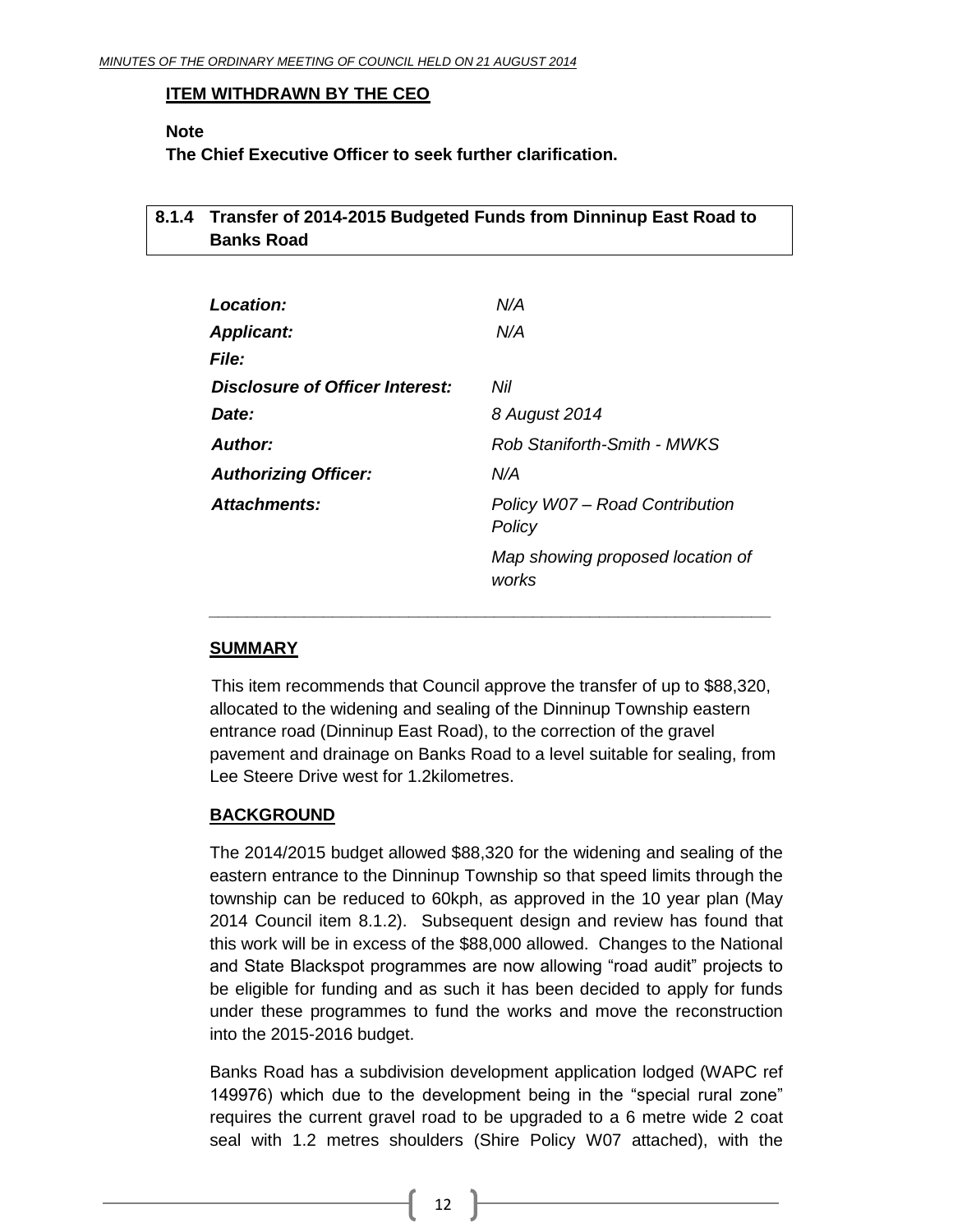developer being liable to "50% contribution from landowners for the frontage on the southern side when subdivision occurs."

The developer in this instance has indicated verbally that he would like an estimate (under Local Government Laws fixed quotes cannot be given as all costs associated with private works need to be recovered) to perform this work and as such Council believes that the work will go ahead

#### **COMMENT**

The subdivision application for Lot 734 Banks Road was dealt with in the June 2014 meeting, item 8.3.4. Item 8.3.4 dealt with compliance to Council policy W07 – Road Contribution.

The upgrading of Banks Road is beneficial to both the road users of Banks Road and Lee Steere Drive and as Council will have available funds due to the delaying of the Dinninup Township eastern access road whilst it seeks Government help in the form of grants, it is proposed that the Banks Road seal preparation works proceed in the 2014-2015 budget year.

#### **CONSULTATION**

Chief Executive Officer

Work Supervisor

#### **STATUTORY OBLIGATIONS**

Nil

#### **POLICY IMPLICATIONS**

Nil

#### **BUDGET/FINANCIAL IMPLICATIONS**

Council will be responsible for 50% of the cost of upgrading Banks Road in front of lot 734 and 100% of the cost for extending the existing seal from Lee Steere Drive to the eastern boundary of the lot 734.

It is proposed that the 1.2 km section of Banks Road be:

- 1. Upgraded to a level ready for seal to be placed in the 2014-2015 budget
- 2. That the  $1<sup>st</sup>$  coat of the 2 coat seal be done in the 2015-2016 budget year
- 3. The  $2^{nd}$  coat seal to follow in the 2016-2017 budget year

#### **STRATEGIC IMPLICATIONS**

2008 – 2013 Strategic Plan

Action Plan 6.5 – 102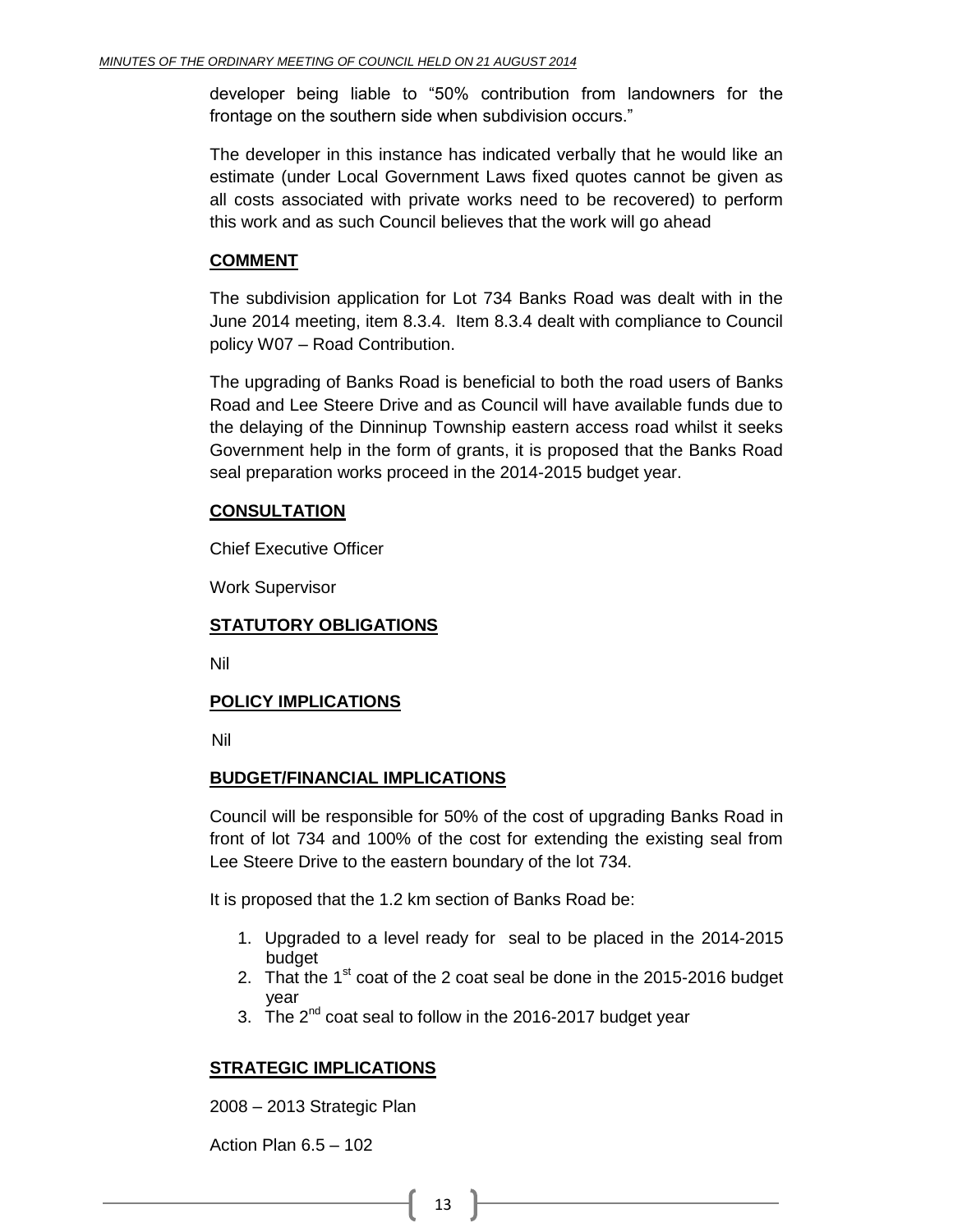Maintain and enhance rural roads throughout the Shire of Boyup Brook

#### **VOTING REQUIREMENTS**

Simple Majority

#### **OFFICER RECOMMENDATION – Item 8.1.4**

- **1. That on receipt of Mr Doust's written advice and commitment that he is going to proceed with his subdivision of Lot 734 Banks Road (WAPC application 149976), Council approve the transfer of up to \$88,320 from the 2014-2015 road budget originally allocated to the Dinninup Township access road to the re-construction of Banks Road from Lee Steere Drive west for 1.2 km, in preparation for sealing of this portion of road in the 2015-2016 financial year.**
- **2. That the other landowners whose land fronts this portion of Banks Road be advised that if they subdivide their land such that the proposed new lots having access to this portion of Banks Road, then they will be liable for 50% of the cost that Council spent upgrading the portion of Banks Road that fronts their property, indexed at relevant CPI levels.**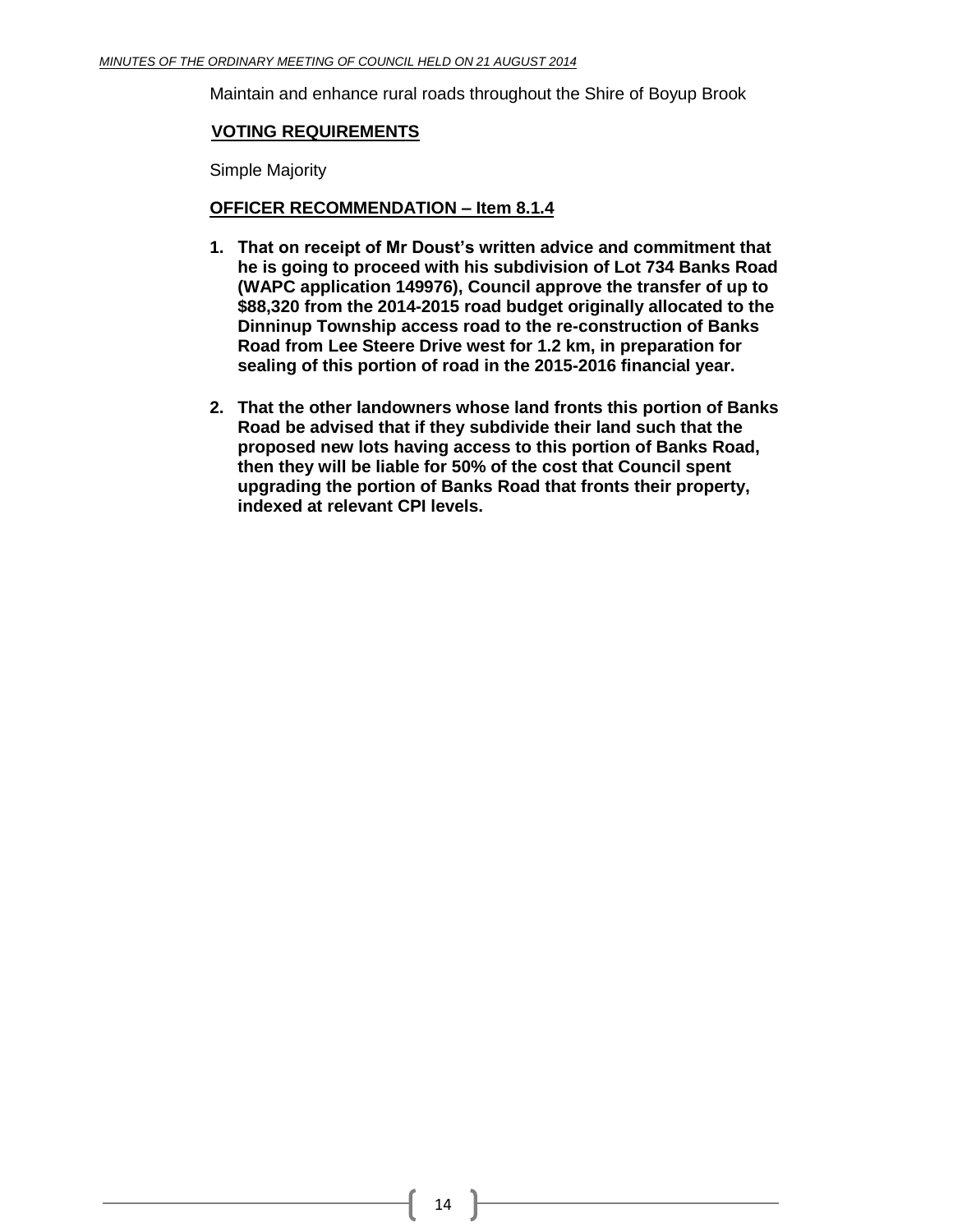#### <span id="page-14-0"></span>**8.1.5 Recommendation to Australia Post, requesting that areas of Benjinup postcode (6255) area and areas of the McAlinden postcode (6225) area be changed to postcode 6244**

| Location:<br><b>Applicant:</b><br><b>File:</b> | N/A<br>N/A                               |
|------------------------------------------------|------------------------------------------|
| <b>Disclosure of Interest:</b>                 | Nil                                      |
| Date:                                          | $5th$ of August, 2014                    |
| Author:                                        | R Staniforth-Smith, Manager of Works and |
|                                                | Services                                 |
| <b>Authorizing Officer:</b>                    | Alan Lamb - Chief Executive Officer      |
| <b>Appendices:</b>                             | Scatter Map of responses                 |
|                                                | Letter sent to affected residents        |

\_\_\_\_\_\_\_\_\_\_\_\_\_\_\_\_\_\_\_\_\_\_\_\_\_\_\_\_\_\_\_\_\_\_\_\_\_\_\_\_\_\_\_\_\_\_\_\_\_\_\_\_\_\_\_\_\_\_\_\_\_\_\_\_\_

#### **SUMMARY**

The purpose of this report is to seek a recommendation from Council that the Council writes to Australia Post requesting that areas of the current Benjinup post code area and areas of the current McAlinden postcode area be changed to the Boyup Brook postcode, 6244.

#### **BACKGROUND**

With the advent of the new "rural numbering" scheme which gives properties a geographical location instead of a RMB, rural residents in the Benjinup area are now post-coded 6255 (Bridgetown) and residents in the McAlinden Area of the Shire are now post-coded 6225 (Collie).

Post codes were historically assigned by Australia Post as the sorting location of a localities mail and were never intended to define a geographic location, however the new "rural numbering" scheme introduced by Landgate uses the postcodes to define a geographic location.

When the new "rural numbering" scheme was introduced by Landgate, the Shire of Boyup Brook received many complaints from affected residents who want their addresses associated with Boyup Brook and not Bridgetown or Collie. On discussing the situation with Australia Post, Australia Post indicated that there was probably nothing that they would do to change the postcodes, however if enough residents wanted the change then they *may*  consider it. Currently residents with either the Bridgetown or Collie postcodes mail gets sent to Collie or Bridgetown where it is sorted and then sent onto Boyup Brook where the current Australia Post mail runs deliver it.

Due to the large number of complaints, the Shire sent a covering letter and survey to all affected residents (see attached) requesting the residents' preference for their postcode. The responses from this survey were then collated and mapped on a scatter map for review.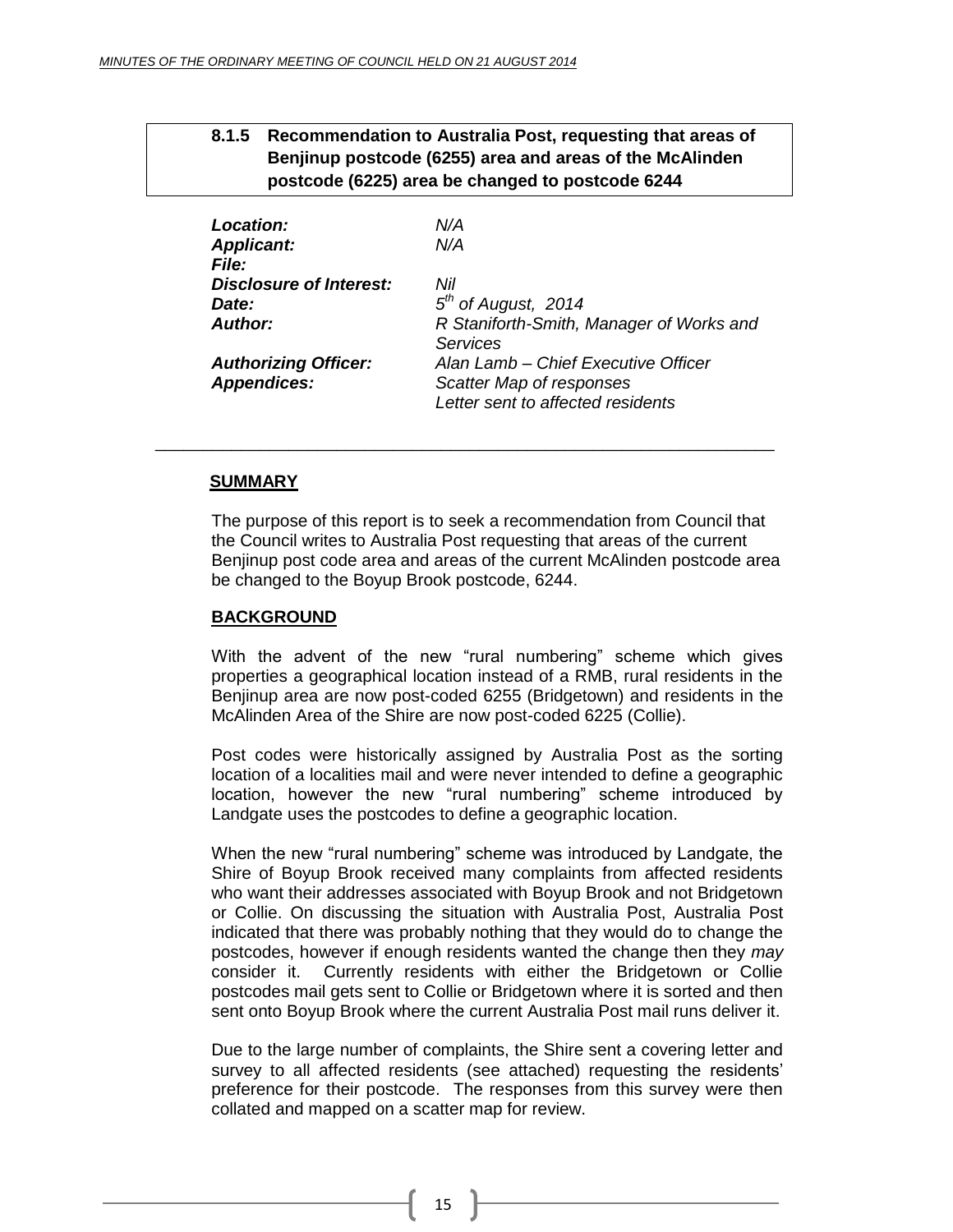#### **COMMENT**

The responses from the surveys are as follows:

#### **Benjinup**

74 letters were sent out with 55 responses received back. Of these responses, 42 want the postcode changed to 6244 with 13 responding that they wanted a Bridgetown postcode. On reviewing the scatter map showing the geographical location of the "no" responses, all but 1 were in the south western portion of the Shire on the Bridgetown boundary. *Recommendation*

#### That Australia Post be requested to change the Benjinup postcode (6255) and the Benjinup postcode area boundaries, such that the "no" responses end up in the adjoining postcode localities (6255) and the "yes" responses end up with a Benjinup 6244 postcode.

#### **McAlinden**

33 letters were sent out with 22 responses received back. Of these responses 11 want the postcode changed to 6244 with 11 responding that they want a Collie postcode. On reviewing the scatter map and taking into account that large portions of the McAlinden area is native forest, all but 3 responses surrounding the McAlinden Hall wanted to keep a Collie postcode (6225). These 3 responses were all from the same farming enterprise.

#### *Recommendation*

That Australia Post be requested to change the eastern portion of the McAlinden postcode area such that residents each side of North Boyup Road and to the east of North Boyup Road end up with a 6244 postcode and that this be done by either creating a new postcode area with a 6244 postcode or by amalgamating this area into the adjoining 6244 postcode areas.

#### **CONSULTATION**

Alan Lamb, CEO

#### **STATUTORY ENVIRONMENT**

Nil

#### **POLICY IMPLICATIONS**

Nil

#### **FINANCIAL IMPLICATIONS**

Nil

#### **STRATEGIC IMPLICATIONS**

Nil

#### **VOTING REQUIREMENTS**

Simple Majority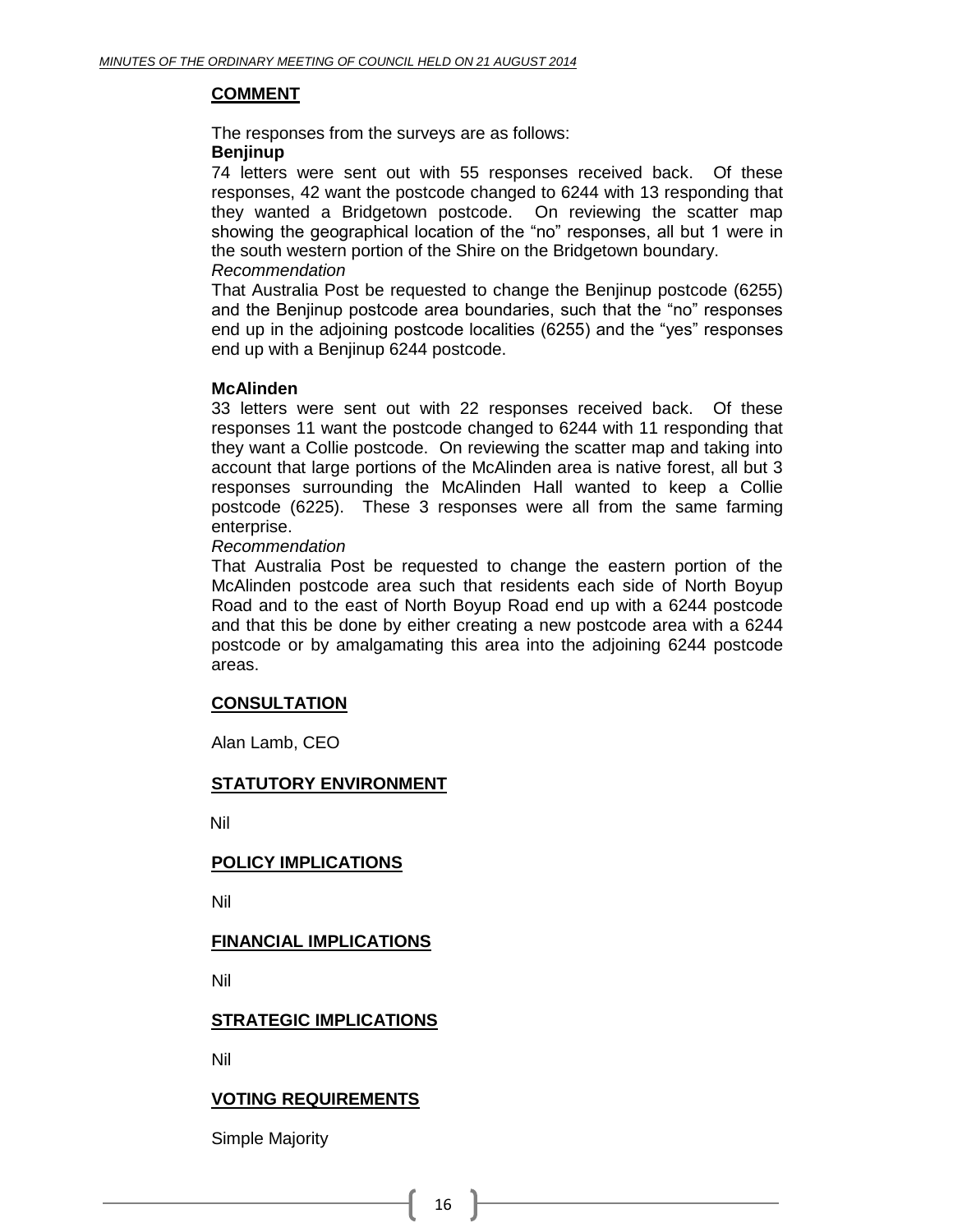#### **COUNCIL DECISION & OFFICER RECOMMENDATION – ITEM 8.1.5**

**MOVED: Cr Oversby SECONDED: Cr Aird**

**That Council write to Australia Post requesting that they review the current post code areas so that:**

- **1. The south western boundary of the Benjinup Postcode area be relocated so that these residents are serviced by an adjoining Bridgetown post coded locality.**
- **2. The Benjinup postcode be changed to 6244.**
- **3. That the eastern boundary of the McAlinden postcode area be relocated so that the residents east of the new boundary are serviced by an adjoining Boyup Brook post coded locality.**

**CARRIED 7/0 Res 93/14**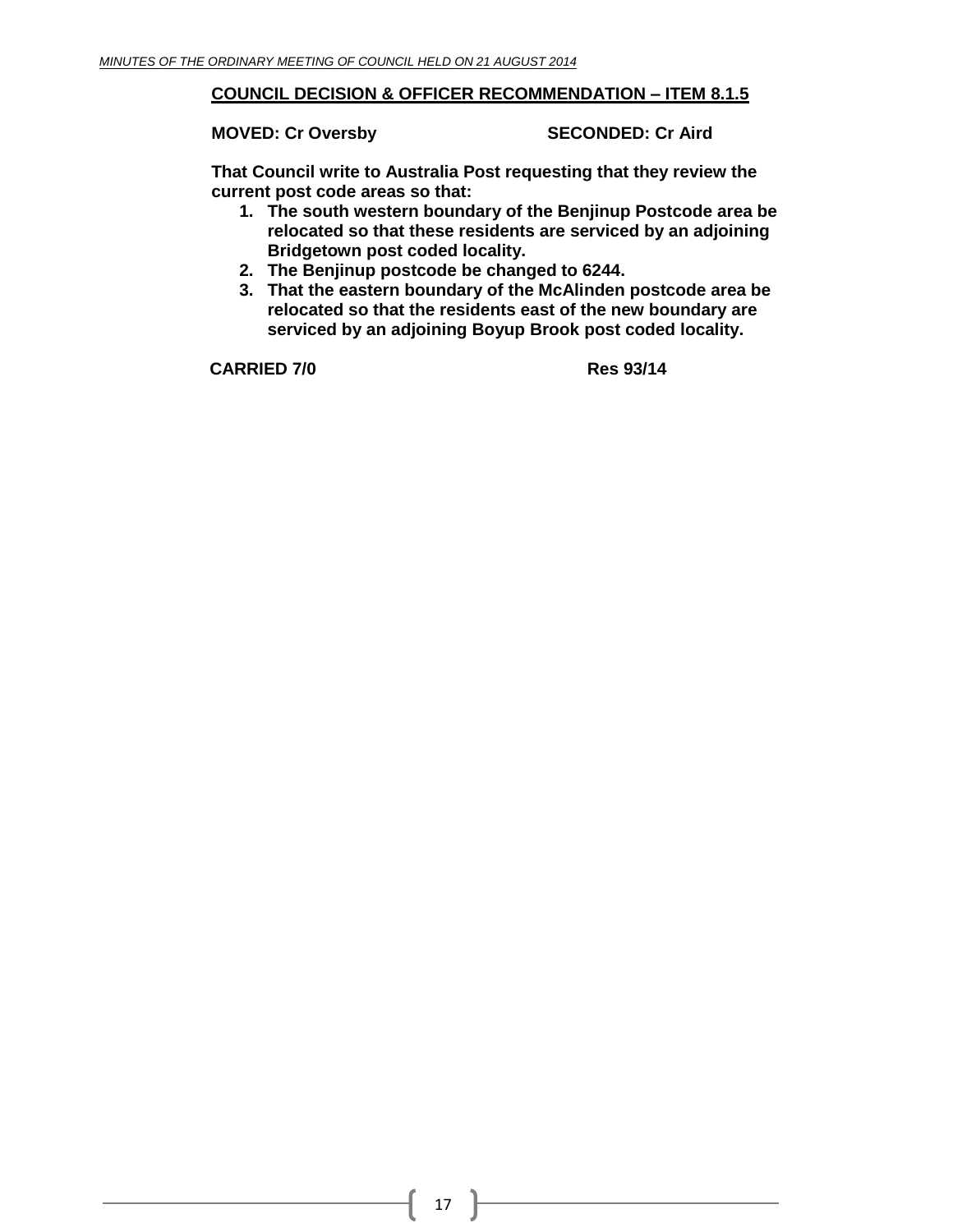#### **8.2 FINANCE**

<span id="page-17-1"></span><span id="page-17-0"></span>

| 8.2.1 List of Accounts Paid     |                                                             |
|---------------------------------|-------------------------------------------------------------|
| Location:                       | Not applicable                                              |
| <b>Applicant:</b>               | Not applicable                                              |
| File:                           | FM/1/002                                                    |
| Disclosure of Officer Interest: | None                                                        |
| Date:                           | 12 August 2014                                              |
| <b>Author:</b>                  | Stephen Carstairs –<br>Manager<br><b>Corporate Services</b> |
| <b>Authorizing Officer:</b>     | Alan Lamb - Chief Executive Officer                         |
| Attachments:                    | Yes – List of Accounts Paid                                 |

#### **SUMMARY**

In accordance with the Local Government (Financial Management) Regulations the list of accounts paid is presented to Council.

#### **BACKGROUND**

Invoices received for the supply of goods and services, salaries and wages and the like have been paid during the period.

#### **COMMENT**

The attached listing represents accounts paid by cheque and by electronic means during the period 1 July to 31 July 2014.

#### **CONSULTATION**

Nil

#### **STATUTORY OBLIGATIONS**

Local Government (Financial Management) Regulations 1996, Regulations 12 and 13 apply and are as follows:

12. Payments from municipal fund or trust fund

*(1) A payment may only be made from the municipal fund or the trust fund —*

*(a) if the local government has delegated to the CEO the exercise of its power to make payments from those funds — by the CEO; or*

*(b) otherwise, if the payment is authorised in advance by a resolution of the council.*

 *(2) The council must not authorise a payment from those funds until a list prepared under regulation 13(2) containing details of the accounts to be paid has been presented to the council.*

#### *13. Lists of accounts*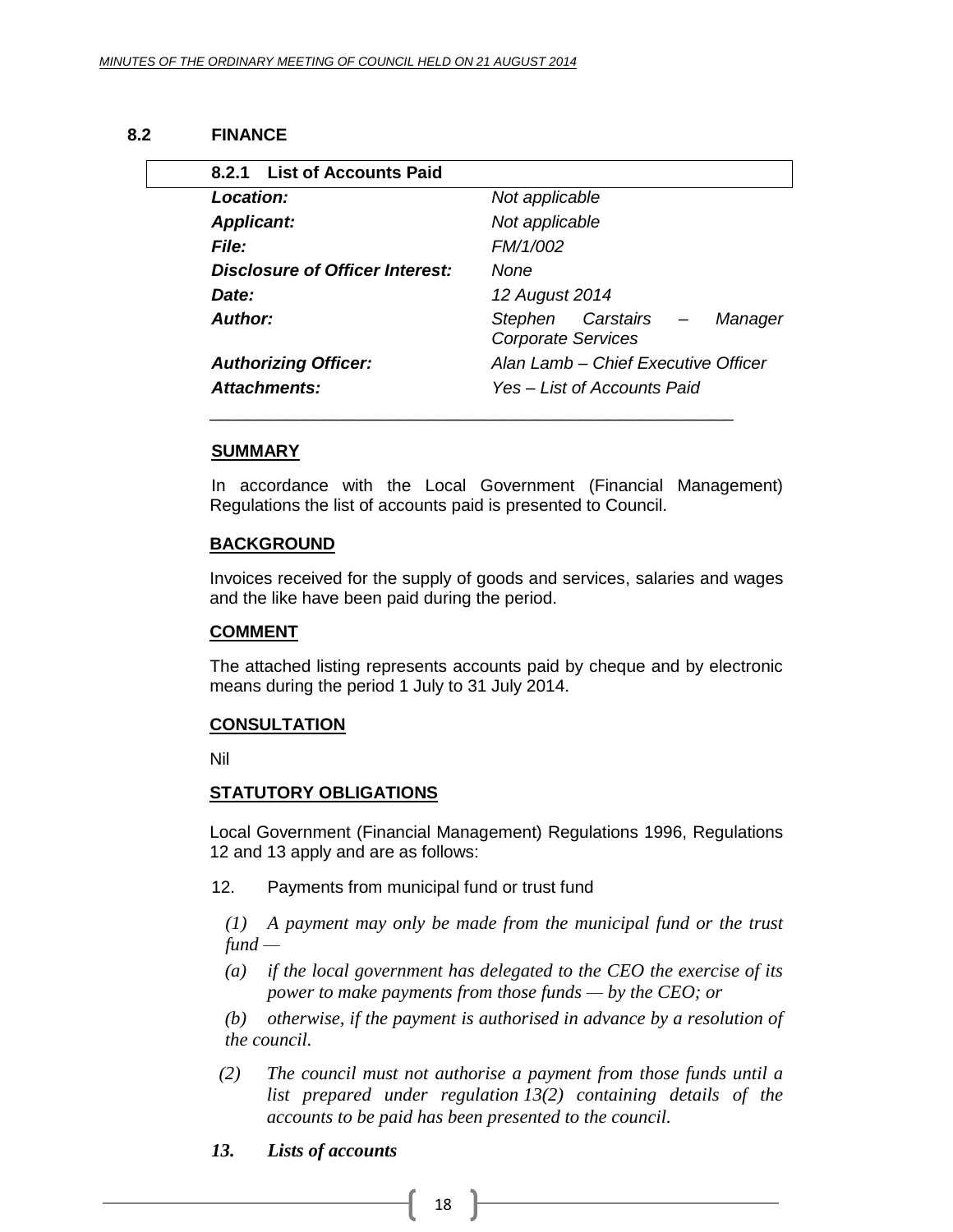- *(1) If the local government has delegated to the CEO the exercise of its power to make payments from the municipal fund or the trust fund, a list of accounts paid by the CEO is to be prepared each month showing for each account paid since the last such list was prepared —*
- *(a) the payee's name;*
- *(b) the amount of the payment;*
- *(c) the date of the payment; and*
- *(d) sufficient information to identify the transaction.*
- *(2) A list of accounts for approval to be paid is to be prepared each month showing —*

*(a) for each account which requires council authorisation in that month —*

- *(i) the payee's name;*
- *(ii) the amount of the payment; and*
- *(iii) sufficient information to identify the transaction; and*

*(b) the date of the meeting of the council to which the list is to be presented.*

- *(3) A list prepared under sub regulation (1) or (2) is to be —*
	- *(a) presented to the council at the next ordinary meeting of the council after the list is prepared; and*
	- *(b) recorded in the minutes of that meeting.*

#### **POLICY IMPLICATIONS**

Council's Authority to Make Payments Policy has application.

#### **BUDGET/FINANCIAL IMPLICATIONS**

Account payments are in accordance with the adopted budget for 2014/15 or authorised by separate resolution.

#### **STRATEGIC IMPLICATIONS**

Nil

#### **VOTING REQUIREMENTS**

Simple Majority

#### **COUNCIL DECISION & OFFICER RECOMMENDATION – Item 8.2.1**

#### **MOVED: Cr Kaltenrieder SECONDED: Cr Oversby**

**That the list of accounts paid in July 2014 as presented totalling \$633,410.58 and as represented by cheque voucher numbers 19598-19602 and 19604- 19620 totalling \$75,668.88 and accounts paid by direct electronic payments through the Municipal Account totalling \$557,741.70.**

**CARRIED 7/0 Res 94/14**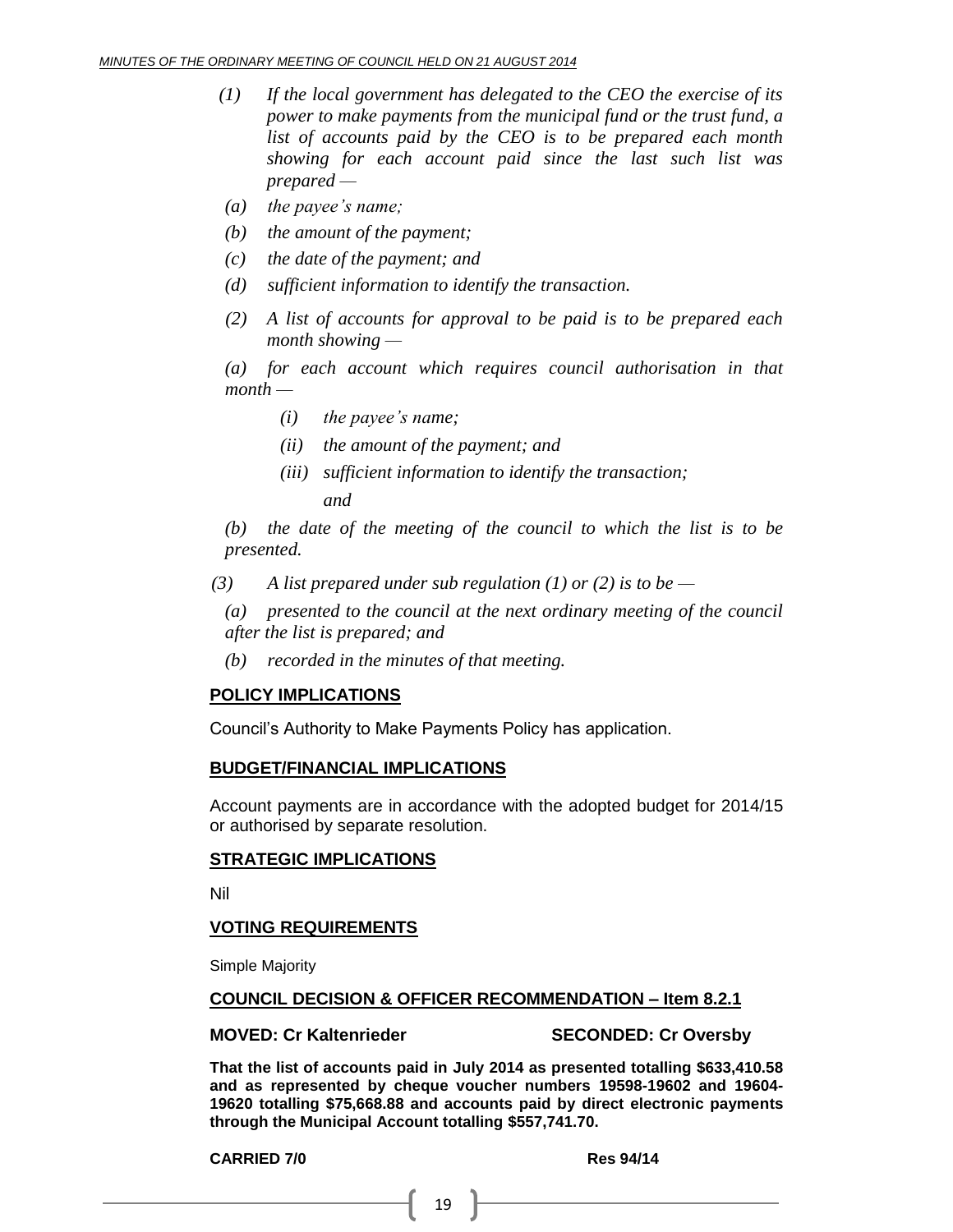#### <span id="page-19-0"></span>**8.2.2 31 July 2014 Statement of Financial Activity**

| Location:                       | Not applicable                                          |
|---------------------------------|---------------------------------------------------------|
| <b>Applicant:</b>               | Not applicable                                          |
| <b>File:</b>                    | FM/10/003                                               |
| Disclosure of Officer Interest: | <b>None</b>                                             |
| Date:                           | 14 August 2014                                          |
| Author:                         | Stephen Carstairs- Manager Corporate<br><b>Services</b> |
| <b>Authorizing Officer:</b>     | Alan Lamb - Chief Executive<br>Officer                  |
| Attachments:                    | <b>No</b>                                               |

#### **SUMMARY**

This report recommends that Council defer to the September 2014 ordinary meeting of Council the receiving of the Statement of Financial Activities and the Net Current Assets for the month ended 31 July 2014.

#### **BACKGROUND**

Section 6.4 of the Local Government Act 1995 places financial reporting obligations on local government operations.

Regulation 34.(1)–(4) of the Local Government (Financial Management) Regulations 1996 requires the local government to prepare a *Statement of Financial Activity*.

The regulations also prescribe the content of the reports. Details of items of Material Variances are also to be listed.

#### **COMMENT**

It is a statutory requirement that the statement of financial activity be prepared each month (Regulation 34.(1A)), and that it be presented at an ordinary meeting of the Council within 2 months after the end of the month to which the statement relates (Regulation 34.(4)(a)).

At the time of writing Corporate Services officer time was fully committed to compiling, among other things, the 2014-15 Annual Budget report to the Department, the fair valuing in 2013-14 of the shire's bridges assets, and the various notes to the 2013-14 Annual Financial Statements. Due to time constraints, presentation of the shire's 31 July 2014 statement of financial activity has been deferred to the September 2014 ordinary meeting.

#### **CONSULTATION**

Nil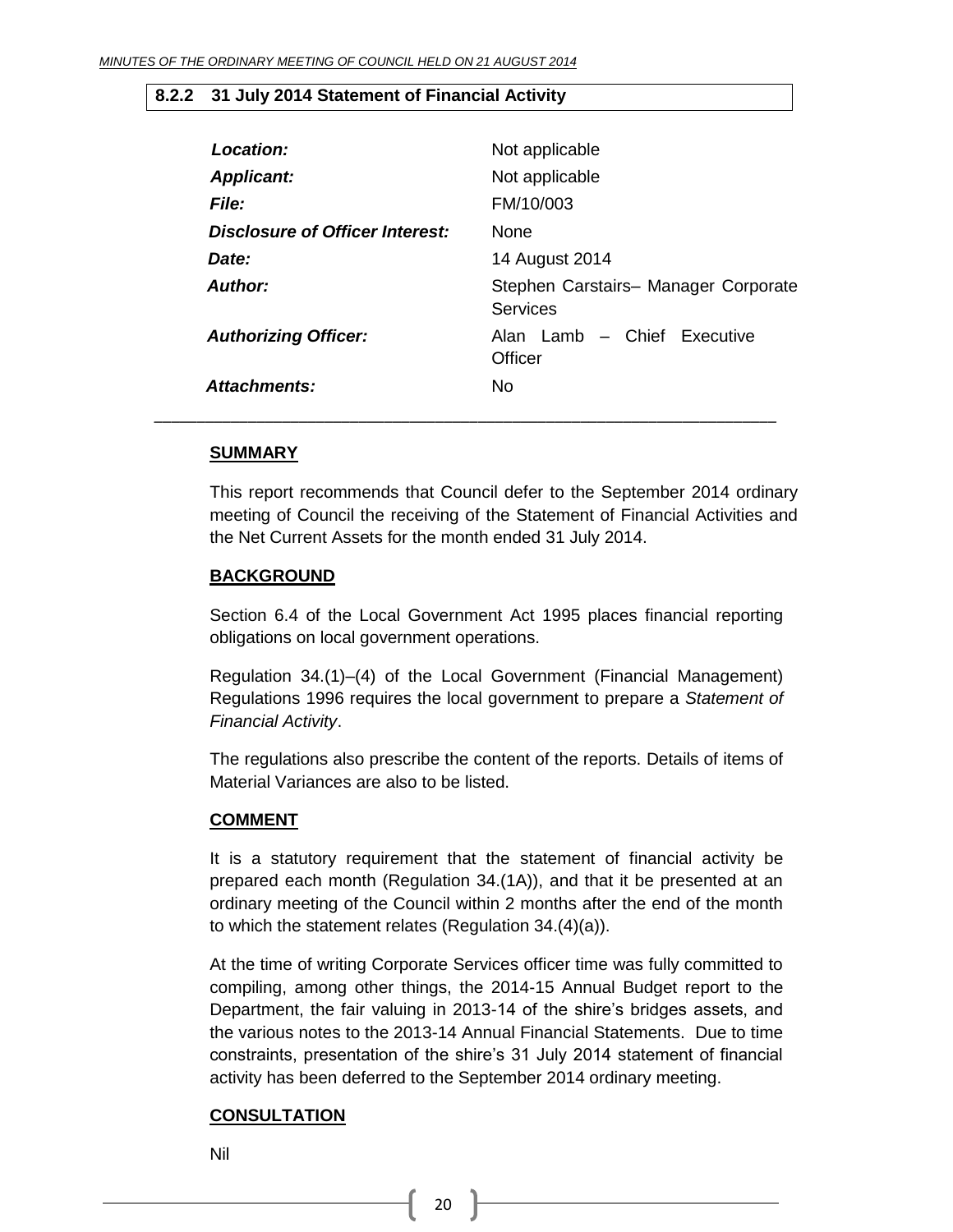#### **STATUTORY OBLIGATIONS**

Local Government (Financial Management) Regulations 1996, Regulation 34.(1A)

Local Government (Financial Management) Regulations 1996, Regulation 34.(4)(a)

#### **POLICY IMPLICATIONS**

Nil

#### **BUDGET/FINANCIAL IMPLICATIONS**

Nil

#### **STRATEGIC IMPLICATIONS**

Nil

#### **VOTING REQUIREMENTS**

Simple Majority

#### **COUNCIL DECISION & OFFICER RECOMMENDATION – Item 8.2.2**

**MOVED: Cr Oversby SECONDED: Cr Walker**

**That receipt by Council of the shire's 31 July 2014 Statement of Financial Activity and Statement of Net Current Assets be deferred to Council's September ordinary meeting.**

**CARRIED 7/0 Res 95/14**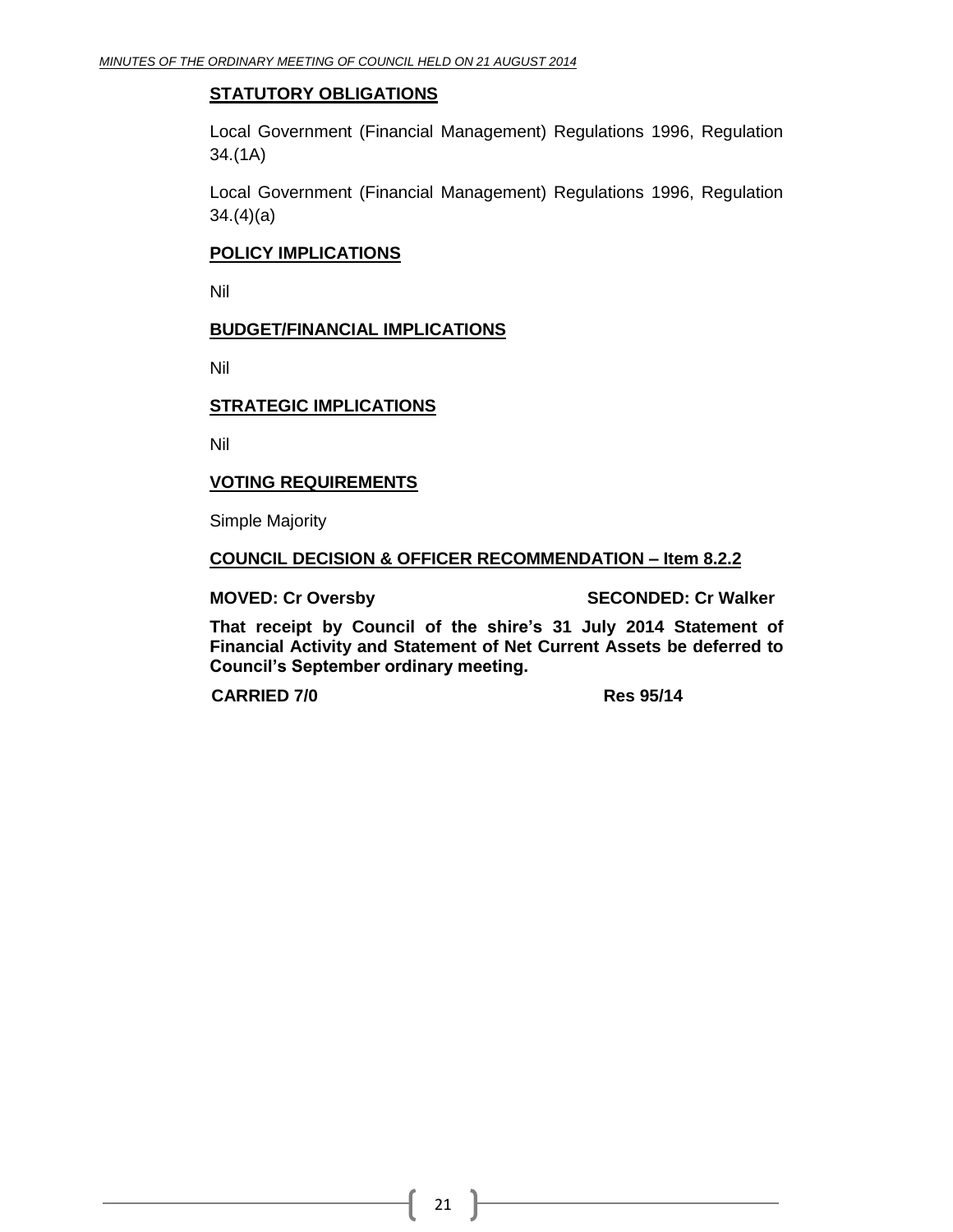#### **Declare an Interest**

**Cr Moir declared a financial interest in the following item and departed the Chambers, the time being 6.10pm.**

#### <span id="page-21-0"></span>**8.3 CHIEF EXECUTIVE OFFICER**

#### <span id="page-21-1"></span>**8.3.1 Subdivision Application (WAPC Ref 150291) Boyup Brook Road North**

| <b>Location:</b>                | Lot 16 Boyup Brook Road North      |
|---------------------------------|------------------------------------|
| <b>Applicant:</b>               | <b>KJ</b> Moir                     |
| <b>File:</b>                    | A4045                              |
| Disclosure of Officer Interest: | None                               |
| Date:                           | $7th$ August 2014                  |
| <b>Author:</b>                  | Geoffrey Lush (Council Consultant) |
| <b>Authorizing Officer:</b>     | A Lamb                             |
| Attachments:                    | 1 Location Plan                    |
|                                 | 2 Subdivision Plan                 |

*\_\_\_\_\_\_\_\_\_\_\_\_\_\_\_\_\_\_\_\_\_\_\_\_\_\_\_\_\_\_\_\_\_\_\_\_\_\_\_\_\_\_\_\_\_\_\_\_\_\_\_\_\_\_\_\_\_\_\_*

#### **SUMMARY**

This report is to consider a referral of a subdivision application from the Western Australian Planning Commission.

The subject land is Lot 16 DP50877 Boyup Brook Road North and is owned by AG Wardle.

The subject land has not been inspected in the preparation of this report.

The application is supported subject to conditions as it is considered to comply with the Scheme requirements in Clause 5.1 for subdivision within the Rural zone and with the Rural Strategy.

#### **BACKGROUND**

The subject land is located approximately 15 kms north of Boyup Brook townsite as shown in Attachment 1. It has an area of 193 hectares and there is an existing dwelling on the site.

The subject land is predominantly cleared general farming land with a drainage line located parallel to the southern boundary. Boyup Brook Road North is a sealed secondary rural road.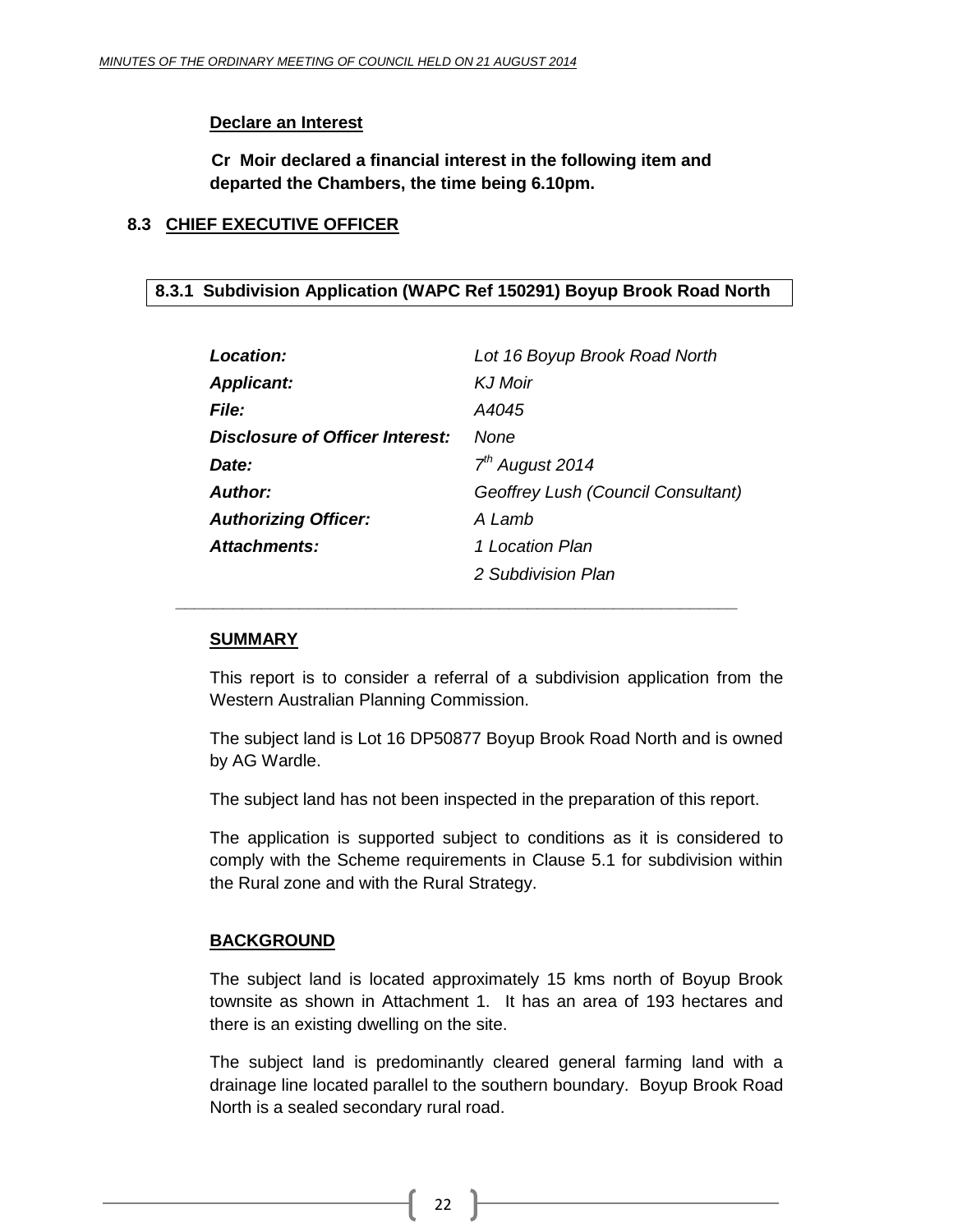The site is located within the proclaimed public drinking water supply area for Wellington Dam.

The surrounding land predominantly has remnant vegetation. While zoned Rural in the Planning Scheme much of the surrounding land is designated in the Forest Management Plan to become a conservation reserve.

It is proposed to subdivide the land into two allotments having areas of 93 and 99 hectares as shown in Attachment 2.

#### **CONSULTATION**

None

#### **STATUTORY OBLIGATIONS**

#### *Town Planning Scheme*

The subject land is zoned 'Rural' in Town Planning Scheme No.2. The surrounding area is also generally zoned 'Rural'.

Clause 5.1 of the Scheme states that in considering applications for subdivision, rezoning and planning consent in the Rural zone, Council shall have regard to:

- i) the need to protect the agricultural practices of the Rural zone in light of its importance to the District's economy;
- ii) the need to protect the area from uses which will reduce the amount of land available for agriculture;
- iii) the need to preserve the rural character and rural appearance of the area; and
- iv) where rural land is being subdivided for closer development, the proposal should be supported with evidence outlining the land's suitability and capability for further development.

#### *Rural Strategy*

Within the Local Rural Strategy the subject land is situated in the BBR1 Northern Policy Area.

The subdivision guidelines for this precinct are to encourage tree plantations and agro forestry due to generally beneficial effect on water quality compared to other uses of agricultural land.

Recommendation 1 requires that lots in the rural zone shall have a minimum area of 80 hectares. Recommendation 4 contains the matters that Council must consider for a subdivision application.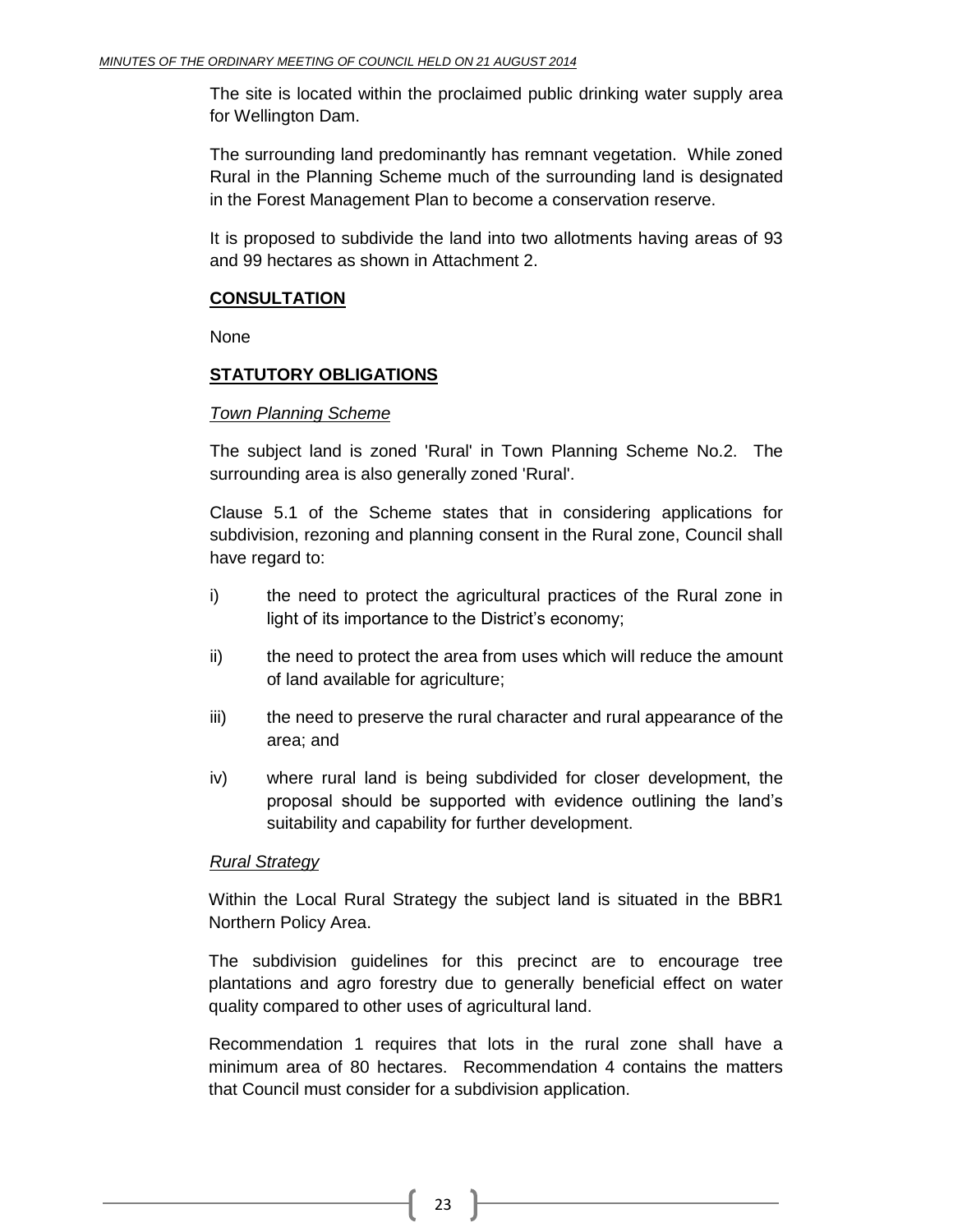#### **COMMENT**

The application complies with the provisions of the Scheme and Rural Strategy and the design of the subdivision is considered to be appropriate. It will provide to suitable areas of arable land for continued farming operations.

#### **POLICY IMPLICATIONS**

None

#### **BUDGET/FINANCIAL IMPLICATIONS**

None

#### **STRATEGIC IMPLICATIONS**

None

#### **SUSTAINABILITY IMPLICATIONS**

- **Environmental**  There are no known significant environmental issues.
- **Economic**  There are no known significant economic issues.
- **Social**  There are no known significant social issues.

#### **VOTING REQUIREMENTS**

Simple Majority

#### **COUNCIL DECISION & OFFICER RECOMMENDATION – Item 8.3.1**

**MOVED: Cr O'Hare SECONDED: Cr Walker**

**That Council advise the Western Australian Planning Commission that it has no objection to the proposed subdivision of Lot 16 DP50877 Boyup Brook Road North as shown in subdivision application ref No 150291.**

#### **CARRIED 7/0 Res 96/14**

Cr Moir returned to the Chambers at 6.12pm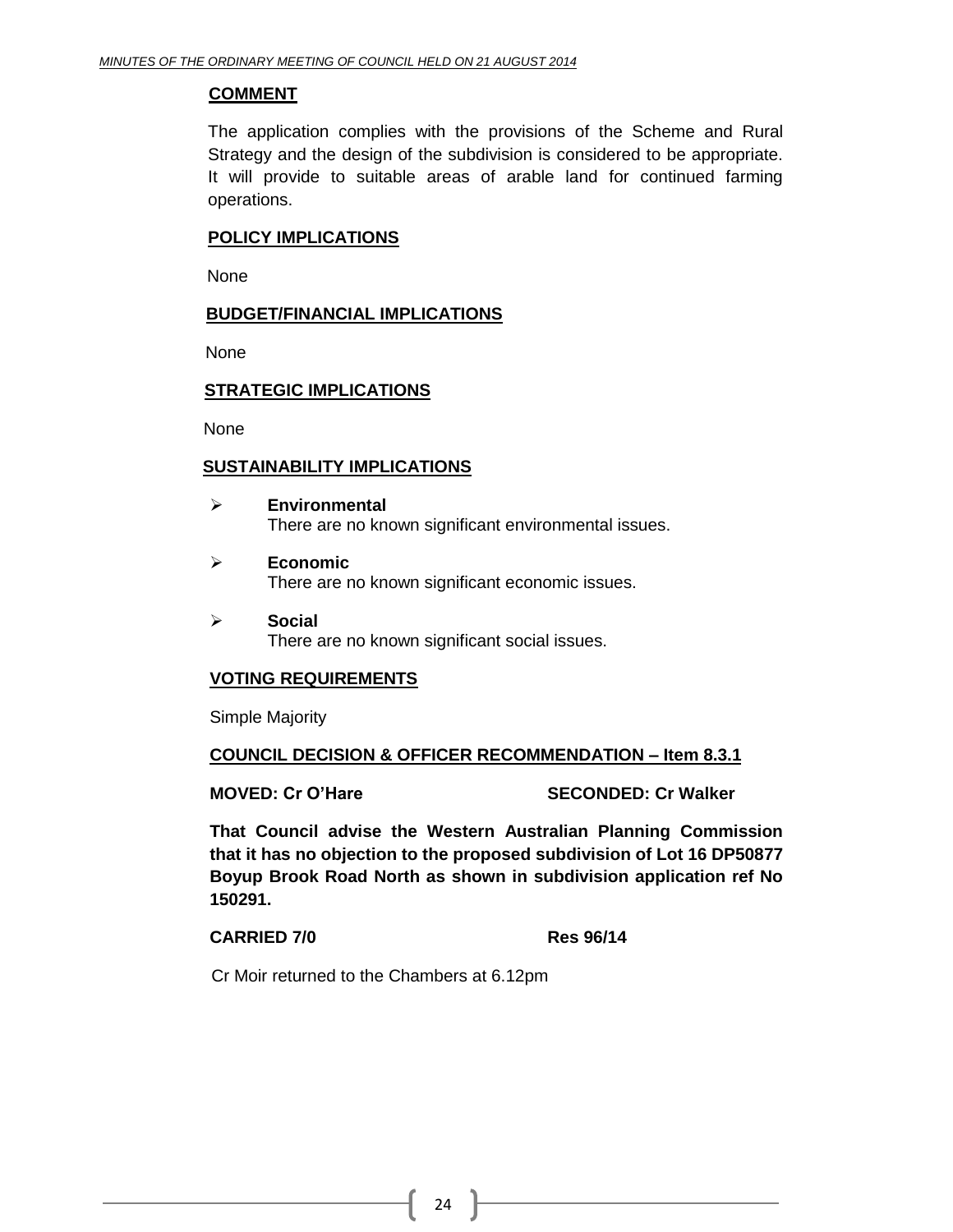#### <span id="page-24-0"></span>**8.3.2 Disability Access & Inclusion Plan 2013-2018**

| <b>Location:</b>                | N/A                                                    |
|---------------------------------|--------------------------------------------------------|
| <b>Applicant:</b>               |                                                        |
| <b>File:</b>                    |                                                        |
| Disclosure of Officer Interest: | None                                                   |
| Date:                           | <b>July 2014</b>                                       |
| <b>Author:</b>                  | Angela Hales                                           |
| <b>Authorizing Officer:</b>     | Alan Lamb                                              |
| Attachments:                    | Draft- Disability Access & Inclusion<br>Plan 2013-2018 |

#### **SUMMARY**

The purpose of this item is to present the draft of the Disability Access & Inclusion Plan 2013-2018 for adoption by Council.

\_\_\_\_\_\_\_\_\_\_\_\_\_\_\_\_\_\_\_\_\_\_\_\_\_\_\_\_\_\_\_\_\_\_\_\_\_\_\_\_\_\_\_\_\_\_\_\_\_\_\_\_\_\_\_\_\_

#### **BACKGROUND**

The draft of the DAIP 2013-2018 required substantial amendments after being reviewed by the Commission's officers.

An additional "outcome", outcome seven was also added in July 2013 which has now been included in the plan.

*People with disability have the same opportunities as other people do to obtain and maintain employment at the Shire of Boyup Brook.*

The plan did not include a policy statement or implementation plan for the strategies and was not advertised as required by legislation.

#### **COMMENT**

In accordance with Regulation 10. Procedure for public consultation by authorities (s.28) of the Disability Services Regulations 2004, the re-draft 2013-2018 plan was put out for public consultation.

The redraft of the plan has since been assessed by officers from the commission and the feedback provided advises the plan is now compliant. Once accepted by Council the plan can be advertised in a local paper as required and made available on the website.

#### **CONSULTATION**

Disability Services Commission & SOBB Mangers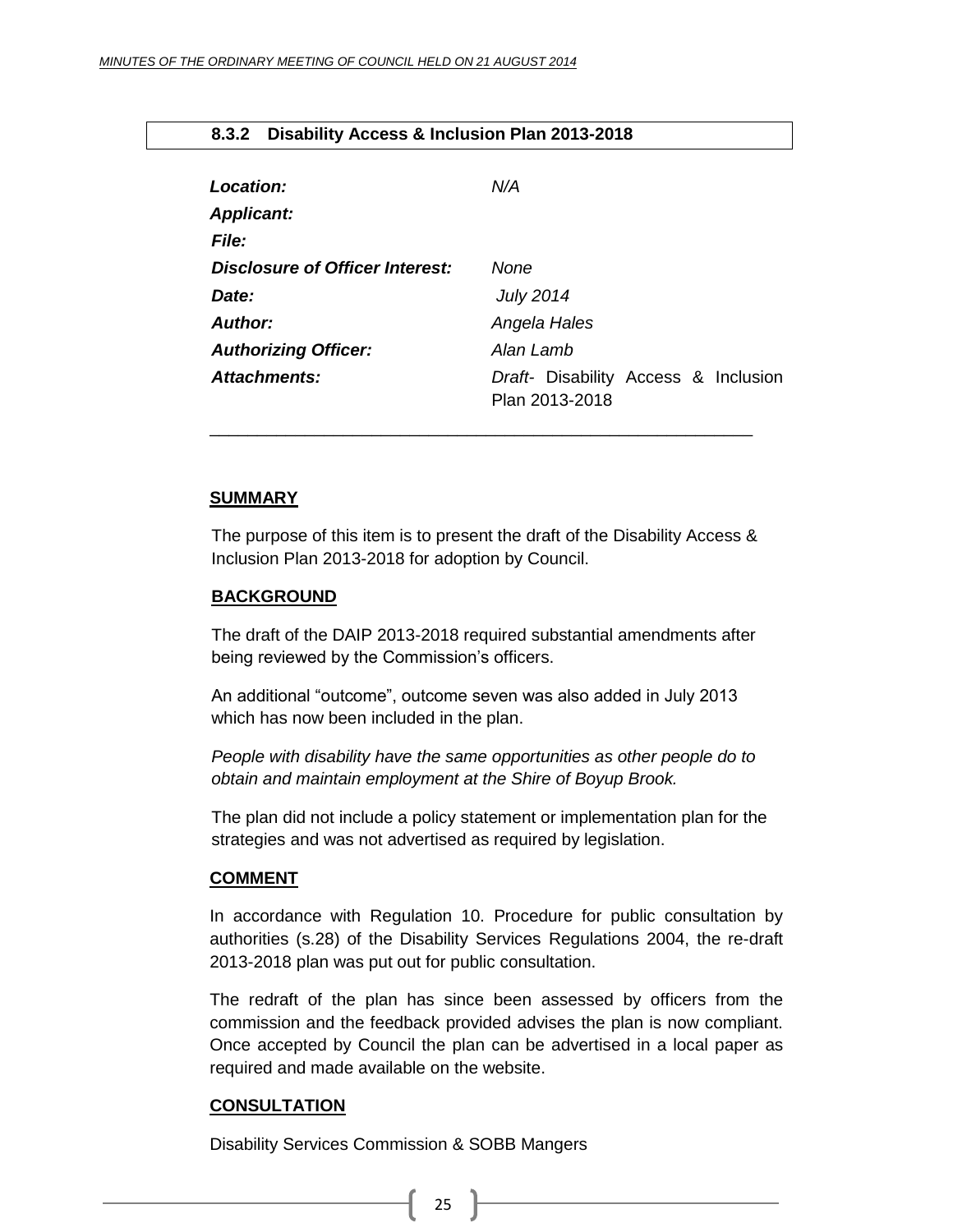#### **STATUTORY OBLIGATIONS**

Disability Services Act (1993) as amended Dec 2004 and Disability Services Regulations 2004.

#### **POLICY IMPLICATIONS**

Nil

#### **BUDGET/FINANCIAL IMPLICATIONS**

Nil

#### **STRATEGIC IMPLICATIONS**

Nil

#### **SUSTAINABILITY IMPLICATIONS**

- **Environmental** There are no known significant environmental issues.
- **Economic** There are no known significant economic issues.
- **Socia**l By adopting the plan it shows the Councils commitment to improving the standards of those challenged by living with a disability.

#### **VOTING REQUIREMENTS**

Simple majority

#### **COUNCIL DECISION & OFFICER RECOMMENDATION – Item 8.3.2**

#### **MOVED: Cr Aird SECONDED: Cr Walker**

- **1. That "Council adopt the redrafted Disability Access and Inclusion Plan 2013-2018."**
- **2. That the CEO advertise the shire's Disability Access and Inclusion Plan 2013-2018 in a local paper, and make it available on the shire's website.**

#### **CARRIED 7/0 Res 97/14**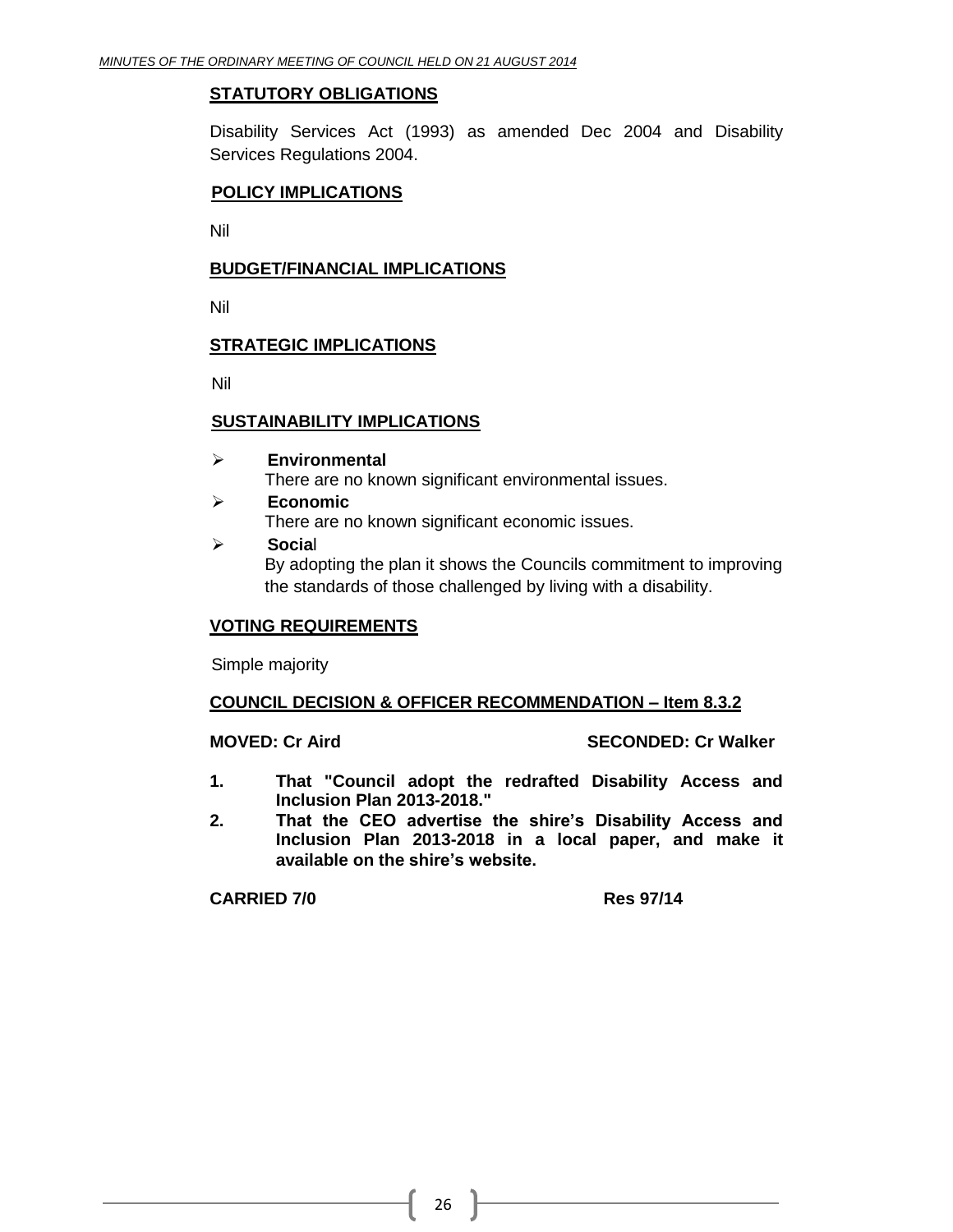<span id="page-26-0"></span>**8.3.3 The Warren Blackwood Alliance of Councils**

#### **ITEM WITHDRAWN BY THE CEO**

#### **Note**

**The Chief Executive Officer to seek further clarification from the Community Development Officer and bring the item back to the next Council meeting.**

| Location:                       | N/A                                                                       |
|---------------------------------|---------------------------------------------------------------------------|
| <b>Applicant:</b>               | Blackwood<br>alliance<br>Warren<br>оf<br>Councils                         |
| <b>File:</b>                    |                                                                           |
| Disclosure of Officer Interest: | I am currently the President of the<br>Country Music Club of Boyup Brook. |
| Date:                           | 11 August 2014                                                            |
| Author:                         | Daly Winter                                                               |
| <b>Authorizing Officer:</b>     | Alan Lamb                                                                 |
| Attachments:                    | Letter dated 16 June 2014                                                 |

#### **SUMMARY**

The Shire received a letter from the Warren Blackwood Alliance of Councils offering them the opportunity to promote the next Boyup Brook Country Music Festival in the 2015 Warren Blackwood Events Calendar. The Boyup Brook Country Music Festival was listed in the 2014 Events calendar because of funding from the South West Development Commission and their insistence that the Boyup Brook Country Music Festival be listed as it is a major drawcard for the region.

#### **BACKGROUND**

The first issue of the Warren Blackwood Events calendar was published in 2014. 10,000 calendars were produced and distributed to residents (Manjimup/Bridgetown/Nannup), Visitor Centres (Manjimup/Bridgetown/Nannup), Australia's South West and business in the Region.

#### **COMMENT**

The calendar was well received in the Warren Blackwood area, but in Boyup Brook we were questioned why it was only the Country Music Festival listed for Boyup Brook and not other events such as the Rodeo. This was because Boyup Brook was not part of the Warren Blackwood Alliance at that time and South West Development Commission insisted that the CM Festival be listed. To amend this abnormality we would need to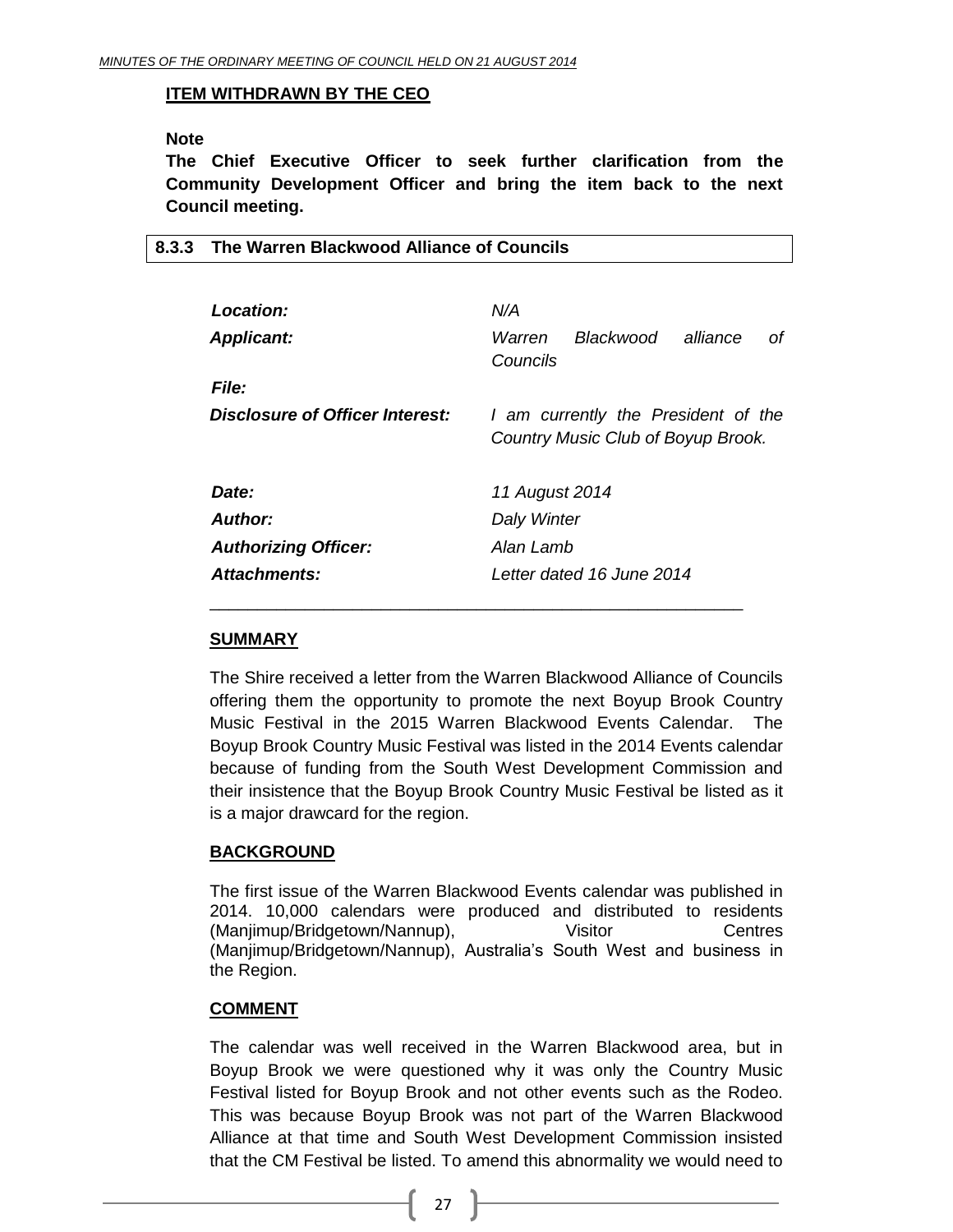include other events on the calendar as well as the Country Music Festival. I propose that these other events would be: Boyup Ute & Truck Muster, Sandakan Memorial, Harvey Dickson Rodeo and the Upper Blackwood Agricultural Show.

#### **CONSULTATION**

Nil

#### **STATUTORY OBLIGATIONS**

Nil

#### **POLICY IMPLICATIONS**

Nil

#### **BUDGET/FINANCIAL IMPLICATIONS**

Funds would need to be allocated from the Community Development Budget allocation.

#### **STRATEGIC IMPLICATIONS**

As Community development Officer I am currently working with the Strategic Alliance as part of a working group, to discuss and formulate plans for the formation of a new Local Tourism Organisation. At a regional meeting held recently in Manjimup which included Boyup Brook representatives from the Blackwood River Valley Marketing Association a proposal was put to form a new single tourist region call "Southern Forests" which will bring the Blackwood River Valley and the Southern Forests Regions together. There was overwhelming support for this concept. I believe it is important for the Shire of Boyup Brook to remain at the table with these discussions or we face the distinct possibility we could be left on the outer. Boyup Brook has over time built up a reputation and image of being part of the Blackwood River Valley.

Supporting the Alliance with some monies with advertising for the events calendar will demonstrate a regional tourism focus which I believe is still required even if we are not a member of the Alliance.

#### **SUSTAINABILITY IMPLICATIONS**

**Environmental**

There are no known significant environmental issues.

- **Economic** There are no known significant economic issues.
- **Socia**l There are no known significant social issues.

#### **VOTING REQUIREMENTS**

Simple Majority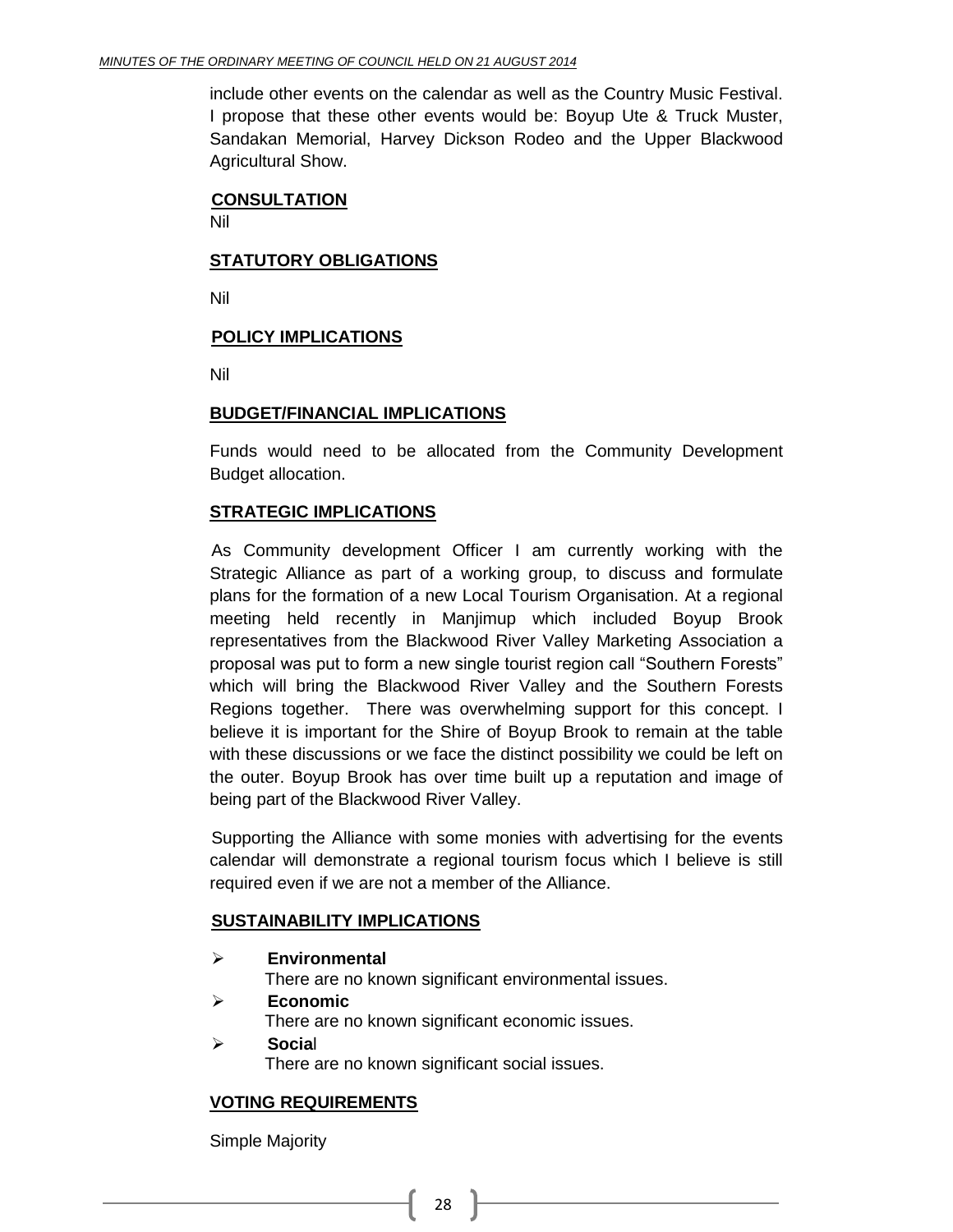#### **OFFICER RECOMMENDATION – Item 8.3.3**

**That Council approve \$2,000.00 towards the Warren Blackwood Alliance of Councils to advertise the Boyup Brook event/events in the 2015 Warren Blackwood events calendar.** 

#### <span id="page-28-0"></span>**8.3.4 Wards & Representation - Review**

| Location:                       | N/A                                                                                                                     |  |  |
|---------------------------------|-------------------------------------------------------------------------------------------------------------------------|--|--|
| <b>Applicant:</b>               | N/A                                                                                                                     |  |  |
| <b>File:</b>                    |                                                                                                                         |  |  |
| Disclosure of Officer Interest: | None                                                                                                                    |  |  |
| Date:                           | 12 August 2014                                                                                                          |  |  |
| Author:                         | Alan lamb                                                                                                               |  |  |
| <b>Authorizing Officer:</b>     | Not applicable                                                                                                          |  |  |
| Attachments:                    | from Local<br>Government<br>l etter<br>Advisory Board, copies of agenda<br><i>items/resolution from Council minutes</i> |  |  |

#### **SUMMARY**

The purpose of this report is to put before Council the Local Government Advisory Board's suggestion that Council reviews its wards and representation prior to the 2015 ordinary Council elections with the recommendation that Council advise that the *status quo* should remain.

\_\_\_\_\_\_\_\_\_\_\_\_\_\_\_\_\_\_\_\_\_\_\_\_\_\_\_\_\_\_\_\_\_\_\_\_\_\_\_\_\_\_\_\_\_\_\_\_\_\_\_\_\_\_\_\_\_\_\_

#### **BACKGROUND**

In 2012, the Board wrote suggesting that Council conduct a review of its wards and representation. The Board advised that, based on the 2011 elections data, the Councillor to elector ratio for three of the four wards had a deviation of more than 10% from a balanced representation (the Board sees a 10% deviation as acceptable and that more than that is the trigger for review).

The Local Government Act provides that that Local Governments are to review wards/representations every eight years. In response to a call from the Board (made in December 2007) Council conducted a review in 2008 and resolved as follows:

*In accordance with schedule 2.2 (9) of the Local Government Act 1995 it is recommended to the Local Government Advisory Board that given the existing ward boundaries satisfy the assessment factors and the minimal number of*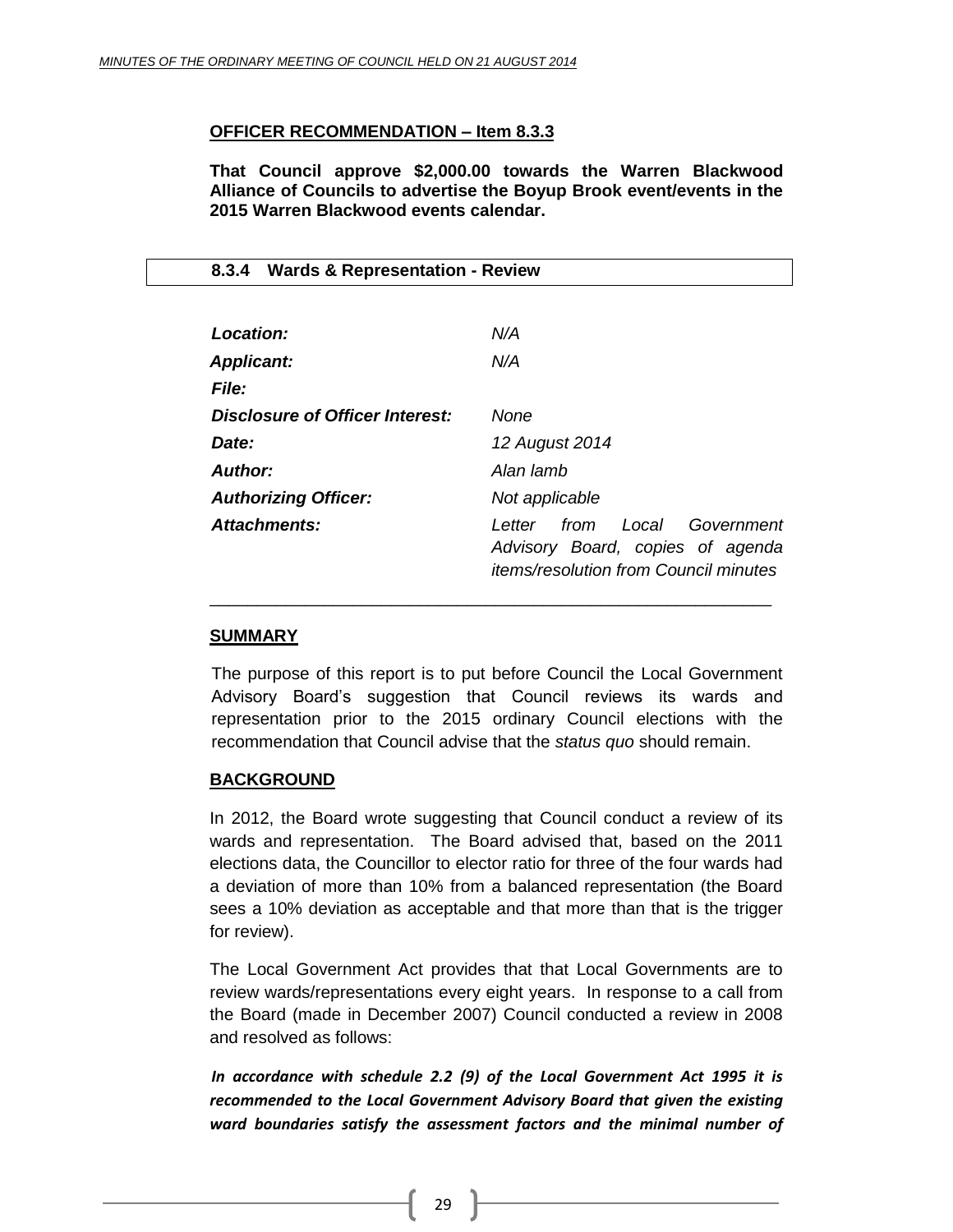#### *electors influencing the Councillor/Elector ratio deviation, the existing Shire of Boyup Brook Ward Boundaries and representation be retained.*

Based on this, the next full review is due in 2016.

In May 2014, the Board again wrote to Council asking for a review of its wards and representation. Phone enquiries indicated that this was not a requirement to conduct a full and formal review, as set out in the attachment, and that a desktop style of review, as had been conducted in 2012 would be sufficient.

#### **COMMENT**

The Board's letter contained the following schedules:

#### 2011

| Ward         | Number of<br>Councillors | Number of<br><b>Electors</b> | <b>Councillor to</b><br><b>Elector Ratio</b> | % Ratio<br>Deviation |
|--------------|--------------------------|------------------------------|----------------------------------------------|----------------------|
| Benjinup     |                          | 248                          | 124                                          | +3.88%               |
| Boyup Brook  |                          | 474                          | 158                                          | $-22.48%$            |
| Dinninup     |                          | 217                          | 109                                          | +15.89%              |
| Scotts Brook |                          | 222                          | 111                                          | +13.95%              |
| <b>TOTAL</b> |                          | 1.161                        | 129                                          |                      |

#### 2013

| Ward         | Number of<br><b>Councillors</b> | Number of<br>Electors | <b>Councillor to</b><br><b>Elector Ratio</b> | % Ratio<br>Deviation |
|--------------|---------------------------------|-----------------------|----------------------------------------------|----------------------|
| Benjinup     |                                 | 251                   | 126                                          | +5.80%               |
| Boyup Brook  |                                 | 471                   | 157                                          | $-17.85%$            |
| Dinninup     |                                 | 241                   | 121                                          | +9.55%               |
| Scotts Brook |                                 | 236                   | 118                                          | +11.43%              |
| <b>TOTAL</b> |                                 | 1,199                 | 133                                          |                      |

It will be noted, from the foregoing, that in 2011 the representation ratios for three wards deviate by more than 10% from a balanced representation. And that in 2013 only two wards deviated by more than 10%. Also, whilst the deviation in the Benjinup Ward increased slightly from +3.88% to +5.80%, the deviation in the other three wards had reduced.

Looking at the Councillor to elector ratios, it is apparent that the Boyup Brook Ward Members represent more electors per Member than is the case in other wards, and that this has been the case for some time. In 2011 Dinninup had the smallest representation ratio and in 2013 it was Scotts Brook.

The following table shows that adding another Boyup Brook Ward member would bring all ward representations within accepted limits.

## *Shire of Boyup Brook Table 1*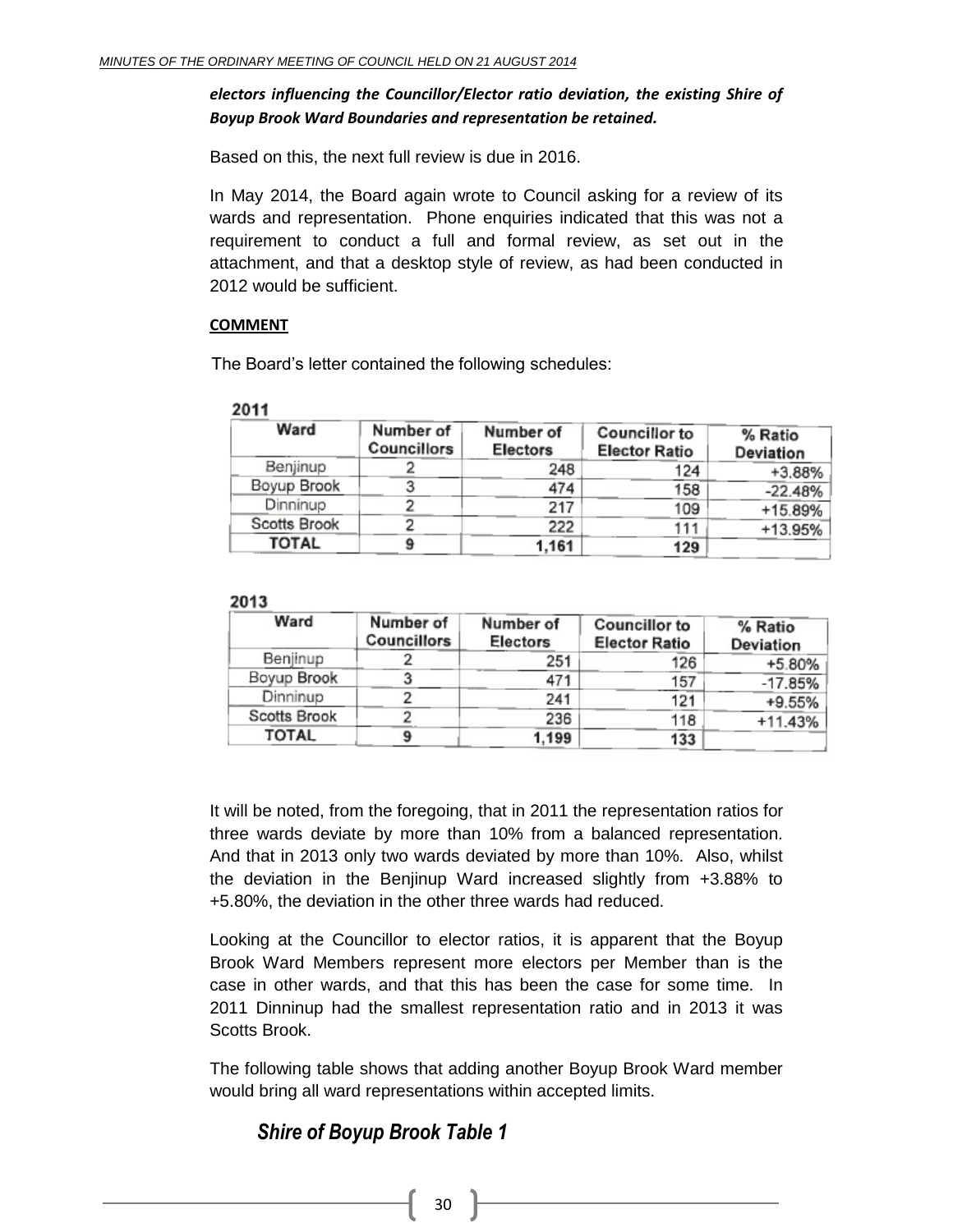| <b>Ward Name</b>    | No. Electors | No.<br><b>Councillors</b> | <b>Councillor:</b><br><b>Elector</b><br>Ratio | % Ratio<br><b>Deviation</b> |
|---------------------|--------------|---------------------------|-----------------------------------------------|-----------------------------|
| Benjinup            | 251          | $\overline{2}$            | 126                                           | $-8.48%$                    |
| Boyup Brook         | 471          | 4                         | 118                                           | $-1.78%$                    |
| Dinninup            | 217          | $\overline{2}$            | 109                                           | 6.21%                       |
| <b>Scotts Brook</b> | 222          | 2                         | 111                                           | 4.05%                       |
| <b>Totals</b>       | 1161         | 10                        | 116                                           |                             |

Similarly, reducing the representation for all wards by one would, as will be seen from the following, address Boards concerns but does not meet legislative requirements for a minimum of 6 members where the President is elected by Council, so could not be considered unless Council was to pursue the option of having the President elected by the electors (the Local Government Act provides that the minimum number of offices is 5 where the President is elected by the electors, resulting in a Council of 6 with 5 representing wards and the President representing the Shire as a whole).

#### *Shire of Boyup Brook Table 2*

| <b>Ward Name</b>    | No. Electors | No.<br><b>Councillors</b> | <b>Councillor:</b><br><b>Elector</b><br>Ratio | % Ratio<br><b>Deviation</b> |
|---------------------|--------------|---------------------------|-----------------------------------------------|-----------------------------|
| Benjinup            | 251          | 1                         | 251                                           | $-4.20%$                    |
| Boyup Brook         | 471          | 2                         | 236                                           | 2.23%                       |
| Dinninup            | 241          | 1                         | 241                                           | $-0.05%$                    |
| <b>Scotts Brook</b> | 236          | 1                         | 236                                           | 2.02%                       |
| <b>Totals</b>       | 1199         | 5                         | 240.9                                         |                             |

The following table shows the movement in the Councillor to elector ratio and % deviation for the 2007, 2011and 2013 election years. It will be noted that the ratios for the Benjinup Ward improved in 2011 but slipped in 2013. However the variance is within the 10% tolerance considered, by the Board, to be acceptable. The Boyup Brook Ward ratio remained fairly static, due to a low change in elector numbers, but the ration of deviation has improved each year due to an overall increase in elector numbers. The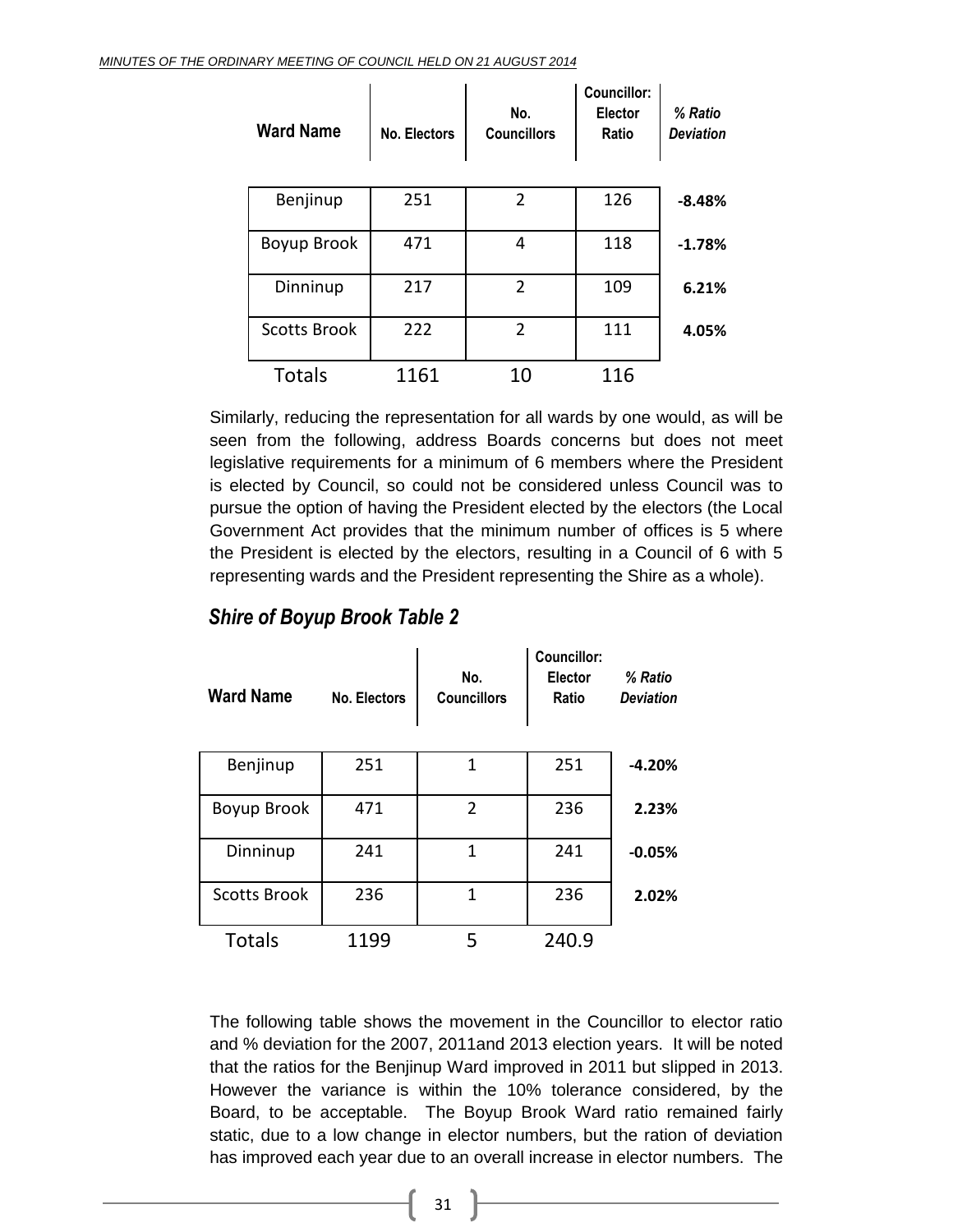Dinninup Ward ratio increased in 2013 bringing the deviation to less than 10%, and Scotts Brook wards show a increase in deviation.

#### *Shire of Boyup Brook*

#### *Table 3*

| <b>Ward Name</b> | Councillor:<br><b>Elector Ratio</b><br>2007 | Councillor:<br><b>Elector</b><br><b>Ratio 2011</b> | Councillor:<br><b>Elector</b><br><b>Ratio 2013</b> | % Ratio<br><b>Deviation</b><br>2007 | % Ratio<br><b>Deviation</b><br>2011 | % Ratio<br><b>Deviation</b><br>2013 |
|------------------|---------------------------------------------|----------------------------------------------------|----------------------------------------------------|-------------------------------------|-------------------------------------|-------------------------------------|
| Benjinup         | 116                                         | 124                                                | 126                                                | 10.23%                              | 3.88%                               | 5.80%                               |
| Boyup Brook      | 159                                         | 158                                                | 157                                                | $-23.83%$                           | $-22.48%$                           | $-17.85%$                           |
| Dinninup         | 110                                         | 109                                                | 121                                                | 14.51%                              | 15.89%                              | 9.55%                               |
| Scotts Brook     | 115                                         | 111                                                | 118                                                | 11.01%                              | 13.95%                              | 11.43%                              |

The following table compares the number of voters in each ward as at the October 2007, October 2011 and 2013 elections:

### *Shire of Boyup Brook Table 4*

|                     | 2007         | 2011         | Change |      | 2013                   |      | Change |
|---------------------|--------------|--------------|--------|------|------------------------|------|--------|
| <b>Ward Name</b>    | No. Electors | No. Electors | No.    | %    | No.<br><b>Electors</b> | No.  | %      |
| Benjinup            | 231          | 248          | 17     | 7.4  | 251                    | 3    | 1.21   |
| Boyup Brook         | 478          | 474          | -4     | $-1$ | 471                    | $-3$ | $-0.6$ |
| Dinninup            | 220          | 217          | $-3$   | $-1$ | 241                    | 24   | 11.1   |
| <b>Scotts Brook</b> | 229          | 222          | -7     | $-3$ | 236                    | 14   | 6.31   |
| <b>Totals</b>       | 1158         | 1161         | 3      | 0.3  | 1199                   | 38   | 3.3    |

As will be seen, the number of electors overall has increased by 38 (or 3.3%) from 2011 to 2013. Also that the Boyup Brook Ward saw a small decrease and that all other wards experienced an increase over the same period. The most significant change was in the Dinninup Ward which recorded 24 addition voters (a 11.1% increase over 2011).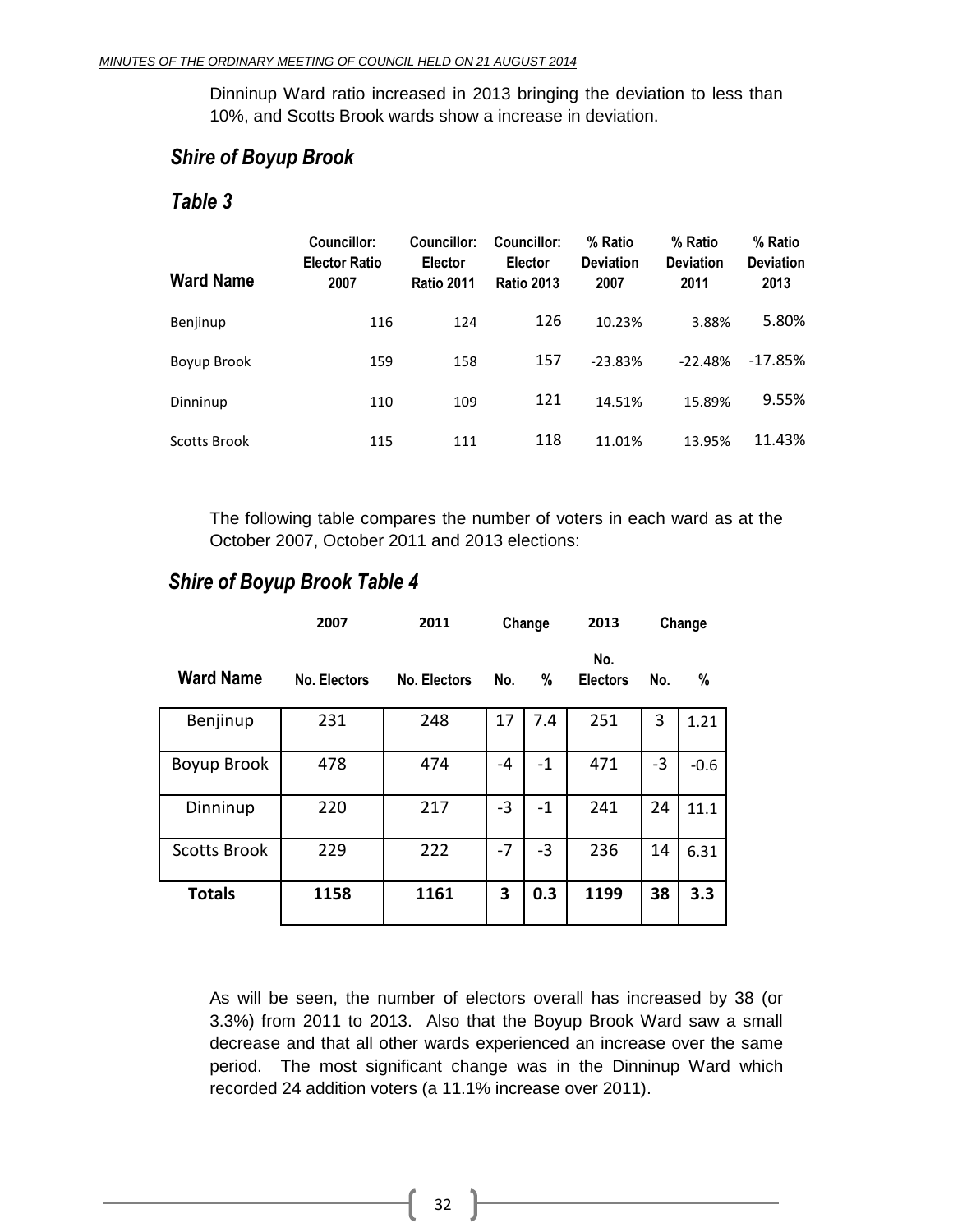It is suggested that the changes in electors in each ward, and so the resulting changes in representation ratios, since the 2011 review is not significant enough to prompt an extensive review at this time.

If Council did however wish to conduct an extensive review it could consider increasing the number of positions in the Boyup Brook ward, doing away with wards or adjusting ward boundaries. Each option has its costs, problems and opportunities. The process, to be complete, should include details of each option including what boundary changes would be needed to better even up the number of electors in each ward.

The information provided is in essence a mini review concentrating on Councilor position numbers. The option of doing away with wards is available but it is suggested there would have to be a compelling need, other than the Boards current suggestion, to prompt consideration. The option of amending ward boundaries would require a fair bit of time (cost) and it may well be that you would be looking at further changes in 2016 (when the review is due) if there is any significant changes to elector numbers.

It is recommended that it is too early to be looking at making dramatic changes at this time, that the scheduled review in 2016 may well reveal different movements in elector numbers that might sway Council in a different direction to what it might choose now based on current information, that the Board is not requiring a review at this time, and so that Council advises the Board that it wishes the *status quo* to remain.

#### **CONSULTATION**

The author has spoken with Department of Local Government Officer.

#### **STATUTORY OBLIGATIONS**

Schedule 2.2 of the Local Government Act 1995 provides as follows (please note Section 6):

Schedule 2.2 — Provisions about names, wards and representation

*[Heading amended by No. 64 of 1998 s. 53.]*

*[Section 2.2(3)]*

#### *1. Terms used*

*In this Schedule, unless the contrary intention appears —*

*affected electors, in relation to a submission, means electors whose eligibility as electors comes from residence, or ownership or occupation of property, in the area directly affected by the submission;*

*review means a review required by clause 4(4) or 6 or authorised by clause 5(a);*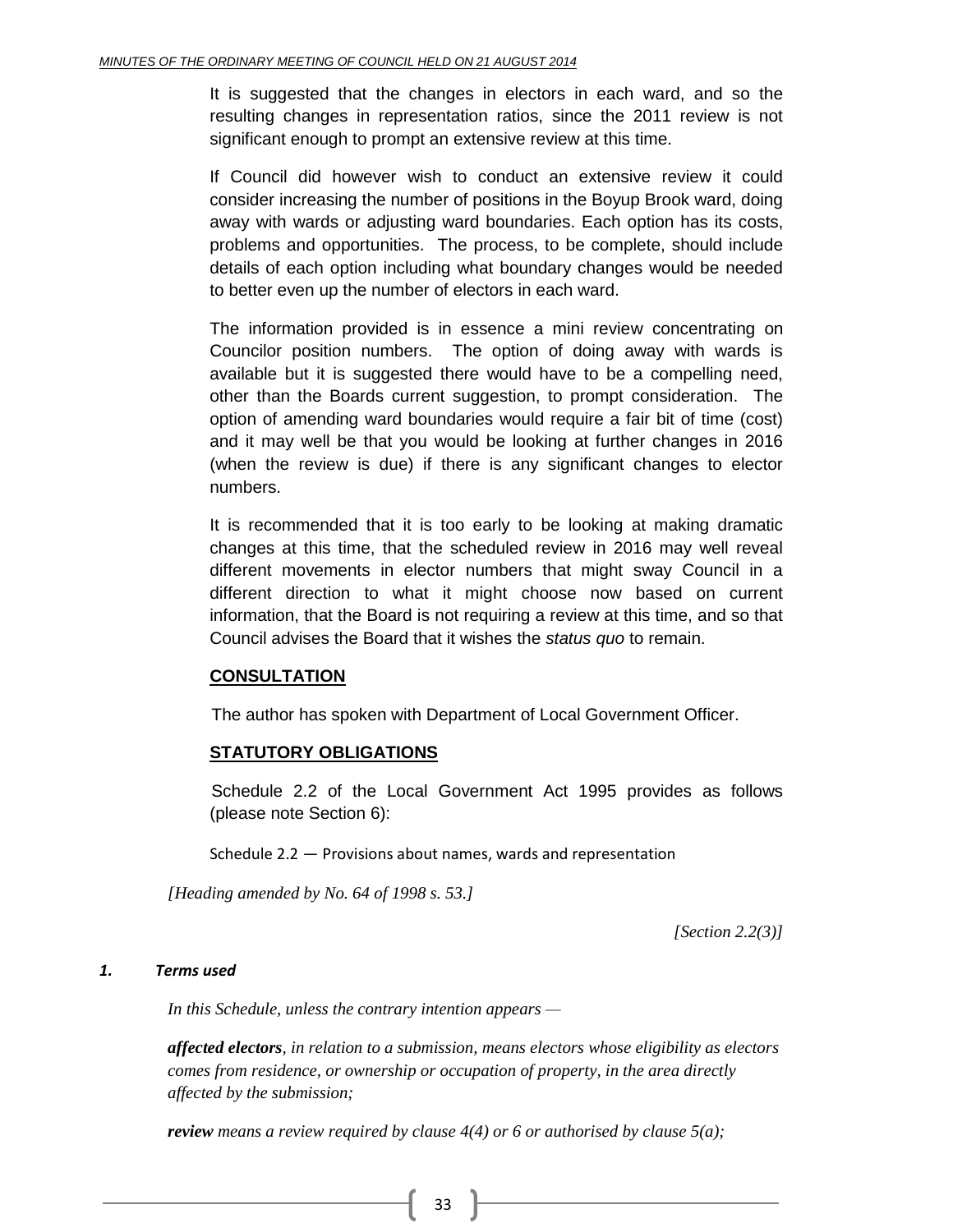*submission means a submission under clause 3 that an order be made to do any or all of the things referred to in section 2.2(1), 2.3(3) or 2.18(3).*

#### *2. Advisory Board to make recommendations relating to new district*

- *(1) When a local government is newly established, the Advisory Board —*
	- *(a) at the direction of the Minister; or*
	- *(b) after receiving a report made by a commissioner appointed under section 2.6(4) after carrying out a review,*

*is, in a written report to the Minister, to recommend the making of an order to do all or any of the things referred to in section 2.2(1)(a), 2.3(2) or 2.18(1).*

*(2) In making its recommendations under subclause (1) the Advisory Board is to take into account the matters referred to in clause 8(c) to (g) so far as they are applicable.*

#### *3. Who may make submissions about ward changes etc.*

- *(1) A submission may be made to a local government by affected electors who —*
	- *(a) are at least 250 in number; or*
	- *(b) are at least 10% of the total number of affected electors.*
- *(2) A submission is to comply with any regulations about the making of submissions.*

#### *4. Dealing with submissions*

- *(1) The local government is to consider any submission made under clause 3.*
- *(2) If, in the council's opinion, a submission is —*
	- *(a) one of a minor nature; and*
	- *(b) not one about which public submissions need be invited,*

*the local government may either propose\* to the Advisory Board that the submission be rejected or deal with it under clause 5(b).*

*\* Absolute majority required.*

- *(3) If, in the council's opinion —*
	- *(a) a submission is substantially similar in effect to a submission about which the local government has made a decision (whether an approval or otherwise) within the period of 2 years immediately before the submission is made; or*
	- *(b) the majority of effected electors who made the submission no longer support the submission,*

*the local government may reject the submission.*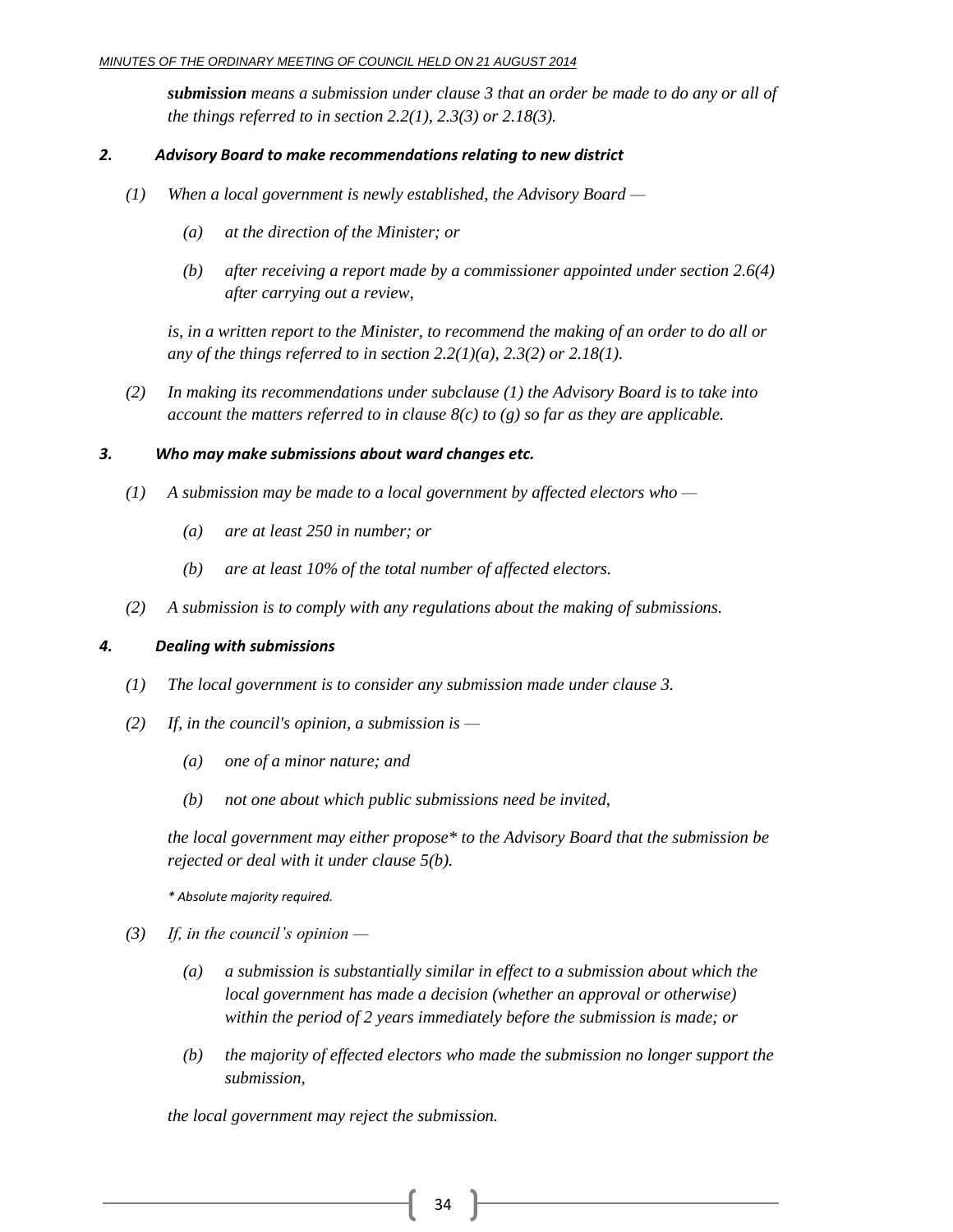#### *MINUTES OF THE ORDINARY MEETING OF COUNCIL HELD ON 21 AUGUST 2014*

*(4) Unless, under subclause (2) or (3), the local government rejects, or proposes to reject, the submission or decides to deal with it under clause 5(b), the local government is to carry out a review of whether or not the order sought should, in the council's opinion, be made.*

*[Clause 4 amended by No. 49 of 2004 s. 68(2)-(4).]*

#### *5. Local government may propose ward changes or make minor proposals*

*A local government may, whether or not it has received a submission —*

- *(a) carry out a review of whether or not an order under section 2.2, 2.3(3) or 2.18 should, in the council's opinion, be made;*
- *(b) propose\* to the Advisory Board the making of an order under section 2.2(1), 2.3(3) or 2.18(3) if, in the opinion of the council, the proposal is —*
	- *(i) one of a minor nature; and*
	- *(ii) not one about which public submissions need be invited;*

*or*

*(c) propose\* to the Minister the making of an order changing the name of the district or a ward.*

*\* Absolute majority required.*

#### *6. Local government with wards to review periodically*

- *(1) A local government the district of which is divided into wards is to carry out reviews*   $of -$ 
	- *(a) its ward boundaries; and*
	- *(b) the number of offices of councillor for each ward,*

*from time to time so that not more than 8 years elapse between successive reviews.*

- *(2) A local government the district of which is not divided into wards may carry out reviews as to —*
	- *(a) whether or not the district should be divided into wards; and*
	- $(b)$  *if so*
		- *(i) what the ward boundaries should be; and*
		- *(ii) the number of offices of councillor there should be for each ward,*

*from time to time so that not more than 8 years elapse between successive reviews.*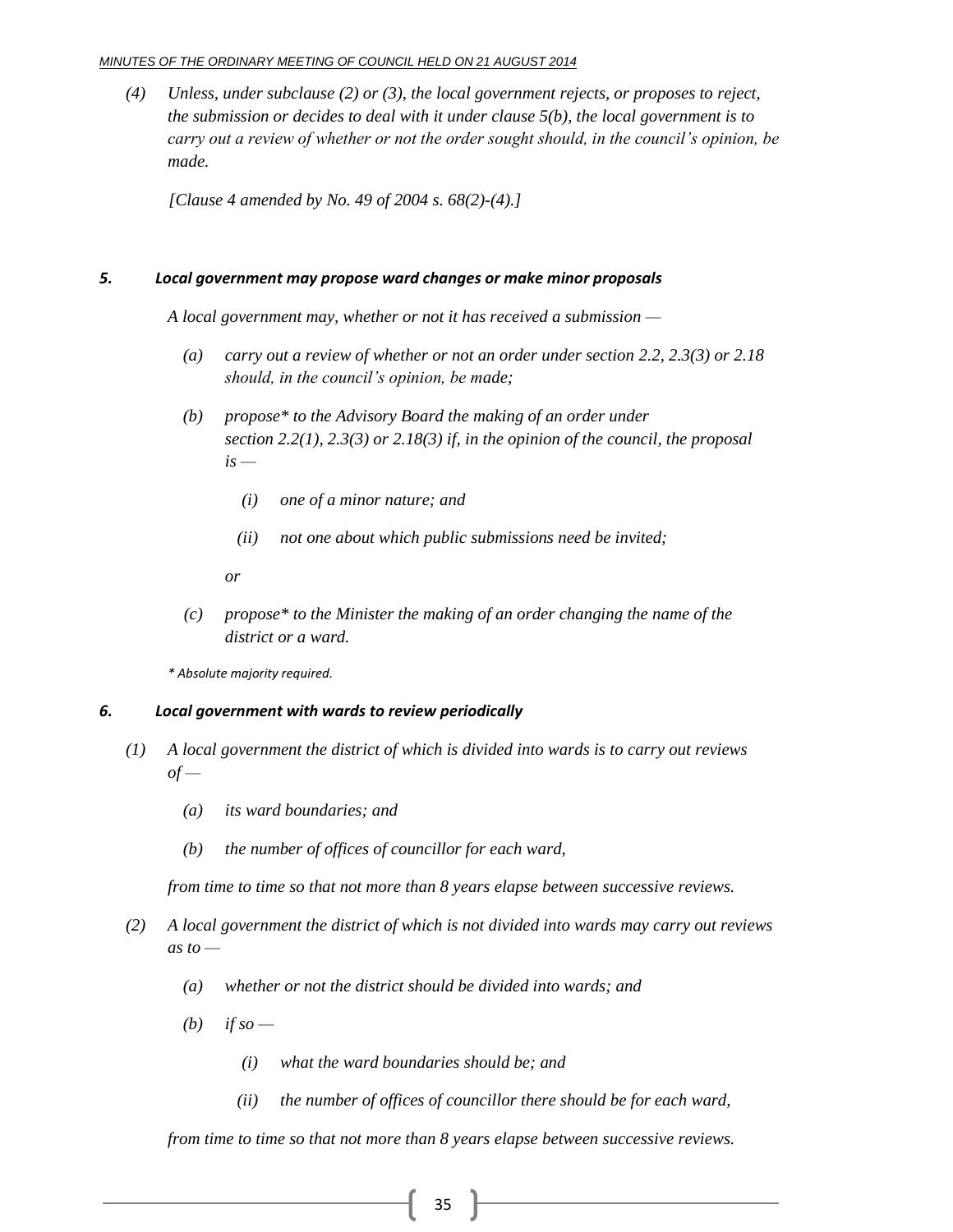*(3) A local government is to carry out a review described in subclause (1) or (2) at any time if the Advisory Board requires the local government in writing to do so.*

*[Clause 6 amended by No. 49 of 2004 s. 68(5) and (6).]*

#### *7. Reviews*

- *(1) Before carrying out a review a local government has to give local public notice advising —*
	- *(a) that the review is to be carried out; and*
	- *(b) that submissions may be made to the local government before a day fixed by the notice, being a day that is not less than 6 weeks after the notice is first given.*
- *(2) In carrying out the review the local government is to consider submissions made to it before the day fixed by the notice.*

#### *8. Matters to be considered in respect of wards*

*Before a local government proposes that an order be made —*

- *(a) to do any of the matters in section 2.2(1), other than discontinuing a ward system; or*
- *(b) to specify or change the number of offices of councillor for a ward,*

*or proposes under clause 4(2) that a submission be rejected, its council is to have regard, where applicable, to —*

- *(c) community of interests;*
- *(d) physical and topographic features;*
- *(e) demographic trends;*
- *(f) economic factors; and*
- *(g) the ratio of councillors to electors in the various wards.*

*[Clause 8 amended by No. 49 of 2004 s. 68(7).]*

#### *9. Proposal by local government*

*On completing a review, the local government is to make a report in writing to the Advisory Board and may propose\* to the Board the making of any order under section 2.2(1), 2.3(3) or 2.18(3) it thinks fit.*

*\* Absolute majority required.*

#### *10. Recommendation by Advisory Board*

*(1) Where under clause 5(b) a local government proposes to the Advisory Board the making of an order under section 2.2(1), 2.3(3) or 2.18(3), and the Board is of the opinion that the proposal is —*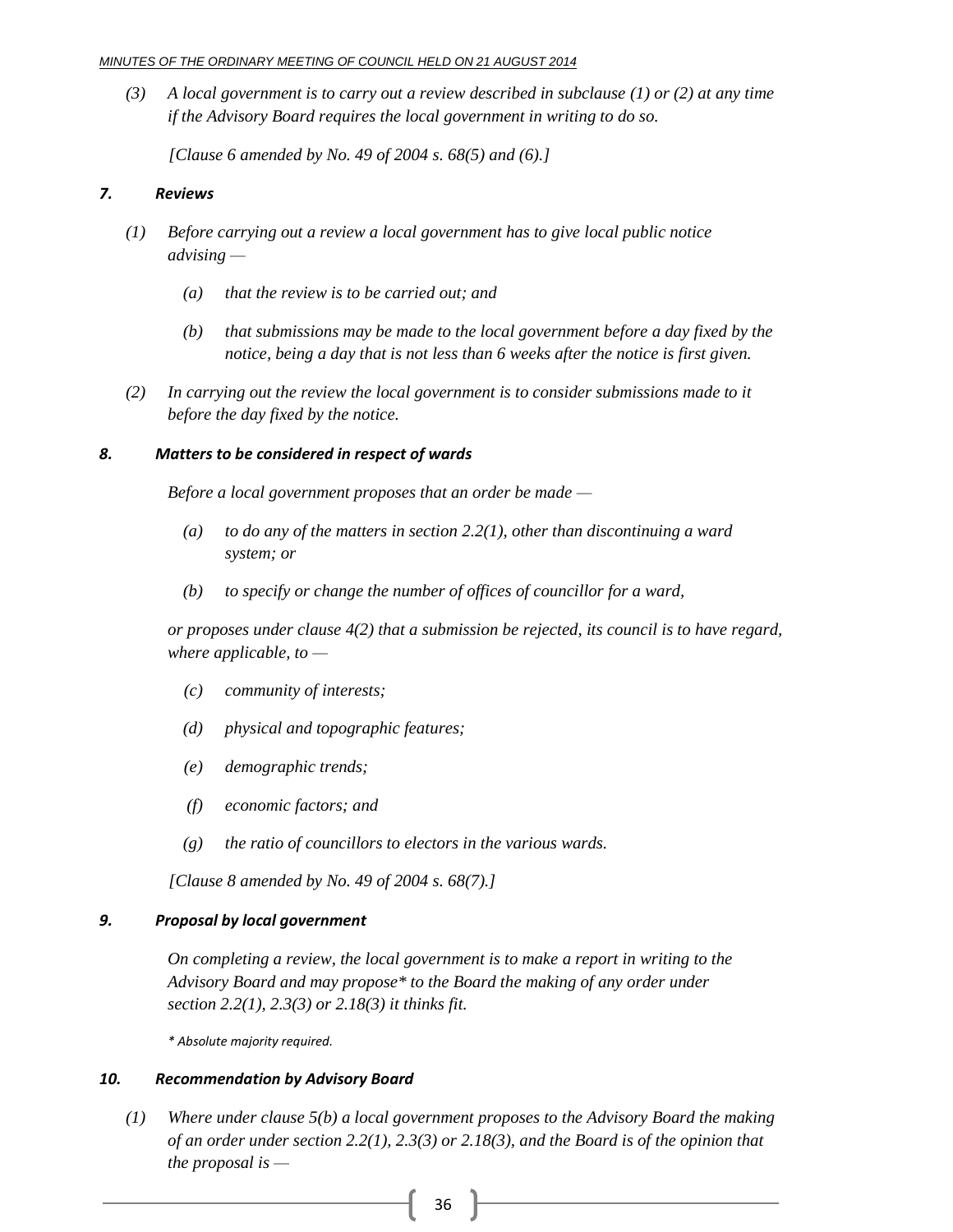- *(a) one of a minor nature; and*
- *(b) not one about which public submissions need be invited,*

*the Board, in a written report to the Minister, is to recommend the making of the order but otherwise is to inform the local government accordingly and the local government is to carry out a review.*

- *(2) Where under clause 9 a local government proposes to the Advisory Board the making of an order of a kind referred to in clause 8 that, in the Board's opinion, correctly takes into account the matters referred to in clause 8(c) to (g), the Board, in a written report to the Minister, is to recommend the making of the order.*
- *(3) Where a local government proposes to the Advisory Board the making of an order of a kind referred to in clause 8, or that a submission under clause 4(2) be rejected, that, in the Board's opinion, does not correctly take into account the matters referred to in that clause —*
	- *(a) the Board may inform the local government accordingly and notify the local government that a proposal that does correctly take those matters into account is to be made within such time as is set out in the notice; and*
	- *(b) if the local government does not make a proposal as required by a notice under paragraph (a), the Board may, in a written report to the Minister, recommend\* the making of any order under section 2.2(1), 2.3(3) or 2.18(3) it thinks fit that would correctly take into account those matters.*

*\* Absolute majority required.*

*(4) Where a local government fails to carry out a review as required by clause 6, the Advisory Board, in a written report to the Minister, may recommend\* the making of any order under section 2.2(1), 2.3(3) or 2.18(3) it thinks fit that would correctly take into account the matters referred to in clause 8.*

*\* Absolute majority required.*

*[Clause 10 amended by No. 49 of 2004 s. 68(8).]*

#### *11. Inquiry by Advisory Board*

- *(1) For the purposes of deciding on the recommendation, if any, it is to make under clause 10(3)(b) or (4), the Advisory Board may carry out any inquiry it thinks necessary.*
- *(2) The Advisory Board may recover the amount of the costs connected with an inquiry under subclause (1) from the local government concerned as if it were for a debt due.*
- 12. Minister may accept or reject recommendation
	- *(1) The Minister may accept or reject a recommendation of the Advisory Board made under clause 10.*
	- *(2) If the recommendation is accepted the Minister can make a recommendation to the Governor for the making of the appropriate order.*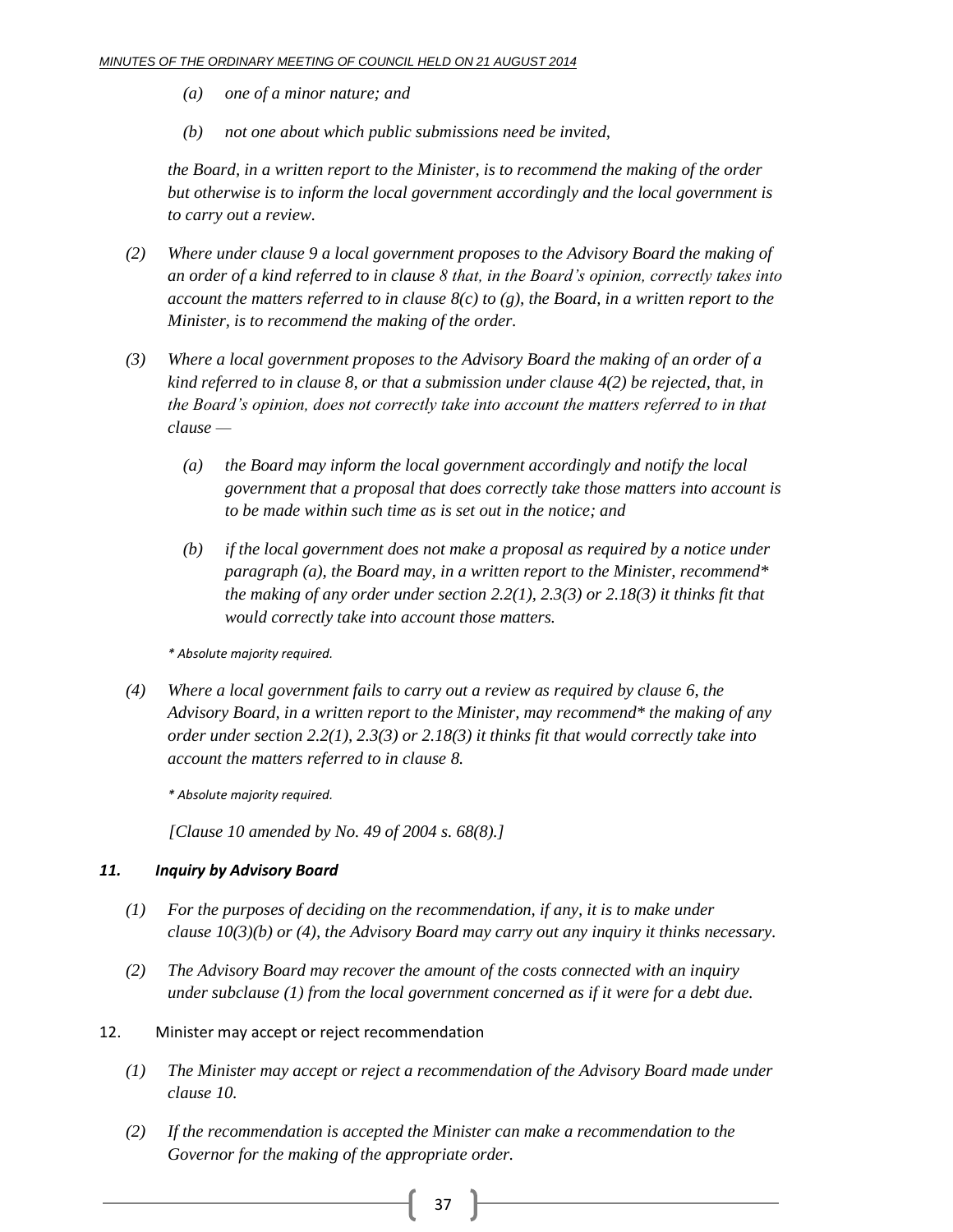#### **POLICY IMPLICATIONS**

Nil

#### **BUDGET/FINANCIAL IMPLICATIONS**

Nil if Council agrees with the recommendation.

#### **STRATEGIC IMPLICATIONS**

Nil

#### **SUSTAINABILITY IMPLICATIONS**

**Environmental**

There are no known significant environmental issues.

- **Economic** There are no known significant economic issues.
- **Socia**l There are no known significant social issues.

#### **VOTING REQUIREMENTS**

Absolute majority

#### **COUNCIL DECISION & OFFICER RECOMMENDATION – Item 8.3.4**

**MOVED: Cr Aird SECONDED: Cr Walker**

**That the Chief Executive Officer advises the Local Government Advisory Board that Council has conducted a desktop review of its ward representation, as suggested by the Board, and that in doing so it has considered the options of changing the number of positions on Council, changing ward boundaries, doing away with wards and, based on the relatively small change in representation ratios from 2011 to 2013, Council recommends making no changes at this time.**

**CARRIED BY ABSOLUTE MAJORITY 7/0 Res 98/14**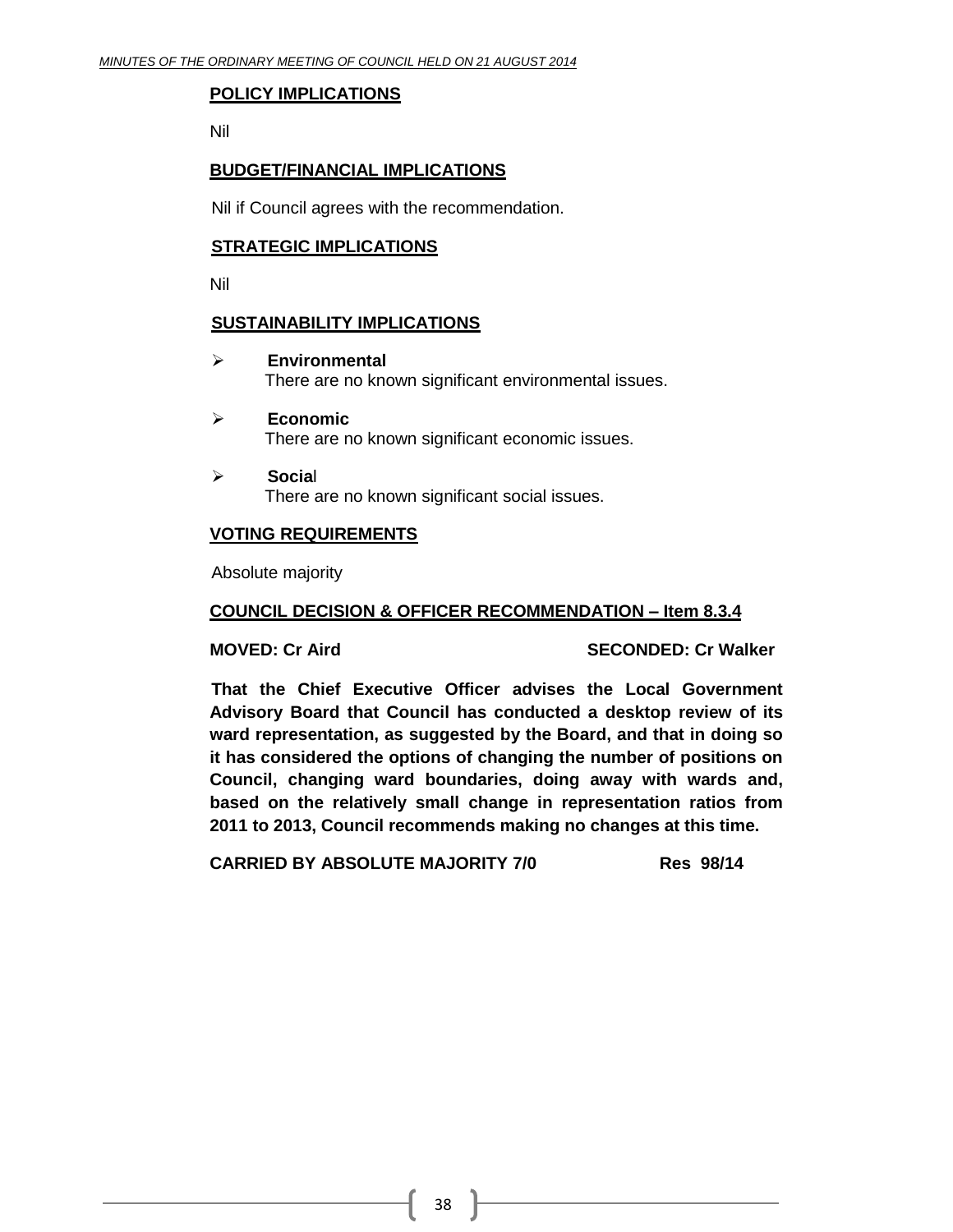#### <span id="page-38-0"></span>**8.3.5 Review of Delegations of Authority**

| Location:<br><b>Applicant:</b>  | Shire of Boyup Brook<br>Shire of Boyup Brook                                                                                |  |  |
|---------------------------------|-----------------------------------------------------------------------------------------------------------------------------|--|--|
| <b>File:</b>                    | GO/15/004                                                                                                                   |  |  |
| Disclosure of Officer Interest: | Nil                                                                                                                         |  |  |
| Date:                           | 13 August 2014                                                                                                              |  |  |
| Author:                         | Alan Lamb – Chief Executive Officer                                                                                         |  |  |
| <b>Authorizing Officer:</b>     | Not applicable                                                                                                              |  |  |
| <b>Attachments:</b>             | Yes - current Register of Delegations<br>Authority Manual<br>Showing<br>Οf<br>proposed changes & Proposed New<br>Delegation |  |  |

#### **SUMMARY**

This item reviews the existing Delegations of Authority and recommends that the draft delegations be adopted.

\_\_\_\_\_\_\_\_\_\_\_\_\_\_\_\_\_\_\_\_\_\_\_\_\_\_\_\_\_\_\_\_\_\_\_\_\_\_\_\_\_\_\_\_\_\_\_\_\_\_\_\_\_\_\_\_\_\_\_\_\_\_\_\_

#### **BACKGROUND**

Local Government Act 1995 section 5.42(1) states a local government may delegate to the CEO the exercise of any of its powers or the discharge of any of its duties under this Act other than those referred to in section 5.43.

Local Government Act 1995 section 5.46(2) states At least once every financial year, delegations made under this Division are to be reviewed by the delegator. Council last reviewed its delegations at the April and May 2013 Council meetings.

#### **COMMENT**

A consultant was engaged to conduct an extensive review of the Shire of Boyup Brook Delegations of Authority and this was conducted over the period April, May and June 2014. The attached draft is the result of this consultancy. Whilst the delegations are review annually, the review is generally not extensive. The last extensive review was conducted in 2009 and a number of changes were made.

The draft listing before Council now represents the review of current delegations, the relevant legislation and includes influence of what is happening elsewhere.

#### **CONSULTATION**

The consultant consulted with all relevant staff.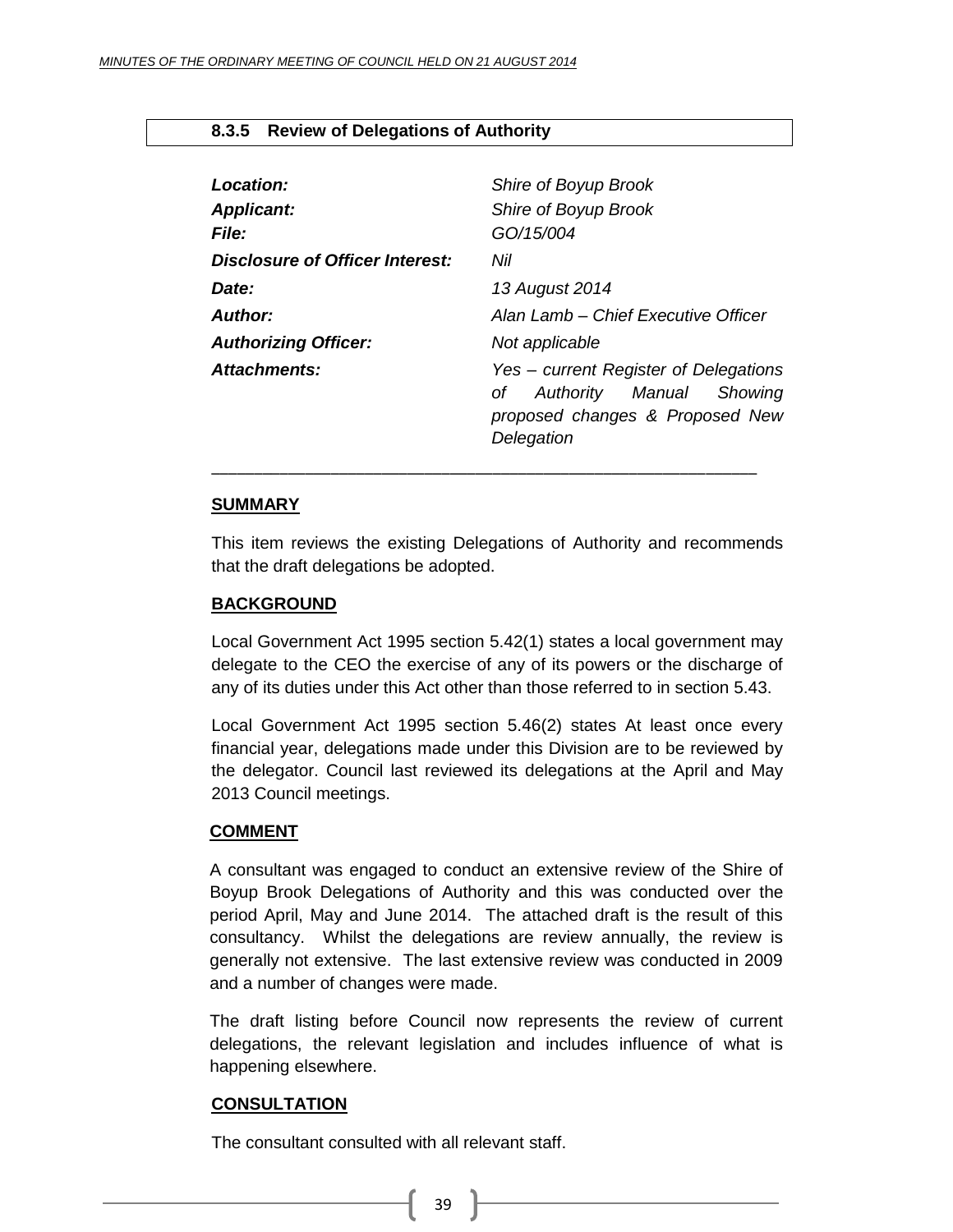#### **STATUTORY OBLIGATIONS**

Local Government Act 1995 (various sections) Local Government Act (Administration) Regulations 1996 Local Government Act (Functions and General) Regulations 1996 Occupational Safety and Health Act 1984 and Regulations 1986 Local Government (Financial Management) Regulations 1996 Local Government (Miscellaneous Provisions) Act 1960

#### **POLICY IMPLICATIONS**

Nil

#### **BUDGET/FINANCIAL IMPLICATIONS**

The adoption and implementation of this Delegations Authority will not require any additional expenditure.

#### **STRATEGIC IMPLICATIONS**

The Delegations of Authority will assist with the delivery of "Best Practice" within the industry.

#### **SUSTAINABILITY IMPLICATIONS**

- **Environmental:** There are no known environmental issues at this stage.
- **Economic:** There are no known economic issues at this stage.
- **Social:** There are no known social issues at this stage.

#### **VOTING REQUIREMENTS**

Absolute Majority

#### **COUNCIL DECISION & OFFICER RECOMMENDATION – Item 8.3.5**

**MOVED: Cr O'Hare SECONDED: Cr Kaltenrieder**

**That Council adopt the Delegations of Authority as presented and the same be implemented as from 21 August 2014 until further notice.**

**CARRIED BY ABSOLUTE MAJORITY 7/0 Res 99/14**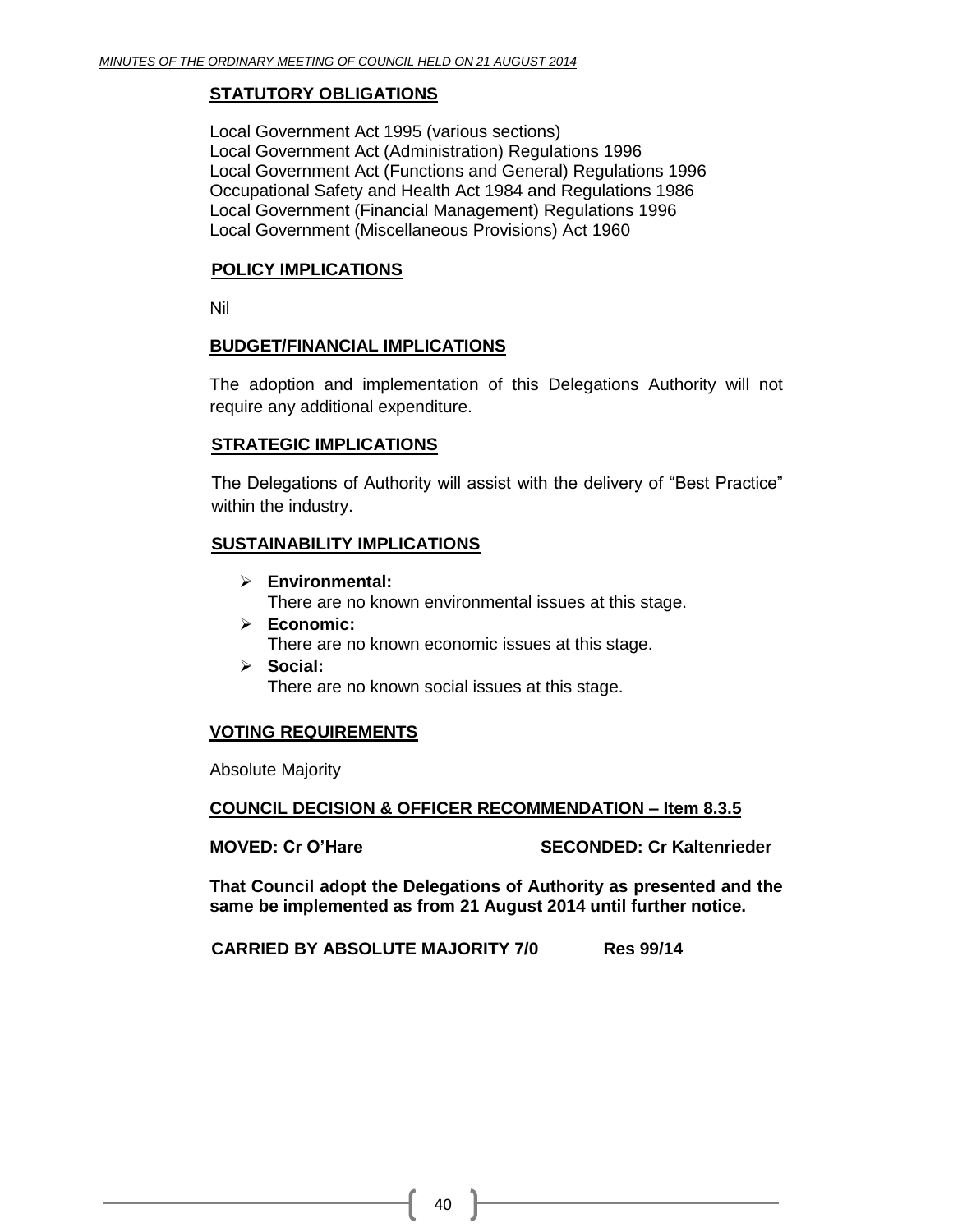#### <span id="page-40-0"></span>**8.3.6 Aged Accommodation**

| Location:                       | N/A                                                                      |
|---------------------------------|--------------------------------------------------------------------------|
| <b>Applicant:</b>               | N/A                                                                      |
| <b>File:</b>                    |                                                                          |
| Disclosure of Officer Interest: | None                                                                     |
| Date:                           | 14 August 2014                                                           |
| Author:                         | Alan Lamb                                                                |
| <b>Authorizing Officer:</b>     | Not applicable                                                           |
| Attachments:                    | Preliminary cost indication for relevant<br>projects as prepared in 2012 |

#### **SUMMARY**

The purpose of this report is to put before Council three options for aged accommodation that it had previously investigated, with the recommendation that it selects one project to move forward with in 2014/15.

\_\_\_\_\_\_\_\_\_\_\_\_\_\_\_\_\_\_\_\_\_\_\_\_\_\_\_\_\_\_\_\_\_\_\_\_\_\_\_\_\_\_\_\_\_\_\_\_\_\_\_\_\_\_\_\_\_\_\_

#### **BACKGROUND**

Council has been working on identifying, and doing preliminary evaluation for, a number of aged accommodation initiatives it might pursue. Leading up to the 14/15 budget, and at a workshop held for the purpose of forward planning, Councillors indicated that the 14/15 budget should contain provision for a significant aged accommodation project.

As part of the budget process, a \$2m provision was made to conduct all of the preliminary planning and make a start on an initiative.

#### **COMMENT**

The attachments provide detailed information on broad cost estimates for three options Council has been working on. One is for a development at lot 1 Forrest Street, another is a life style village on land to be purchased, and the third is land near the lodge and hospital.

Before looking at sites and the like perhaps it is important to differentiate between the various types of development. Before doing so though, it should be noted that aged accommodation is the general term used for over 55's accommodation where the residents are not in need or care.

One is the lifestyle village; these are generally operated under the caravan and camping legislation that requires units to be capable of being moved within 24 hours. This style of development is ideal in areas that may be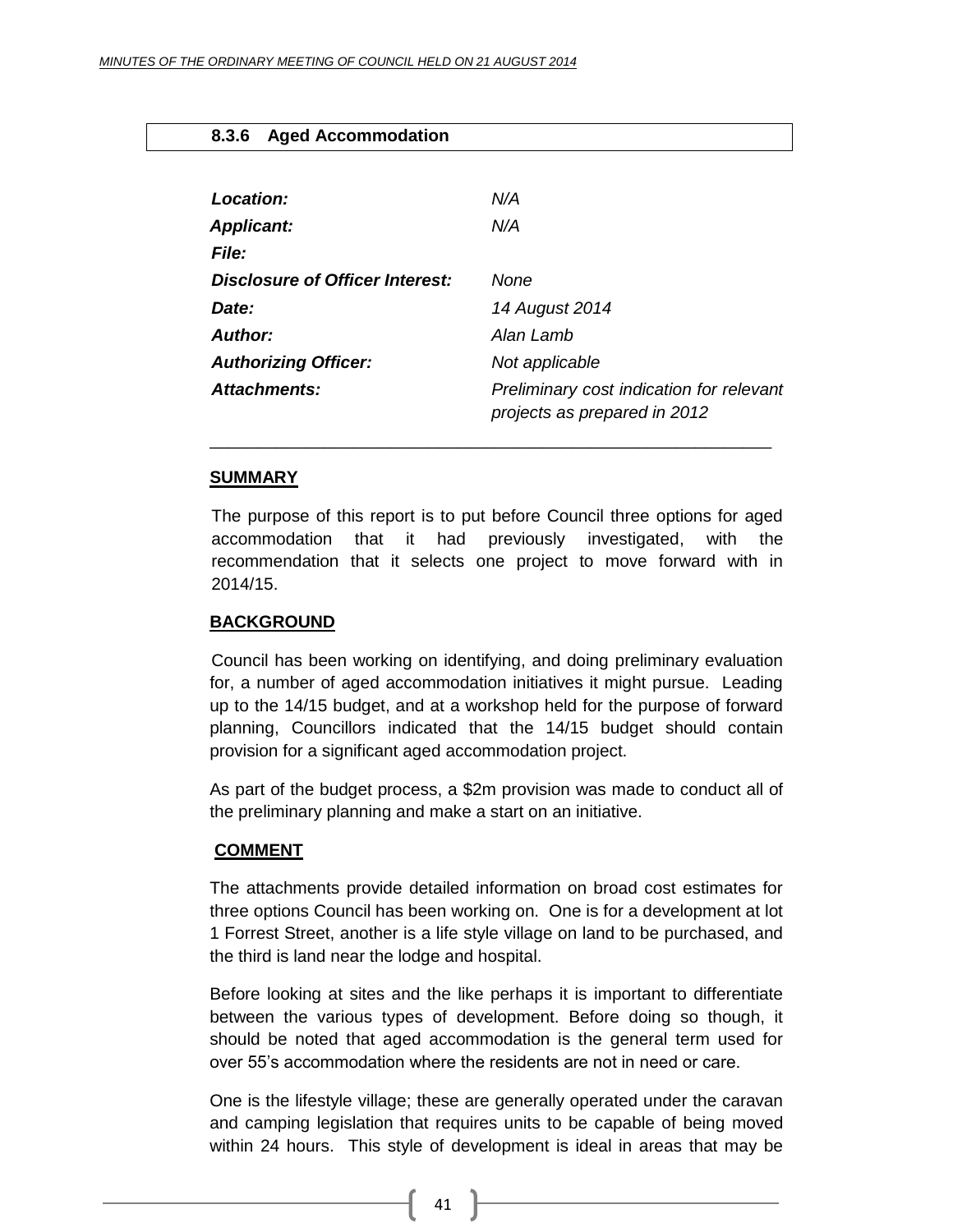subject to flooding and was popular at caravan parks and other developments in low lying areas. Councillors looked two such developments, one at Serpentine, which was next to a caravan park, and another at Mandurah. The Mandurah development had no short stay accommodation. Both featured accommodation units that had wheels and so could be moved. Council also looked at a retirement village in Bridgetown. This operated under the Retirement Villages legislation and the units were not transportable.

#### **1 Forrest Street**

This lot is owned freehold by the Shire and it contains the old bowling green opposite the Shire Depot. The cost estimates done in 2012 were based on a 5 unit development. Subsequent work done with a potential developer indicated the site may accommodate 6 to 10 units. This site is less than 4,000m2 and so, without sewerage scheme is limited to 3 units, if strata titling, or 4 units if developed as a group dwelling.

Landcorp is currently working with Council, together with SWDC, on maximising the potential for this site by pursuing a sewerage scheme for at least part of Boyup Brook. This partnership with Landcorp is vital to the town sewerage push and would be jeopardised if this lot was developed now (that is Landcorp's interest is in facilitating development of this site and the lack of a scheme is the barrier)

The cost indication for developing the site and erecting five units on it was \$1.320M.

#### **Life style village**

Council looked at a lifestyle village style of development and selected a potential site. No detail of a site is provided here because no site has been selected. However based on the cost estimates done for the site looked at in 2012, for a 30 lot development (with no accommodation units) was Just under \$3m.

At the same time Council looked at a similar development for the flax mill area (held by the Shire under a Crown Grant). This area would require fill to bring the area up above the 1 in 100 year flood level, and there would still be a potential for flooding given its proximity to the Blackwood River. The cost estimate for a 30 lot development on this site was just over \$2.5m. Again this did not include the cost of units.

#### **Land near the lodge and hospital**

This area was looked at in 2012 and recent talks with the Health Department indicate opportunities for a development there to use Lodge facilities. This area comprises three lots managed by the Shire (two Reserves and one Crown Grant). Talks with the Health Department have indicated an opportunity to have some of its Reserve transferred to Shire management, and so expanding the area available to Council.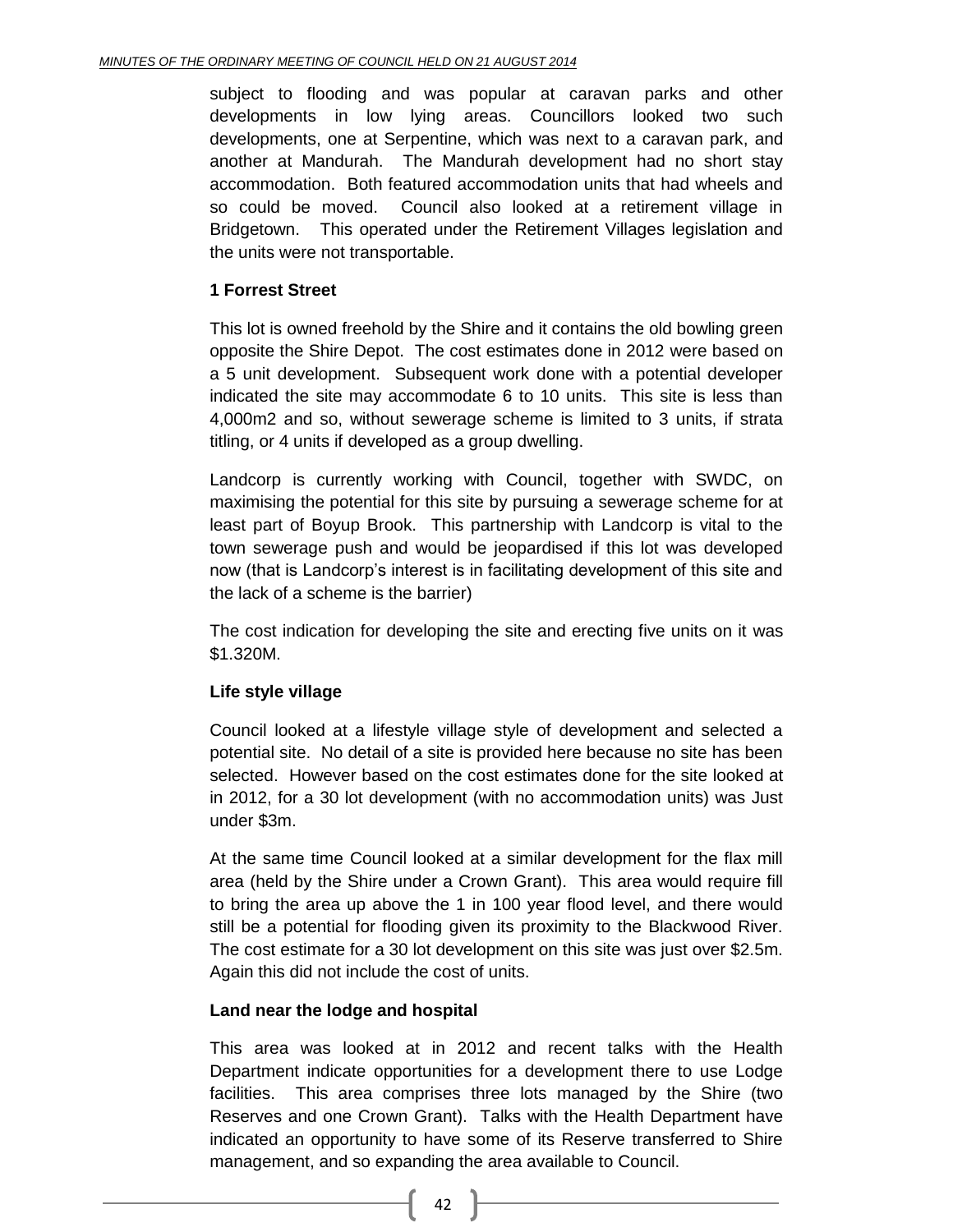A five lot development was estimated to cost in the order of \$1.6m in 2012.

It should be noted that these cost estimates resulted from a desktop exercise and based on average costs at that time. Design, geotechnical investigation and the like could have a significant impact on the costs. However, these cost indications are valid for the purpose of comparing opportunities prior to embarking on the, often costly, exercise of more detailed planning and costing.

In summary, lot 1 is the key to Landcorp support for a sewerage scheme and so, it is recommended, should not be considered at this time. This site may be an opportunity for partnering with a State agency, once the sewer is in, where Council provides the land and the agency provides the buildings. These units are then generally rented to people who qualify for housing assistance; it could still be an aged accommodation development.

The flax mill would be an ideal area for a lifestyle village type of development, once it is filled, and Council would not have to purchase any land to do the development. The site, to be purchased, may not be low lying, and so might be an option for a retirement village style of development, as an alternative to the lifestyle type previously considered. Both of these options exceed the \$2m Council budgeted for this project and do not include accommodation units, and so it is recommended that these be left as future options to be looked at later.

The area near the Lodge and Hospital looks to be within the budget to develop now, and so it is recommended that Council commence more in depth work on this site. If Council agrees to this, the process would be staged and reported on to Council so that there would be the opportunity to cease further work, and move to an alternative, if that was Council's direction.

Preliminary talks with State Land Services, indicate that it would be best to seek to have the whole of the land managed by the Shire, converted into one Crown Grant, as this would remove the leasing constraints, particular to Reserves, and allow whole of life leases direct between Council and the resident.

#### **CONSULTATION**

The matter of aged accommodation has been before Council a number of times over the past five years or so.

#### **STATUTORY OBLIGATIONS**

The Local Government Act requires a plan to be developed and advertised for any major land transaction. This process will give the community a structured opportunity to comment.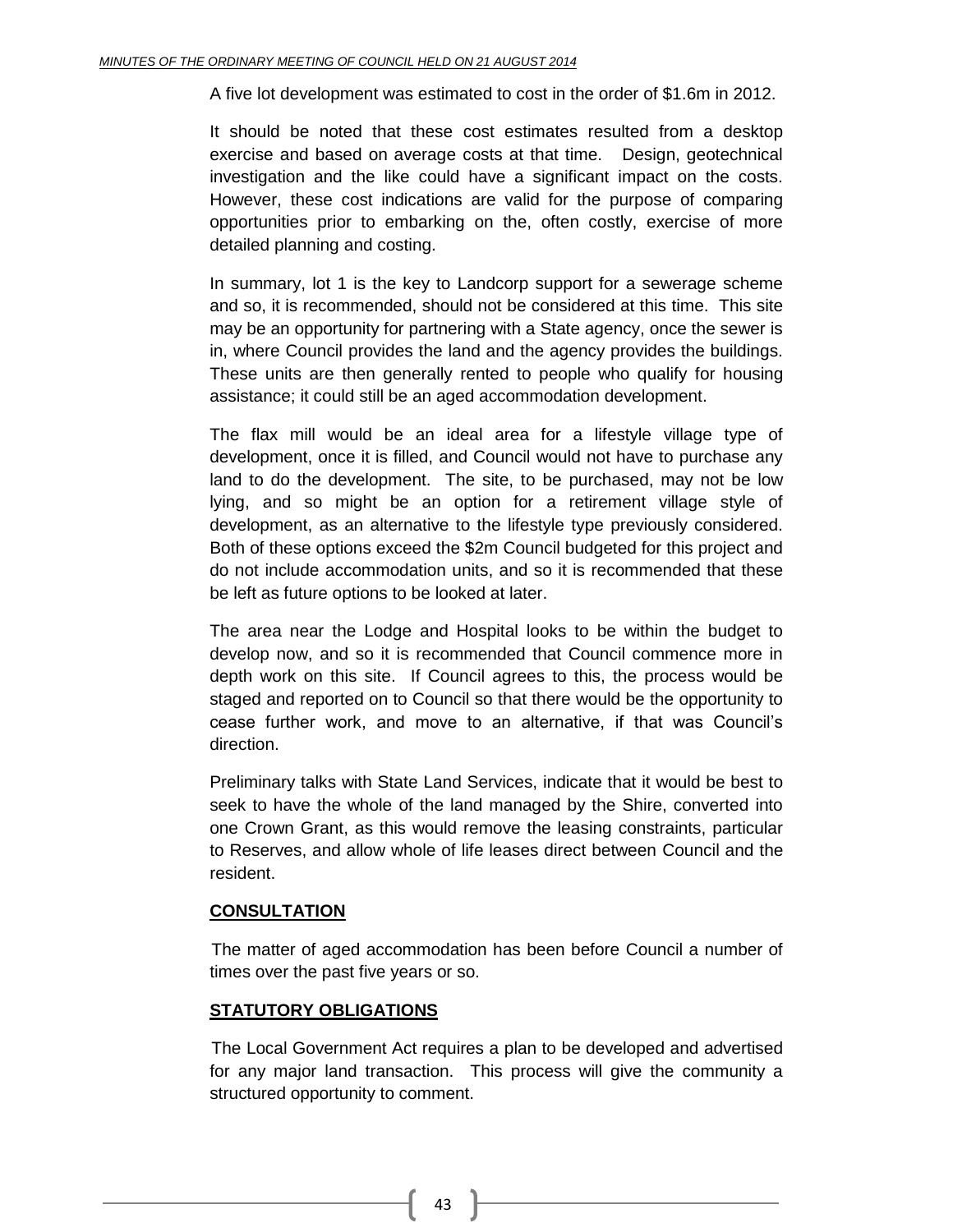#### **POLICY IMPLICATIONS**

Nil

#### **BUDGET/FINANCIAL IMPLICATIONS**

Council's 2014/15 budget makes provision for a \$2m project with the funds coming from loans (an existing loan of \$400,000 plus additional borrowings of \$1,600,000).

#### **STRATEGIC IMPLICATIONS**

The Plan provides as follows:

| <b>OUTCOMES</b>       | <b>OBJECTIVES</b>                                             | <b>PRIORITIES</b>                                                                                   |
|-----------------------|---------------------------------------------------------------|-----------------------------------------------------------------------------------------------------|
| Planned development   | Create land<br>use capacity<br>for industry                   | □Review land-use planning<br>to ensure commercial and<br>industrial opportunities are<br>maximised. |
|                       |                                                               | □Advocate for provision of<br>sewerage solutions to permit<br>more intensive land use in<br>town.   |
| Housing needs are met | Facilitate<br>affordable and<br>diverse<br>housing<br>options | □Review land-use planning<br>to provide housing and land<br>size choices.                           |
|                       |                                                               | □ Advocate for the State to<br>develop residential land for<br>release.                             |
|                       |                                                               | $\Box$ Develop a range of aged<br>accommodation<br>opportunities.                                   |

#### **SUSTAINABILITY IMPLICATIONS**

- **Environmental** There are no known significant environmental issues.
- **Economic**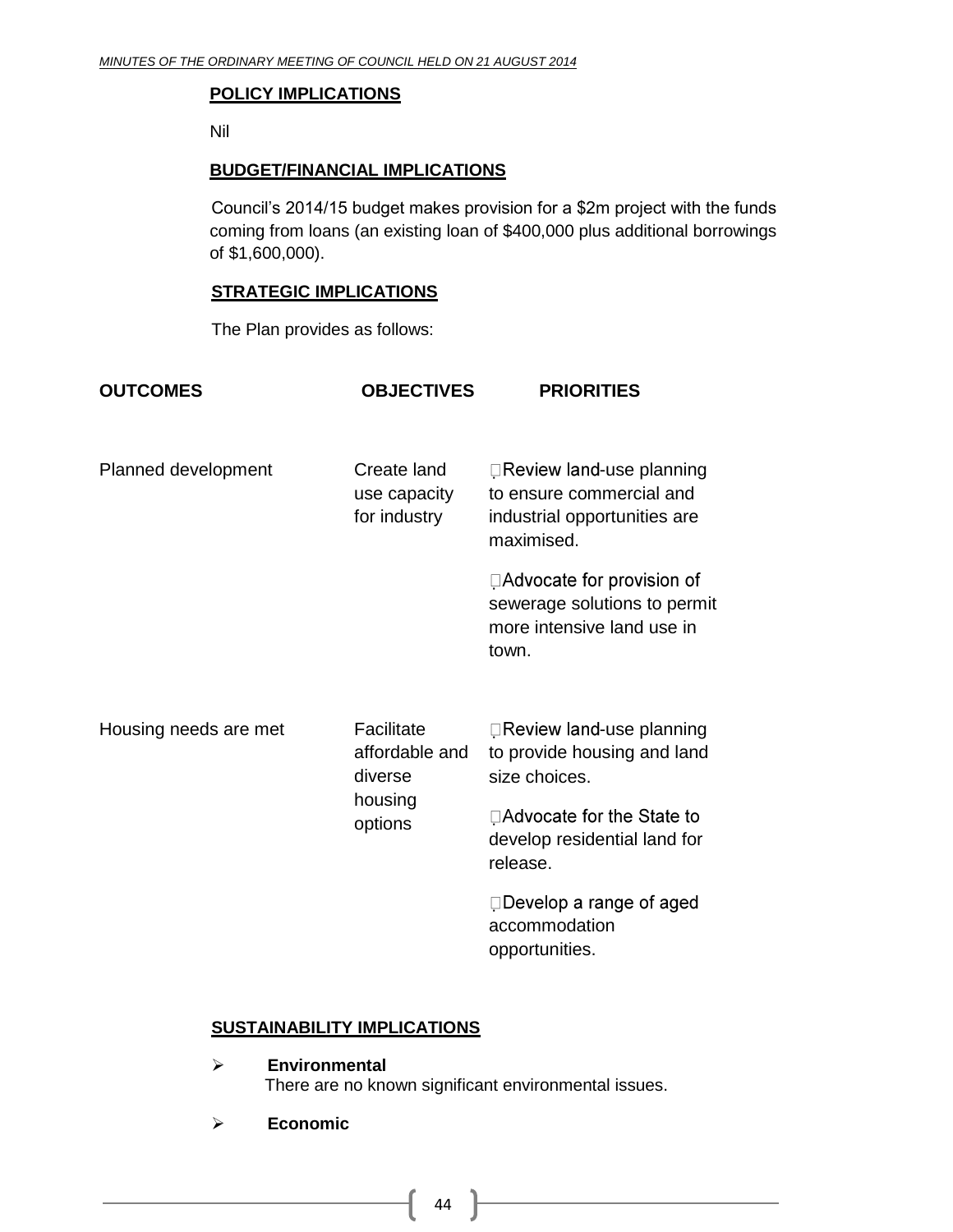Any significant development in town will provide a beneficial economic impact during the construction phase. The addition of a small lot development for over 55's should enable existing residents to stay in Boyup Brook longer and should also attract others to the district.

#### **Social**

The addition of a well aged accommodation opportunity should meet the needs of some people in the local, and wider, community.

#### **VOTING REQUIREMENTS**

Absolute majority

#### **COUNCIL DECISION & OFFICER RECOMMENDATION – Item 8.3.6**

**MOVED: Cr Oversby SECONDED: Cr Walker**

- **1. That Council resolve to commence the process of further evaluating the development of the area of Shire controlled land, bounded by Bridge Street and Hospital Road, for the purpose of aged accommodation.**
- **2. That Administration develop a plan, that meets legislative requirements for the purposes of a major land transaction, and report back to Council prior to commencing the public consultation process.**
- **3. That Administration commences the process of having a portion of the Health Department's Hospital Reserve transferred to Council's control.**
- **4. That Administration commences the process of seeking to have the three lots managed by the Shire (lots 347, 367 and 381), plus any of the Health Department's Reserve that might be transferred to Shire control, amalgamated into a form that best facilitates 'lease for life' arrangements between two parties only, and does not involve the purchase of land.**

**CARRIED BY ABSOLUTE MAJORITY 7/0 Res 100/14**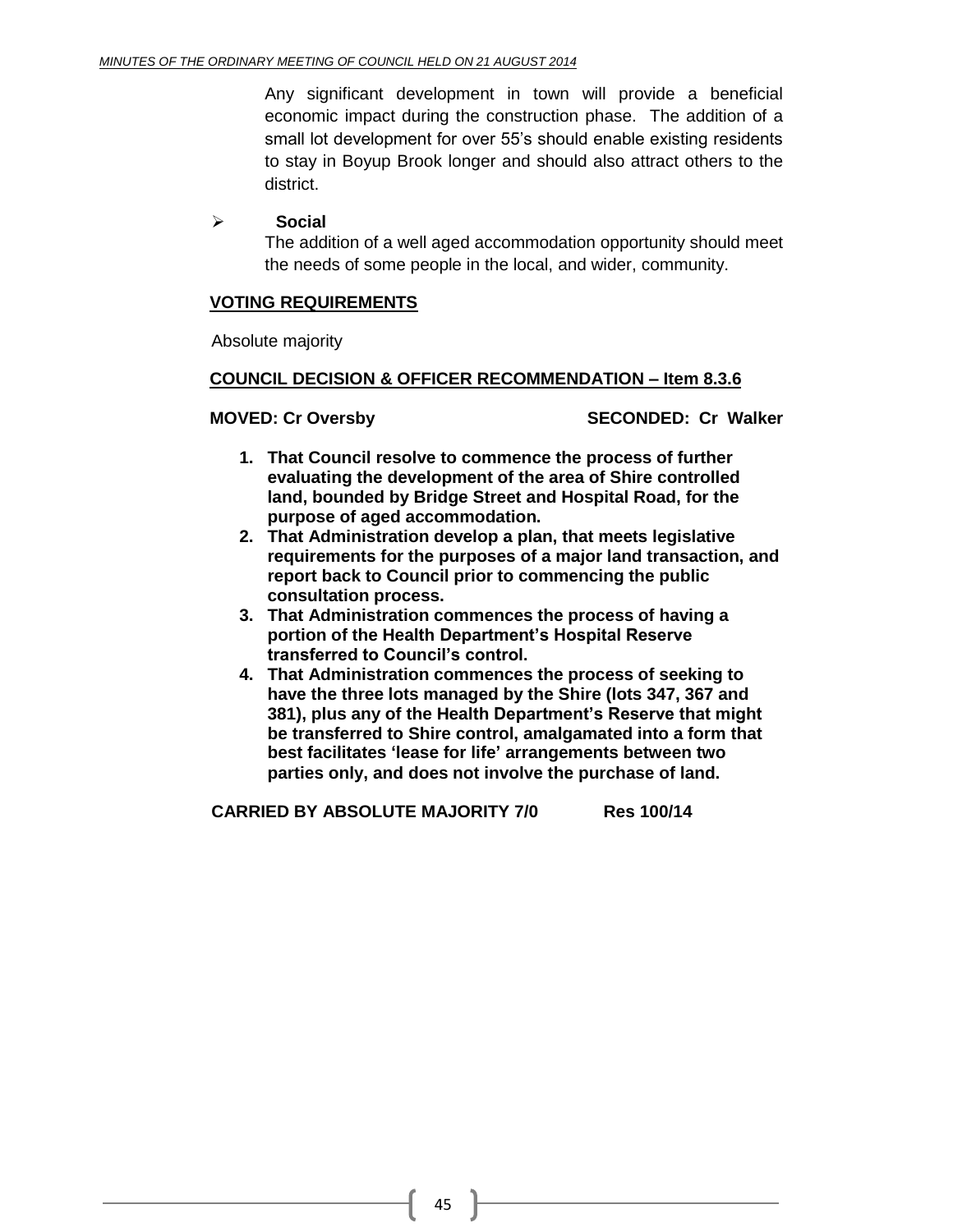#### <span id="page-45-0"></span>**8.3.7 NBN Facility Lot 1 Henry Street Boyup Brook - Lease**

| Location:                       | <b>Part of Lot 1 Henty Street</b> |
|---------------------------------|-----------------------------------|
| <b>Applicant:</b>               | <b>NBN Co Limited</b>             |
| <b>File:</b>                    |                                   |
| Disclosure of Officer Interest: | None                              |
| Date:                           | 13 August 2014                    |
| Author:                         | Alan Lamb                         |
| <b>Authorizing Officer:</b>     | Not applicable                    |
| <b>Attachments:</b>             | Copy of draft lease               |

#### **SUMMARY**

The purpose of this report is to put before Council the draft lease between the Shire and NBN Co Limited, for a portion of lot 1 Henry Street, with the recommendation that the terms be agreed to and that the President and Chief Executive Officer be authorised to affix and witness the seal.

\_\_\_\_\_\_\_\_\_\_\_\_\_\_\_\_\_\_\_\_\_\_\_\_\_\_\_\_\_\_\_\_\_\_\_\_\_\_\_\_\_\_\_\_\_\_\_\_\_\_\_\_\_\_\_\_\_\_\_

#### **BACKGROUND**

The matter of the planed NBN tower has been before Council a number of times over the past two years.

In July 2013 Council dealt with the financial terms of the proposed lease and resolved as follows:

**That, ahead of a lease agreement being drawn up by the lessee, Council gives its agreement in principal to leasing a portion of Lot 1 on Diagram 18968 (volume: 1837 Folio: 536) to NBN Co Limited for a term of 20 years, for an annual rental of \$8,000, with rental reviews being a fixed 2.5% uplift per annum compounding.**

In December 2013, Council dealt with a planning application regarding the facility and resolved as follows:

**That Council approve the use and development of Lot 1 D18968 Henry Street Boyup Brook for the purpose of Telecommunications Infrastructure subject to the following conditions:-**

- **1. Prior to the commencement of the development hereby approved, the plan submitted with the application shall be modified by means of showing the ancillary components at ground level being raised above the 1:100 year flood level. These modifications shall be to the requirements and satisfaction of the Council and an endorsed copy of this plan shall form part of the approval.**
- **2. The facility compound shall be designed and maintained so as not to impede or restrict drainage or flood flows across the land.**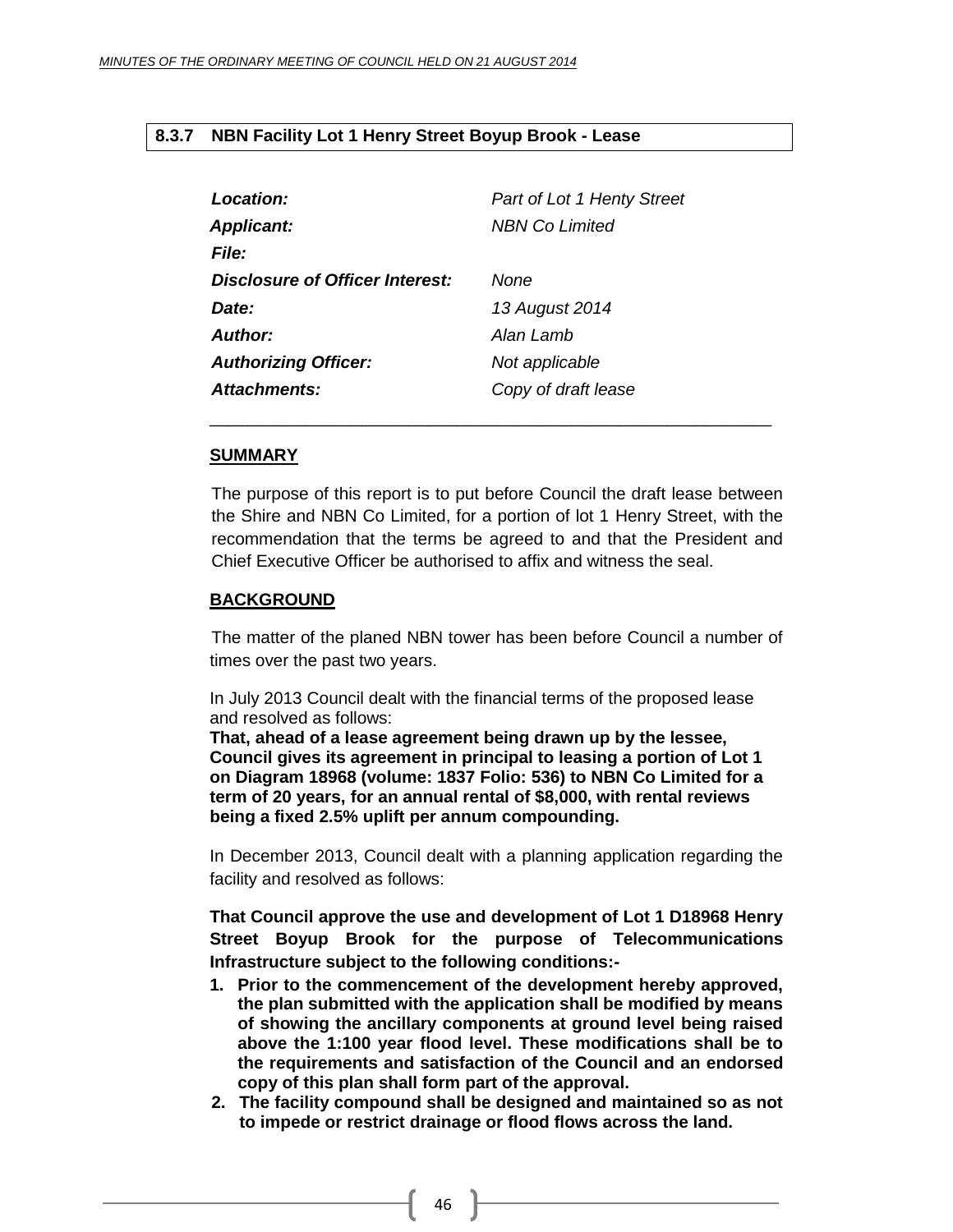- **3. Any use, additions to and further intensification of any part of the building or land (not the subject of this consent) shall be subject to a further development application and consent for that use.**
- **4. Internal access within the site shall be to the requirements and satisfaction of Council.**
- **5. This approval shall expire if the development hereby permitted is not completed within two years of the date hereof, or within any extension of that time which, upon written application (made before or within 21 days after the expiry of the approval) to the Council, is granted by it in writing.**

#### **COMMENT**

The draft lease was drawn up by NBN's legal representative and has been vetted by Council's Lawyer. It is now put to Council for adoption.

#### **CONSULTATION**

This matter has been the subject of a number of reports to Council.

#### **STATUTORY OBLIGATIONS**

Nil

#### **POLICY IMPLICATIONS**

Nil

#### **BUDGET/FINANCIAL IMPLICATIONS**

The lease provides for income of \$8,000 per year for 20 years (indexed)

#### **STRATEGIC IMPLICATIONS**

The Strategic Community Plan includes the following, relevant, goal;

#### **OUTCOMES OBJECTIVES PRIORITIES**

.

Council and Community Leadership Provide leadership on behalf of the community.

Lobby and advocate for improved services, infrastructure, and access to.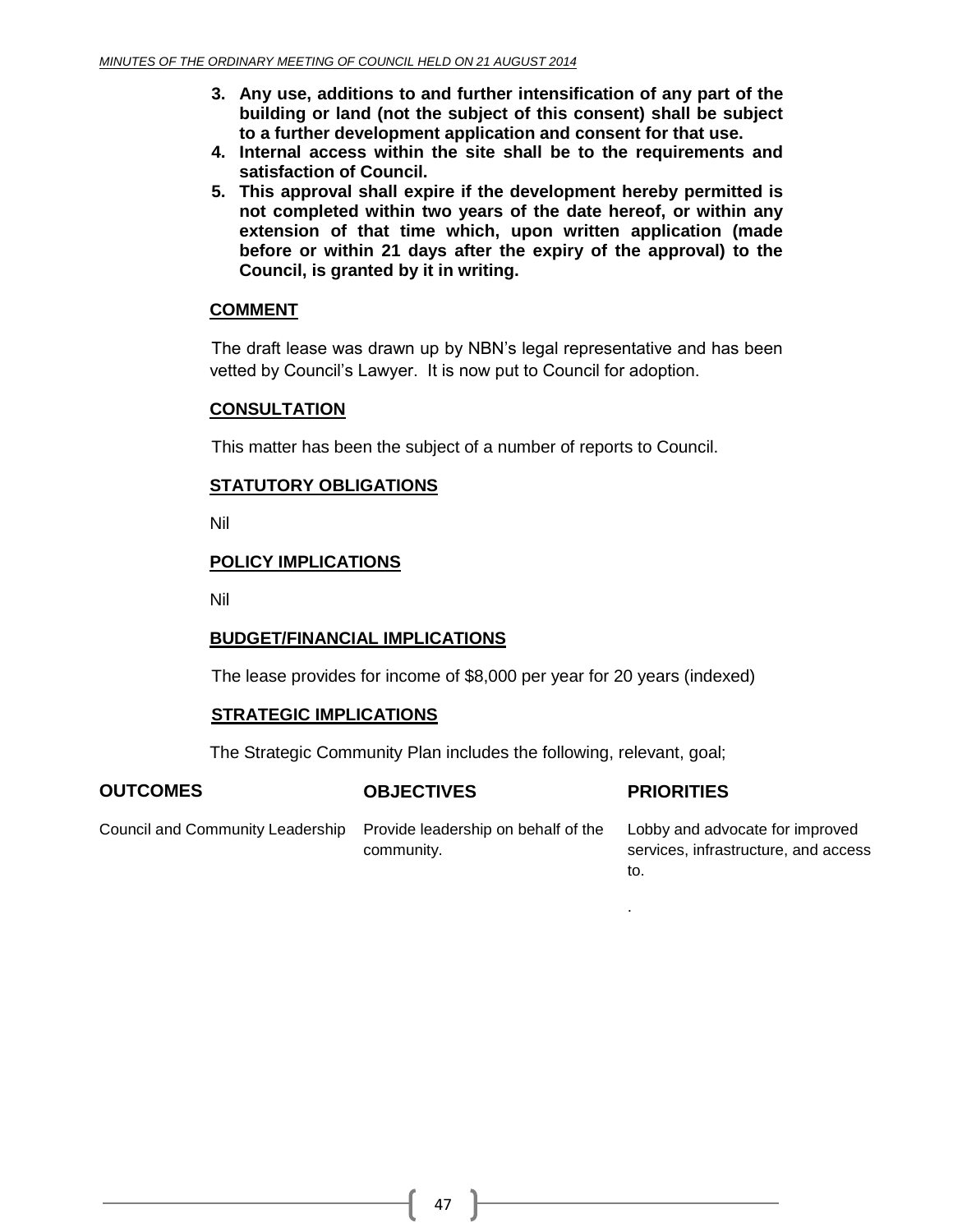#### **SUSTAINABILITY IMPLICATIONS**

#### **Environmental**

There are no known significant environmental issues.

#### **Economic**

Access to the NBN should allow better and faster electronic communication which should enhance current businesses. In selling the NBN to the electors, the Federal Government made much of the economic opportunities it should provide.

#### **Socia**l

Access to the NBN should allow better and faster electronic communication.

#### **VOTING REQUIREMENTS**

Absolute majority

#### **COUNCIL DECISION & OFFICER RECOMMENDATION – Item 8.3.7**

**MOVED: Cr Kaltenrieder SECONDED: Cr Aird**

**That Council accept the draft lease, between the Shire of Boyup Brook and NBN Co Limited, for a portion of Lot 1 Henry Street Boyup Brook, for a term of 20 years, at an annual rental of \$8,000 (indexed) and as presented, and authorise the President and Chief Executive Officer to affix and witness the Shire Seal.**

**CARRIED BY ABSOLUTE MAJORITY 7/0 Res 101/14**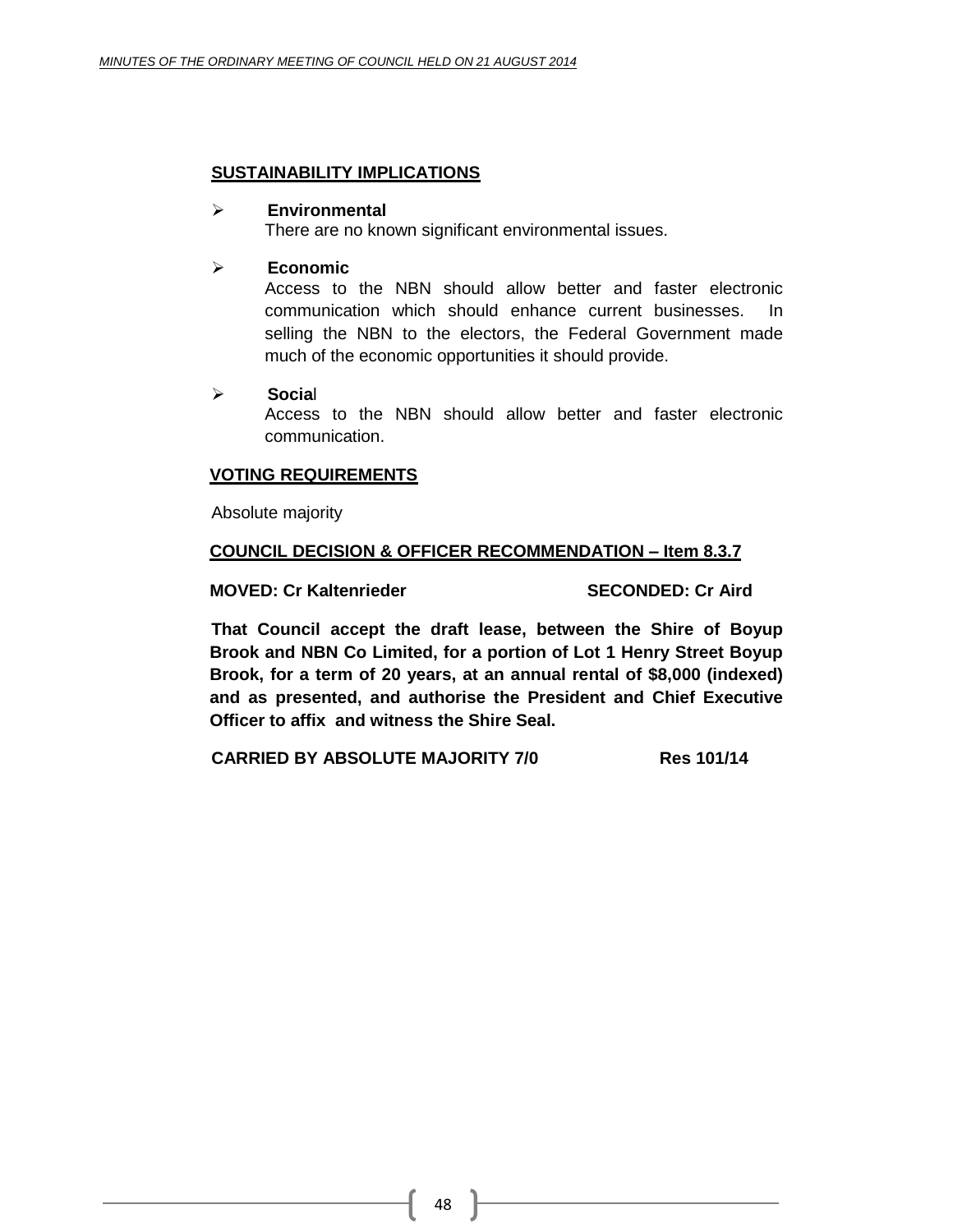**MOVED: Cr Moir SECONDED: Cr Oversby**

**That the Council adopts enbloc items. 9.1.1 and 9.1.2.**

**CARRIED 7/0 Res 102/14**

#### <span id="page-48-0"></span>**9 COMMITTEE REPORTS**

<span id="page-48-1"></span>**9.1.1 Minutes of the Bunbury Wellington Group of Councils**

| Location:                       | Shire of Boyup Brook |
|---------------------------------|----------------------|
| <b>Applicant:</b>               | N/A                  |
| File:                           |                      |
| Disclosure of Officer Interest: | Nil                  |
| Date:                           | 12 August 2014       |
| Author:                         | Alan Lamb - CEO      |
| <b>Attachments:</b>             | Yes – Minutes        |

#### **BACKGROUND**

The Bunbury Wellington Group of Councils meeting was held on 21<sup>st</sup> July 2014.

*\_\_\_\_\_\_\_\_\_\_\_\_\_\_\_\_\_\_\_\_\_\_\_\_\_\_\_\_\_\_\_\_\_\_\_\_\_\_\_\_\_\_\_\_\_\_\_\_\_\_\_\_\_\_\_\_\_\_\_*

Minutes of the meeting are laid on the table and circulated.

#### **COUNCIL DECISION & OFFICER RECOMMENDATION – Item 9.1.1**

That the minutes of the Bunbury Wellington Group of Councils for 21<sup>st</sup> July 2014 be received.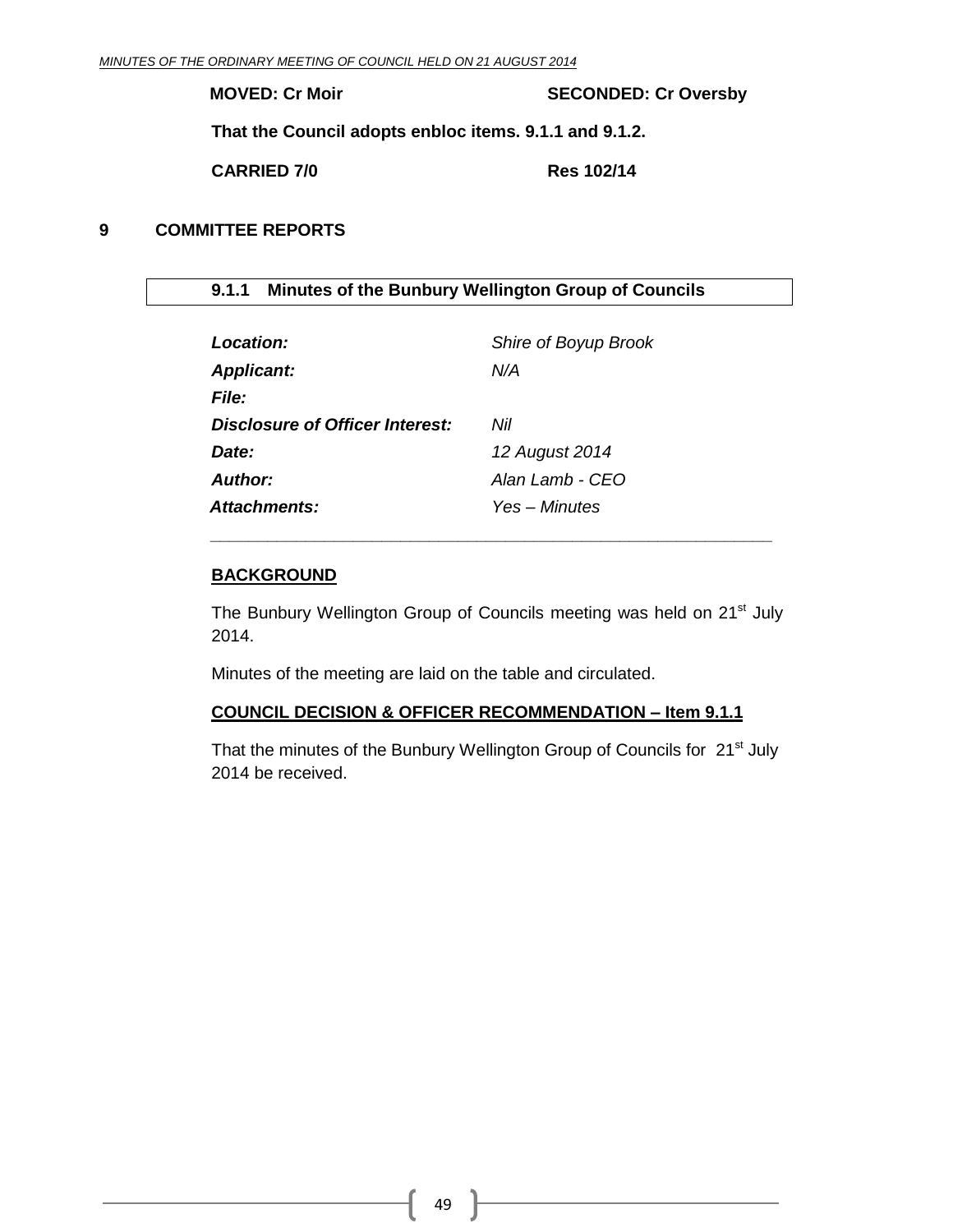#### <span id="page-49-0"></span>**9.1.2 Minutes of the Bushfire Advisory Committee**

| Location:                       | Shire of Boyup Brook |
|---------------------------------|----------------------|
| <b>Applicant:</b>               | N/A                  |
| <i>File:</i>                    |                      |
| Disclosure of Officer Interest: | Nil                  |
| Date:                           | 12 August 2014       |
| Author:                         | Alan Lamb - CFO      |
| Attachments:                    | Yes – Minutes        |

#### **BACKGROUND**

The Bushfire Advisory Committee meeting was held on 13<sup>th</sup> May 2014.

*\_\_\_\_\_\_\_\_\_\_\_\_\_\_\_\_\_\_\_\_\_\_\_\_\_\_\_\_\_\_\_\_\_\_\_\_\_\_\_\_\_\_\_\_\_\_\_\_\_\_\_\_\_\_\_\_\_\_\_*

Minutes of the meeting are laid on the table and circulated.

#### **COUNCIL DECISION & OFFICER RECOMMENDATION – Item 9.1.2**

That the minutes of the Bushfire Advisory Committee for  $13<sup>th</sup>$  May 2014 be received.

#### <span id="page-49-2"></span><span id="page-49-1"></span>**10 MOTIONS OF WHICH PREVIOUS NOTICE HAS BEEN GIVEN**

#### **10.1.1 Notice of Motion from Cr Walker**

**MOTION** 

#### **MOVED: Cr Walker SECONDED: Cr Aird**

**That the CEO report on the 4 yearly review of the financial management systems and procedures (FM Reg 5(2)(c), being conducted this calendar year by consultants DCA, together with a confidential operational report and recommendations to the November council meeting.**

#### **CARRIED 6/1 Res 103/14**

#### **CEO COMMENT**

Administration is working on this project with the aim of reporting to the November meeting.

#### <span id="page-49-3"></span>**11 URGENT BUSINESS BY APPROVAL OF THE PRESIDENT OR A MAJORITY OF COUNCILLORS PRESENT** Nil